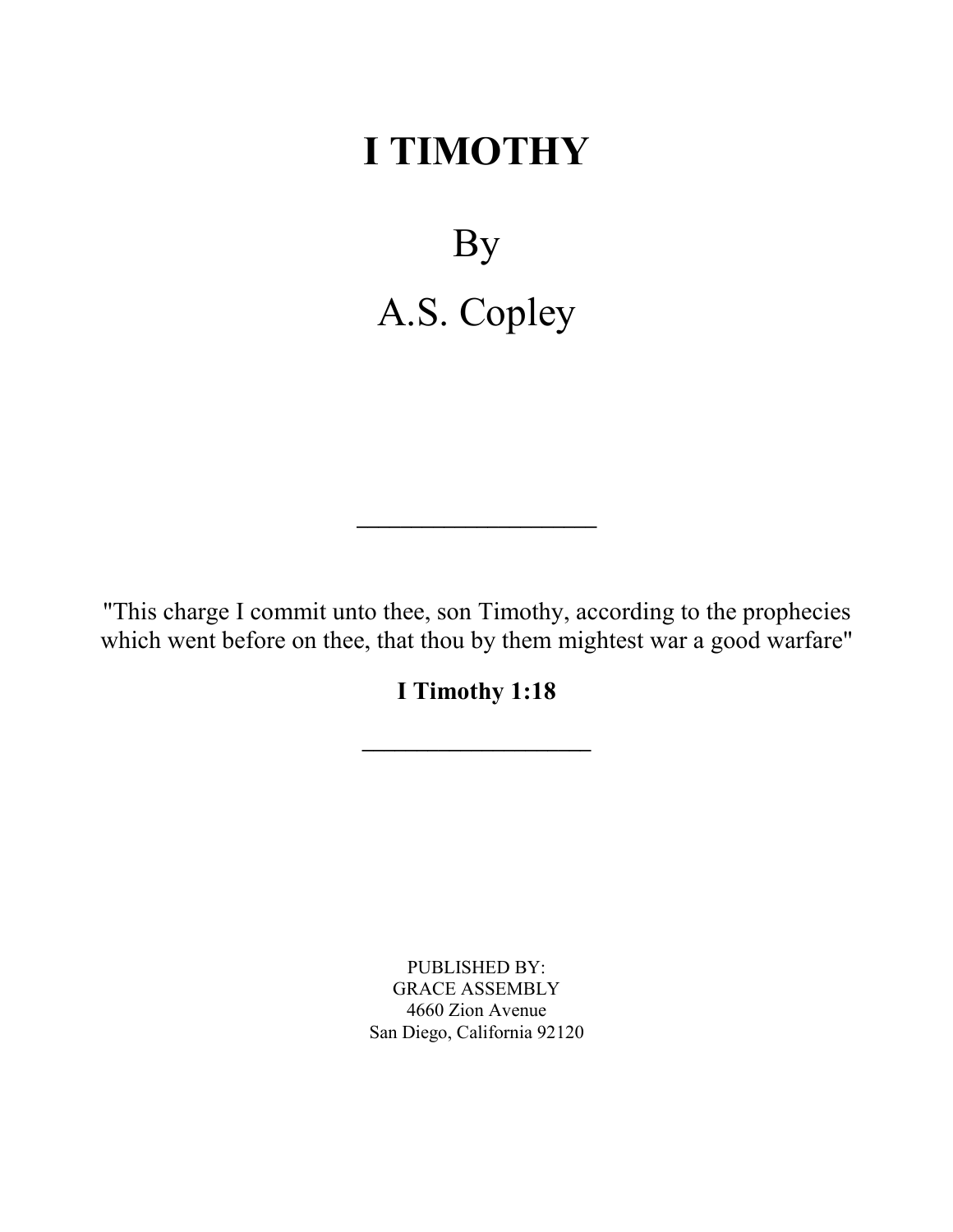# **Note from Publisher:**

Grace Assembly is privileged to publish and post this commentary on our Web Site, www.graceassemblysandiego.com. We believe these commentaries rank among the best for Bible students who desire to learn about the Word of God and the Pauline Revelation. These commentaries were written during the early days of the latter rain outpour of God's Spirit and they continue to provide enlightenment to the reader. These are the original writings of the authors. Grace Assembly has not made any changes or additions to these writings other than format changes for the convenience of the Bible student. In the left-hand column, we have added the King James Bible version as it applies to the commentary on that page. Where the authors have referred to scripture references without quoting the scripture in the text, we have added the scripture as a footnote. In some places the authors have referred to Bible versions other than the King James. Since Grace Assembly holds to the King James Version as the preserved text, we, therefore, have added in the text the same scripture from the King James Version. We trust these ancillary changes with be helpful to the Bible student.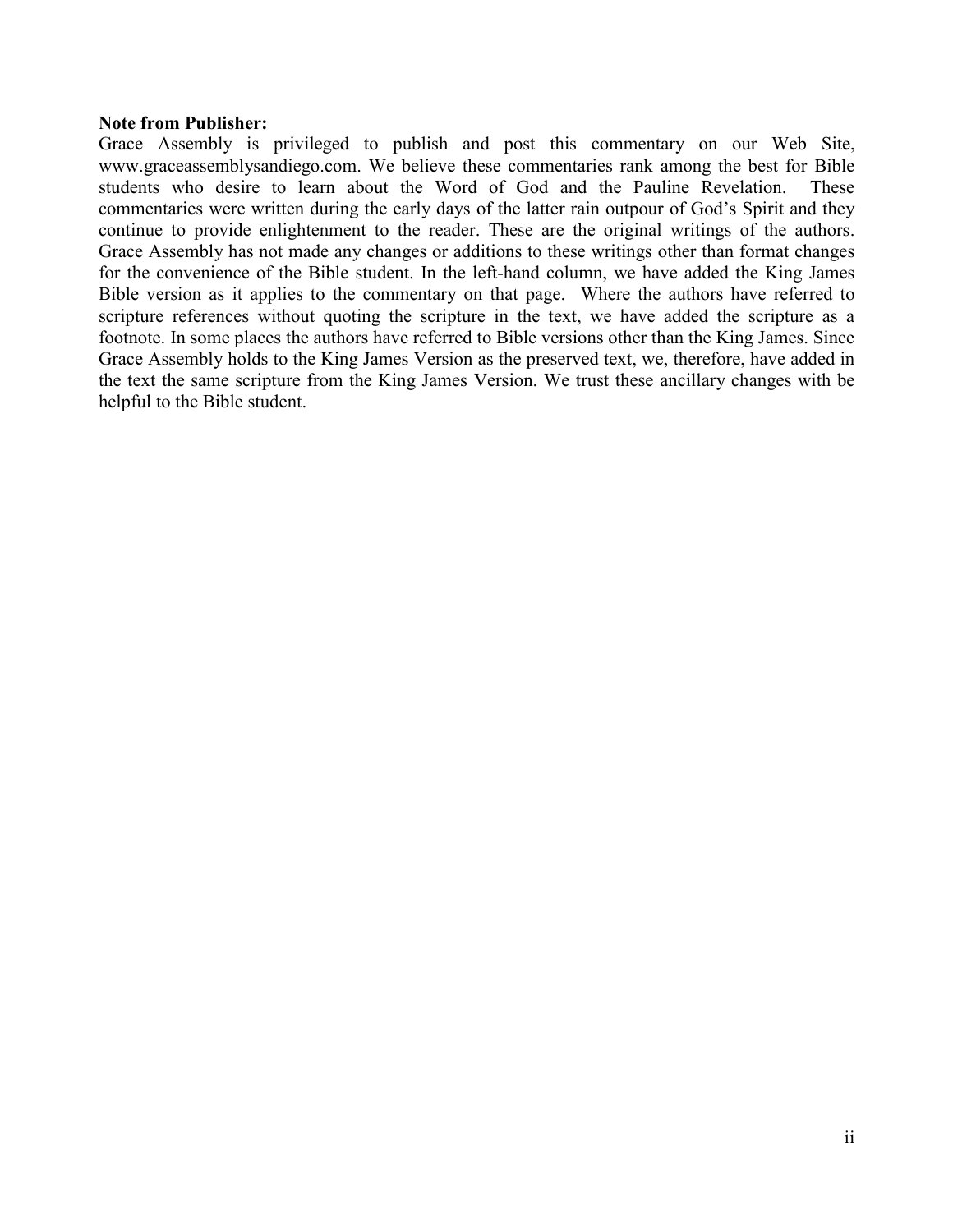# **Introduction**

"This charge I commit unto thee, son Timothy, according to the prophecies which went before on thee, that thou by them mightest war a good warfare" - **I Timothy 1:18.** The terms which the apostle Paul applies to Timothy - "my beloved son, and faithful in the Lord" **(\*I Cor. 4:17),** "my own son in faith" **(I Timothy 1:2),** with others - indicate that he had been the means of Timothy's conversion. He loved him as a son, and as a beloved co-worker. "Timothy" means "honoring God."

It is clear that, when Paul visited Lystra on his first missionary journey, Timothy's mother Eunice, and grandmother Lois, were led to Christ; and that Timothy was old enough to be instructed in the new faith which his mother and grandmother had embraced. Timothy's mother was a Jewess, and his father was a Gentile. Although he had been instructed in the Old Testament **(\*\*II Timothy 3:15),** yet he had not been circumcised **(\*\*\*Acts 16:3).** Timothy became an active worker with Paul, who chose him to go with him on his second missionary journey. When Paul wrote some years later to the Philippian saints, he said of him, "I have no man like-minded, who will naturally care for your state. But ye know the proof of him, that, as a son with the father, he hath served with me in the Gospel" - Phil. 2:20, 22.

Timothy was with Paul, Silas, and Luke when they first visited Macedonia and Philippi. He was not imprisoned there. When Paul went on to Athens, Timothy and Silas remained at Berea until he had called for them to meet him there. Luke had stayed at Philippi. Then they joined him in Corinth and Ephesus. Timothy remained in Ephesus; but Paul went on to Caesarea and Galatia, strengthening the disciples. To that stay in Ephesus, Paul refers in **I Timothy 1:3.** After Paul returned to Ephesus, and spent several years there, he sent Timothy and Erastus into Macedonia for a season - **\*\*\*\*Acts 19:22.** Sometime after that, he wrote this epistle to Timothy.

The second epistle to Timothy was written toward the end of Paul's life on earth. He had faithfully run his race and was awaiting the crowning day. The epistle is especially important when we consider that our days on earth are almost over, and Jesus will return.

### **\*I Corinthians 4:17**

For this cause have I sent unto you Timotheus, who is my beloved son, and faithful in the Lord, who shall bring you into remembrance of my ways which be in Christ, as I teach every where in every church.

### **\*\*II Timothy 3:15**

For our light affliction, which is but for a moment, worketh for us a far more exceeding and eternal weight of glory;

### **\*\*\*Acts 16:3**

Him would Paul have to go forth with him; and took and circumcised him because of the Jews which were in those quarters: for they knew all that his father was a Greek.

#### **\*\*\*\*Acts 19:22**

So he sent into Macedonia two of them that ministered unto him, Timotheus and Erastus; but he himself stayed in Asia for a season.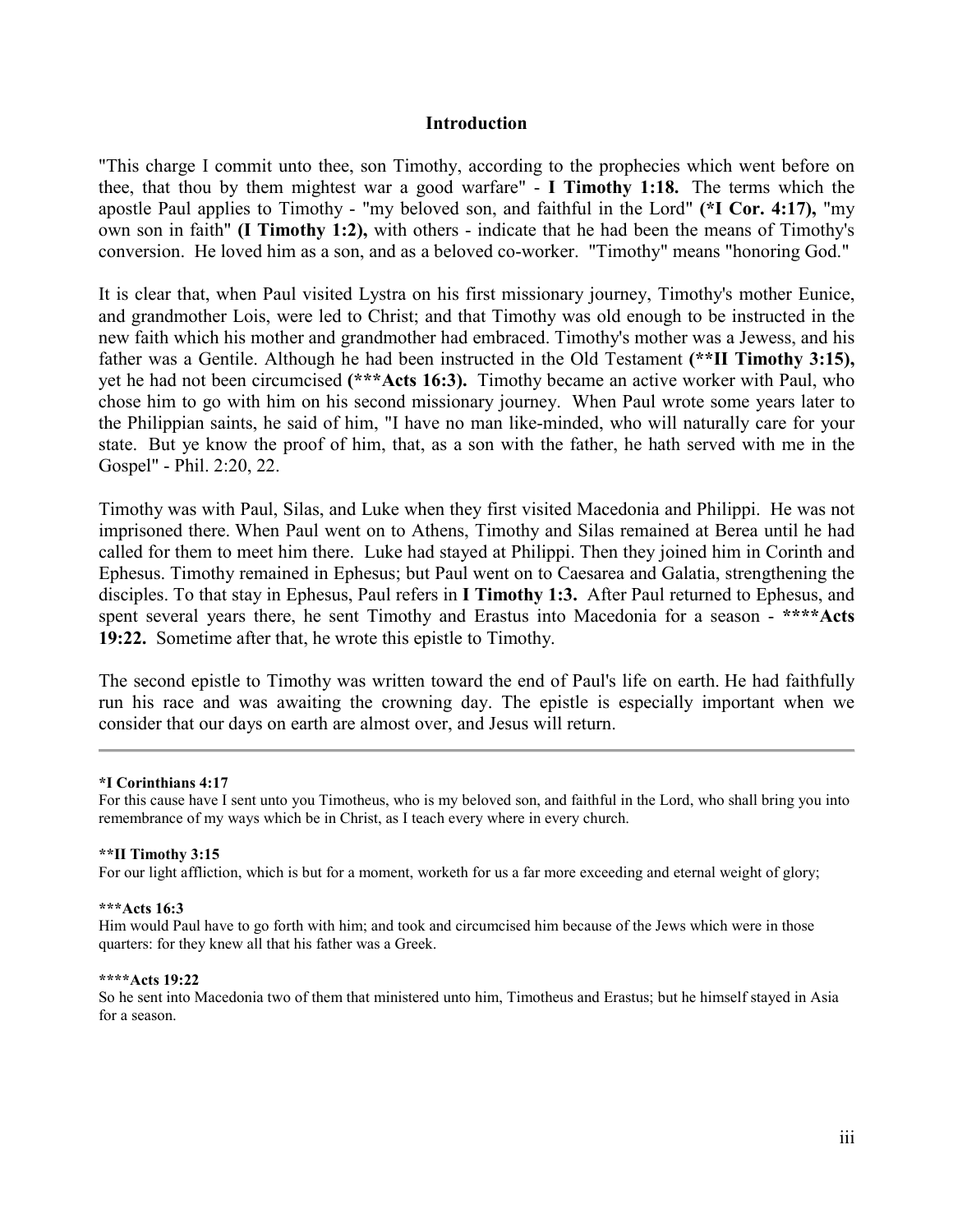**1:1** Paul, an apostle of Jesus Christ by the commandment of God our Saviour, and Lord Jesus Christ, which is our hope;

**1:2** Unto Timothy, my own son in the faith: Grace, mercy, and peace, from God our Father and Jesus Christ our Lord.

# **PAUL'S FIRST LETTER TO TIMOTHY Chapter One**

"Paul, an apostle of Jesus Christ by the commandment of God our Savior, and Lord Jesus Christ, which is our hope; unto Timothy, my own son in the faith" - **I Timothy 1:1, 2.** 

# **PAUL'S SALUTATION**

# **Verses One and Two**

These two compact verses indicate that it is not simply a friendly letter from a father to a son; but, rather, it is a solemn charge from the chief apostle to an associate apostle who was destined to be Paul's direct successor. In **6:11**, he calls him not "a child"; but exclaims, "O man of God," who no longer "ministered unto him" but "served" with him - **\*Acts 19:22; \*\*Phil. 2:22.** Therefore, Paul introduces himself as - "An apostle of Jesus Christ by the commandment of God our Savior, and Lord Jesus Christ, which is our hope" **(1:1).** Such a salutation would be out of place in a personal letter only, as friend to friend, or even father to son. It has an official ring. Furthermore, the phrases "God our Savior" and "Lord Jesus Christ ... our Hope," are peculiar to this letter and to Paul's letter to Titus. In each epistle, the first occurs three times. Usually, Jesus is called the "Savior." These words mean that salvation is Divine. It is from God, even as the Gospel is called "the Gospel of God" - **\*\*\*Romans 1:1.** God saves men through His Son, who is both Divine and human. The phrase "our hope" carries us forward into eternity, assuring us of an eternal place and inheritance. Thus, his son Timothy was suddenly reminded of the magnitude of the Gospel and of his relation thereto.

"Grace, mercy, and peace" is the common and abundant pronouncement of blessing, as in all his letters, whether to individuals or to assemblies **(1:2).** GRACE is the hidden attribute in Deity, which redemption has disclosed. MERCY makes grace manifest. PEACE is the experimental result - "peace with God, " once offended at our crimes. Then, "the peace of God," flowing deep and calm like a river. Finally, we are "filled with all the fullness of God" - "the God of peace." Glory! Observe that the Triunity of the Godhead is always maintained in Paul's writings.

# **\*Acts 19:22**

So he sent into Macedonia two of them that ministered unto him, Timotheus and Erastus; but he himself stayed in Asia for a season. **\*\*Philippians 2:22** But ye know the proof of him, that, as a son with the father, he hath served with me in the gospel. **\*\*\*Romans 1:1** Paul, a servant of Jesus Christ, called to be an apostle, separated unto the gospel of God,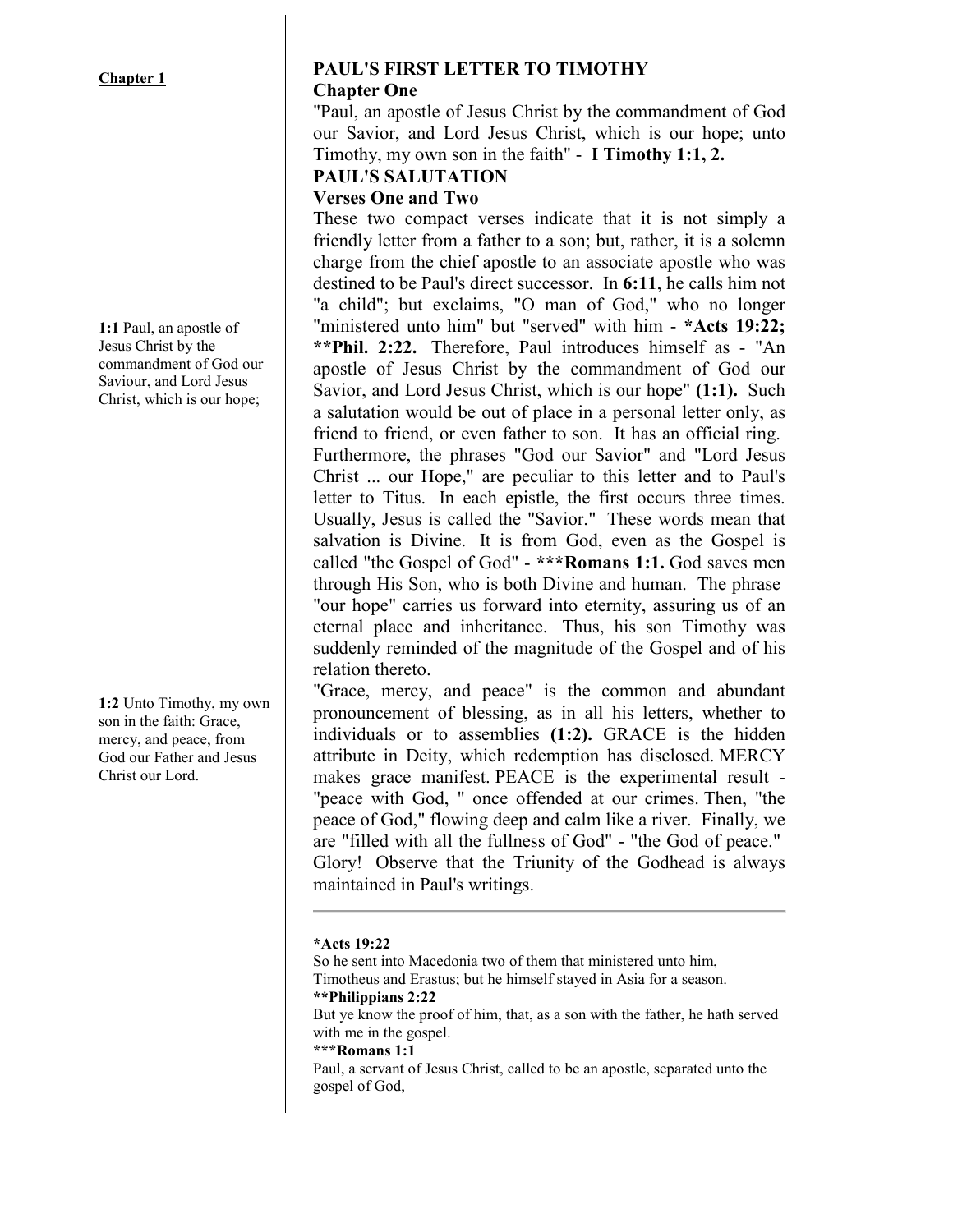**1:3** As I besought thee to abide still at Ephesus, when I went into Macedonia, that thou mightest charge some that they teach no other doctrine,

This is an essential part of his "sound doctrine." In both these first verses, he holds a clear distinction between God and Jesus. In verse two, the former is termed "our Father" and the latter "our Lord," as revealed to Peter by the Holy Spirit - **\*Acts 2:21, 36.** Jesus is nowhere called "Father," nor is the Father called "Lord" as Head of the Church. Compare also **\*\*I Corinthians 8:6** and **\*\*\*I Timothy 2:5.** 

# **PAUL'S MOTIVES FOR WRITING Verses Three to Twenty**

This chapter contains seven reasons for writing this letter. It is interesting to note the number of sevens which are found in it.

**AN ENTREATY.** "I besought thee to abide still at Ephesus" **(1:3).** Reference is made here to the apostle's first visit to Ephesus - **\*\*\*\*Acts 18:21.** It is significant that the young minister was in that assembly when Paul wrote this letter. A special need was manifest there, and Timothy proved capable of meeting the need. How praiseworthy to make good in whatever service one is placed, so that he may be ready for more responsible service when occasion demands. In this chapter, also, we discover the root of the evil fruit manifested in **\*\*\*\*\*Revelation 2:4** - "Nevertheless I have somewhat against thee, because thou hast left thy first love."

**"CHARGE SOME THAT THEY TEACH NO OTHER DOCTRINE" (1:3).** Seven times, in this epistle, doctrine is mentioned with emphasis. He speaks of "sound doctrine," "good doctrine," God's doctrine, and of "the doctrine which is according to godliness," warning against false doctrines. "Doctrine" simply means "teaching." God's doctrine is one. False doctrines are many.

# **\*Acts 2:21, 36**

**<sup>21</sup>** And it shall come to pass, that whosoever shall call on the name of the Lord shall be saved. **<sup>36</sup>** Therefore let all the house of Israel know assuredly, that God hath made the same Jesus, whom ye have crucified, both Lord and Christ.

# **\*\*I Corinthians 8:6**

But to us there is but one God, the Father, of whom are all things, and we in him; and one Lord Jesus Christ, by whom are all things, and we by him. **\*\*\*I Timothy 2:5**

For there is one God, and one mediator between God and men, the man Christ Jesus;

# **\*\*\*\*Acts 18:21**

But bade them farewell, saying, I must by all means keep this feast that cometh in Jerusalem: but I will return again unto you, if God will. And he sailed from Ephesus.

# **\*\*\*\*\*Revelation 2:4**

Nevertheless I have somewhat against thee, because thou hast left thy first love.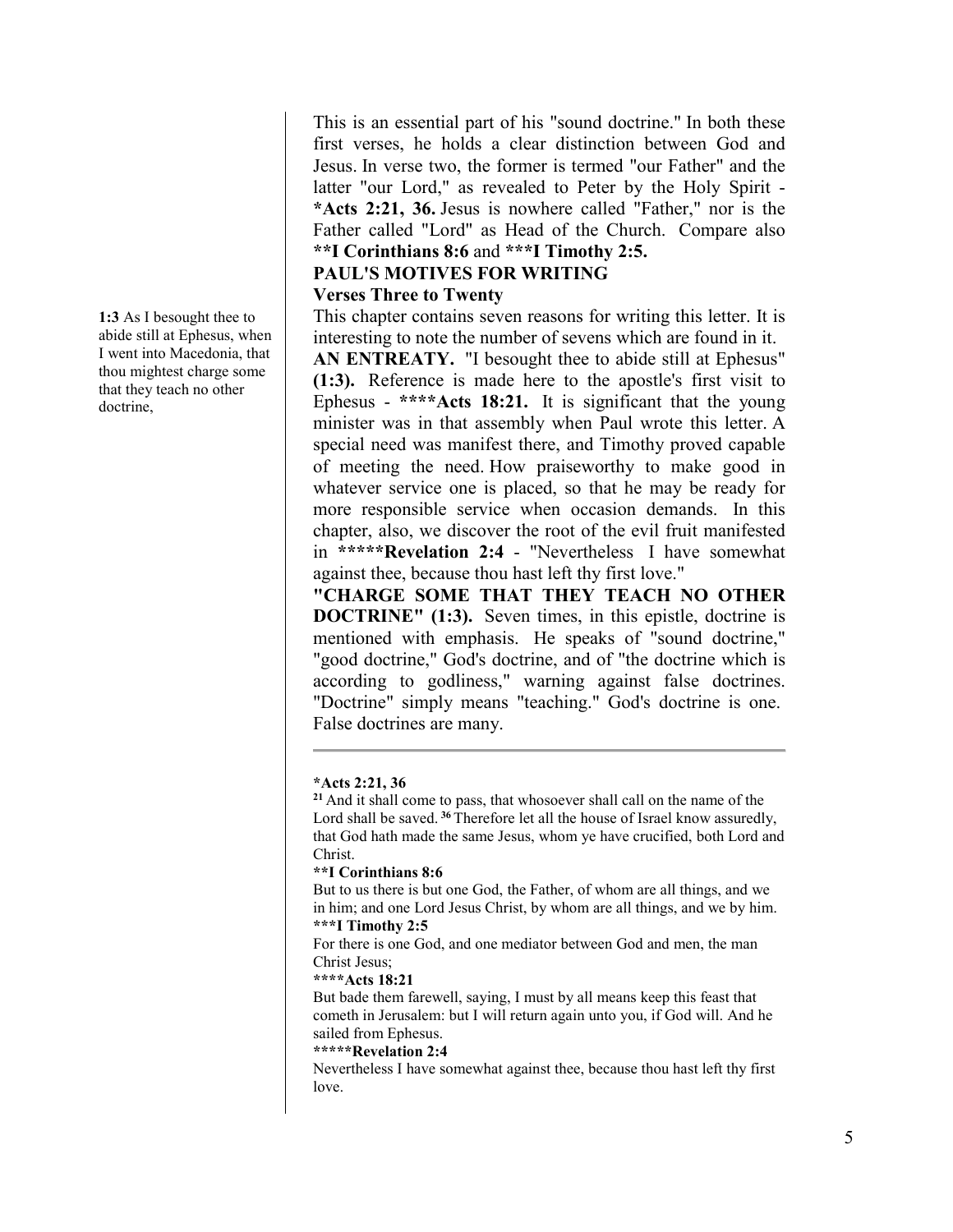**1:4** Neither give heed to fables and endless genealogies, which minister questions, rather than godly edifying which is in faith: so do.

**1:5** Now the end of the commandment is charity out of a pure heart, and of a good conscience, and of faith unfeigned:

**1:6** From which some having swerved have turned aside unto vain jangling; **1:7** Desiring to be teachers of the law; understanding neither what they say, nor whereof they affirm.

How deplorable that some preachers speak against doctrine, or Bible teaching, as if it were destructive. In truth, good sound Pauline teaching is the only safe and successful constructive work for any church. Study **\*Acts 20:32.** Neglect of healthful teaching lets down the bars for "doctrines of demons" - **4:1** R.V. False teachers introduce "fables" - that is, myths, legends, or tales in relation to "genealogies"; for examples a fanciful interpretation of **\*\*Genesis 6:4.** We are to avoid such matters, because they raise useless questions. "Godly edifying" is the essential thing, because that is a life of faith **(1:4).** "Godliness" is cited nine times, as the constant object to be sought. This is an interesting and profitable Bible study. Try it, Brother.

**"BUT THE END OF THE CHARGE** is love out of a pure heart and a good conscience and faith unfeigned" **(1:5).** The word "commandment" here and in **4:11** should be "charge," which occurs eight times in the letter. Its importance bore down heavily upon Paul's heart, and he desired Timothy to feel it and be moved by it. What a beautiful and powerful three-strand cord is this verse. Vital godliness must surely flow from such a goal. That objective was the "first" or "chief love," which some Ephesian believers afterward left. Unpretended faith, even "faith which worketh by love," is the controlling strand in the string - **\*\*\*Galatians 5:6.** It occurs nineteen times in this epistle, and in very interesting and striking connections. We saw it first in verses two and four. Trace it first throughout the book and underscore it. Now observe that verse five connects directly with verse eleven. Hence, verses six to ten are parenthetic, but invaluable at this point. Let us not pass over them lightly. **"FROM WHICH SOME HAVING SWERVED HAVE TURNED ASIDE UNTO VAIN JANGLING:** desiring to be teachers of the law" **(1:6,7).** If that condition was in the assembly so early, is it any wonder what we read in **\*\*\*\*Acts 20:30?**

# **\*Acts 20:32**

And now, brethren, I commend you to God, and to the word of his grace, which is able to build you up, and to give you an inheritance among all them which are sanctified.

### **\*\*Genesis 6:4**

There were giants in the earth in those days; and also after that, when the sons of God came in unto the daughters of men, and they bare children to them, the same became mighty men which were of old, men of renown. **\*\*\*Galatians 5:6** 

For in Jesus Christ neither circumcision availeth any thing, nor uncircumcision; but faith which worketh by love.

#### **\*\*\*\*Acts 20:30**

Also of your own selves shall men arise, speaking perverse things, to draw away disciples after them.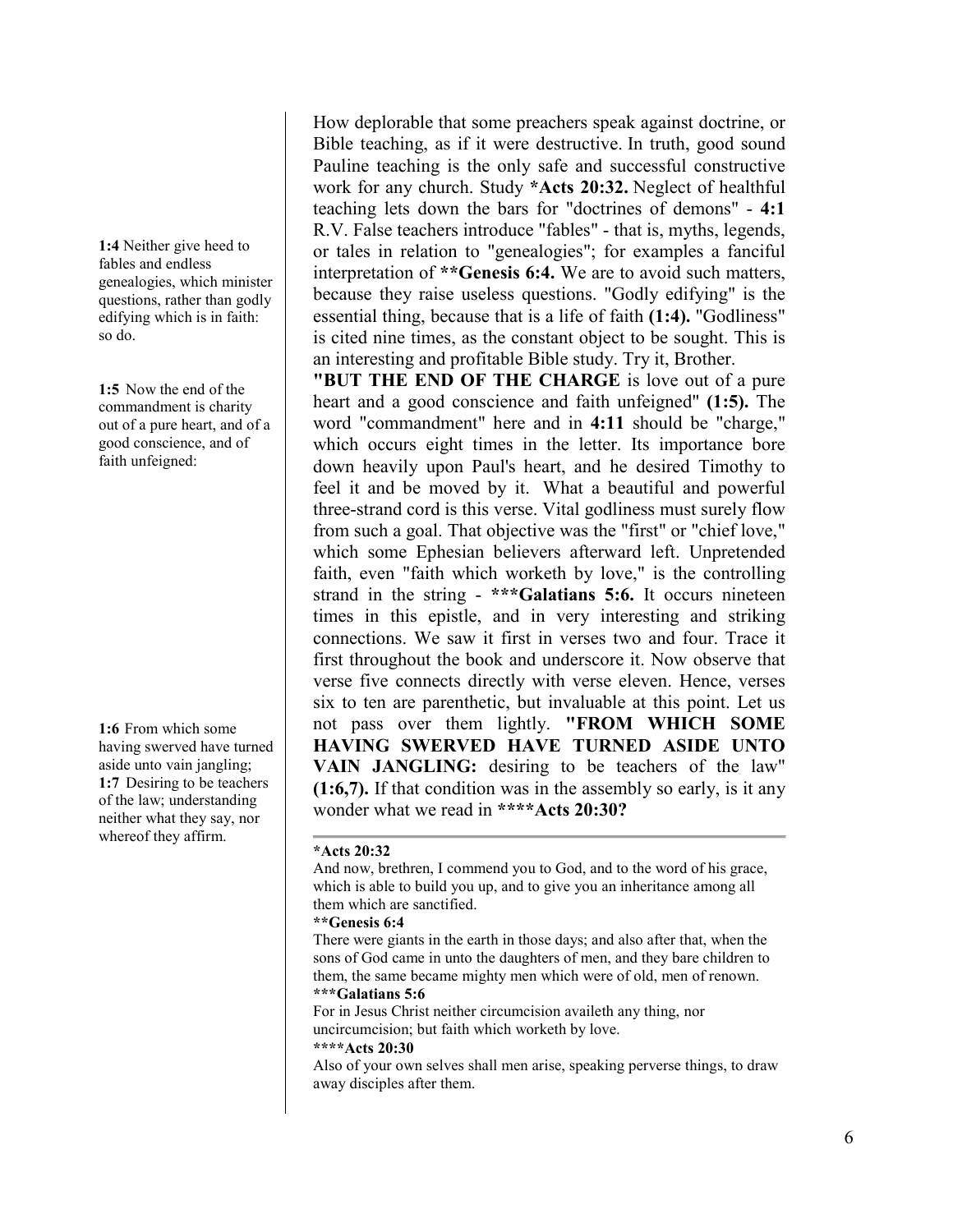**1:8** But we know that the law is good, if a man use it lawfully;

**1:9** Knowing this, that the law is not made for a righteous man, but for the lawless and disobedient, for the ungodly and for sinners, for unholy and profane, for murderers of fathers and murderers of mothers, for manslayers,

**1:10** For whoremongers, for them that defile themselves with mankind, for menstealers, for liars, for perjured persons, and if there be any other thing that is contrary to sound doctrine;

To swerve from faith may not seem to mean much; but it is dangerous. A swerve prepares for a turning aside. Oh, the power of pure faith, wrought by hearing the pure Word of God -**\*Romans 10:17**. Therefore, Jesus prayed that Peter's faith should not fail. Let no one shake your faith. Behold, to what goal, a swerve from faith leads finally - "vain jangling," or empty, fruitless, idle talking. That is God's estimate of teaching law-keeping, which seems to be the root of all heresy and strife. Such teachers are here branded as ignoramuses. The apostle does not discredit the law: but the fool who abuses it. "The law is holy, and the commandment holy, and just, and good," **(1:8)** if a man use it lawfully - **\*\*Romans 7:12.** But it was "not made for a righteous man, but for the lawless and disobedient, for the ungodly and for sinners, for unholy and profane, for murderers of fathers and murderers of mothers, for manslayers, for whoremongers, for them that defile themselves with mankind, for menstealers, for liars, for perjured persons, and if there be any other thing that is contrary to sound doctrine" – **(1:9,10).** Having such plain words before us, how can anyone presume to try to keep the law or teach others to do so? A saved or righteous person does not need the law. He died to it when his Substitute, Christ, died - **\*\*\*Galatians 2:19; \*\*\*\*Romans 7:4.** By faith, he is joined to Christ in resurrection, and lives by the faith of Christ - **\*\*\*\*\*Galatians 2:20.**

**How shall a believer use the law lawfully?** That is a sensible question. I answer:

**First,** give the law the place and office assigned to it by the Lord. The office of the law is to convict men of transgression. It is written, "By the law is the knowledge of sin."

### **\*Romans 10:17**

So then faith cometh by hearing, and hearing by the word of God.

### **\*\*Romans 7:12**

Wherefore the law is holy, and the commandment holy, and just, and good.

#### **\*\*\*Galatians 2:19**

For I through the law am dead to the law, that I might live unto God.

#### **\*\*\*\*Romans 7:4**

Wherefore, my brethren, ye also are become dead to the law by the body of Christ; that ye should be married to another, even to him who is raised from the dead, that we should bring forth fruit unto God.

### **\*\*\*\*\*Galatians 2:20**

I am crucified with Christ: nevertheless I live; yet not I, but Christ liveth in me: and the life which I now live in the flesh I live by the faith of the Son of God, who loved me, and gave himself for me.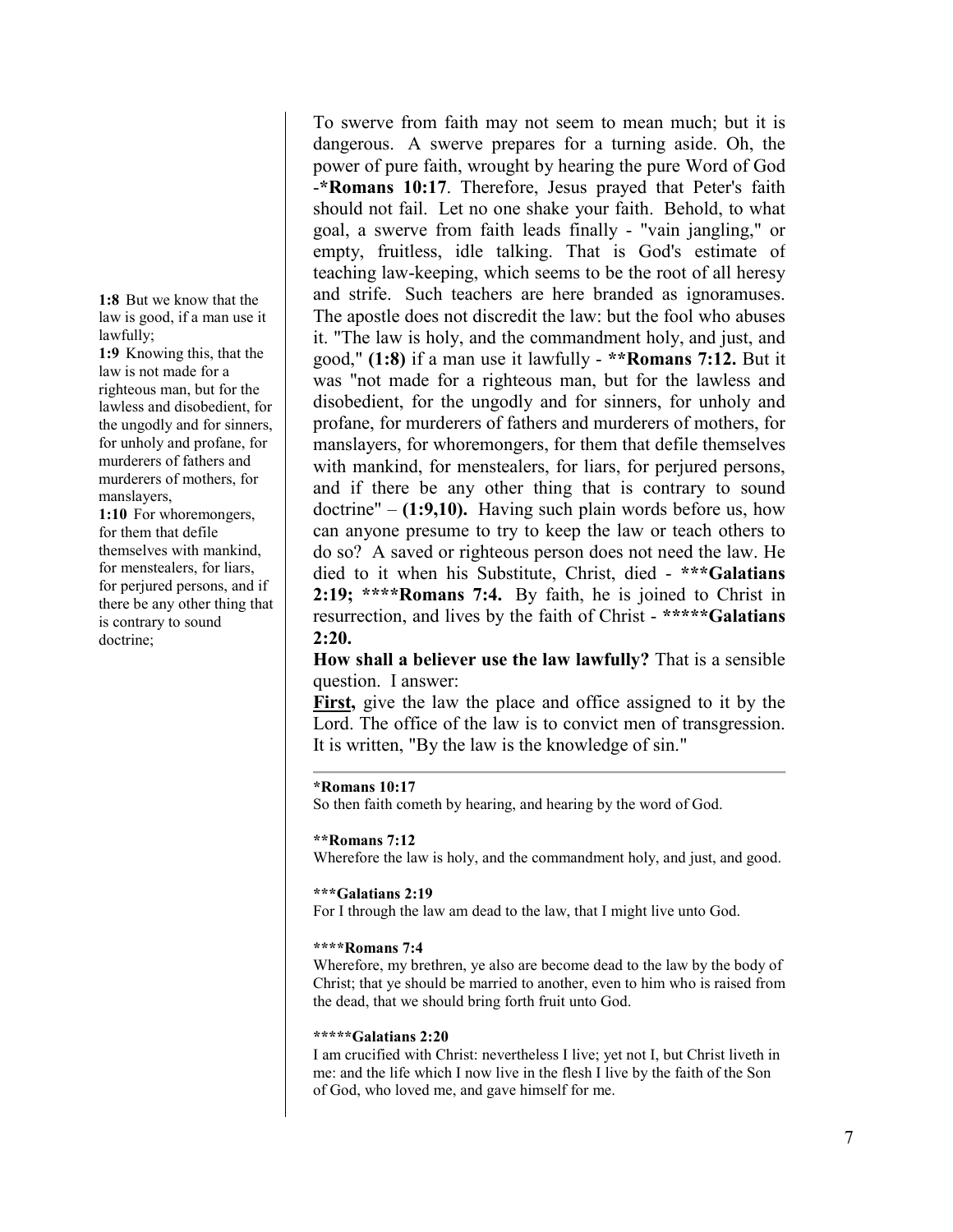"The law entered, that the offence might abound" - **\*Romans 3:20; 5:20.** It is experienced by Paul - **\*\*Romans 7:9-11.** It ministers condemnation and death -**\*\*\***II **Corinthians 3:6-9.**

**Second,** admit that the law does not and cannot save, any more than a looking glass can wash your face. "By the deeds of the law there shall no flesh be justified in His sight: for by the law is the knowledge of sin." "The law ... was weak through the flesh" - **\*\*\*\*Romans 8:3**.

**Third,** by contending that "by grace are ye saved through faith," apart from works **\*\*\*\*\*Eph. 2:8,9.**

**Fourth,** not by trying to keep from breaking the law; for thus you surely will break it. If you fail, or you are overcome, do not try to mend the law or resolve not to fail again; for you will fail as long as you try and resolve.

**Fifth,** flee to the city of refuge - Jesus Christ. Acknowledge your failure to Him, and the weakness that occasioned it - **\*\*\*\*\*\*I John 1:8, 9; 2:1, 2**.

#### **\*Romans 3:20; 5:20**

**3:20** Therefore by the deeds of the law there shall no flesh be justified in his sight: for by the law is the knowledge of sin. **5:20** Moreover the law entered, that the offence might abound. But where sin abounded, grace did much more abound:

### **\*\*Romans 7:9-11**

**<sup>9</sup>** For I was alive without the law once: but when the commandment came, sin revived, and I died. **<sup>10</sup>** And the commandment, which was ordained to life, I found to be unto death. **<sup>11</sup>** For sin, taking occasion by the commandment, deceived me, and by it slew me.

#### **\*\*\*II Corinthians 3:6-9**

 $6$ I have planted, Apollos watered; but God gave the increase.  $7$  So then neither is he that planteth any thing, neither he that watereth; but God that giveth the increase. 8 Now he that planteth and he that watereth are one: and every man shall receive his own reward according to his own labour.<sup>9</sup> For we are labourers together with God: ye are God's husbandry, ye are God's building.

### **\*\*\*\*Romans 8:3**

**8:3** For what the law could not do, in that it was weak through the flesh, God sending his own Son in the likeness of sinful flesh, and for sin, condemned sin in the flesh:

#### **\*\*\*\*\*Ephesians 2:8,9**

<sup>8</sup> For by grace are ye saved through faith; and that not of yourselves: it is the gift of God: 9 Not of works, lest any man should boast.

# **\*\*\*\*\*\*I John 1:8, 9; 2:1, 2**

**1:8,9** If we say that we have no sin, we deceive ourselves, and the truth is not in us. If we confess our sins, he is faithful and just to forgive us our sins, and to cleanse us from all unrighteousness. **2:1,2** My little children, these things write I unto you, that ye sin not. And if any man sin, we have an advocate with the Father, Jesus Christ the righteous: And he is the propitiation for our sins: and not for ours only, but also for the sins of the whole world.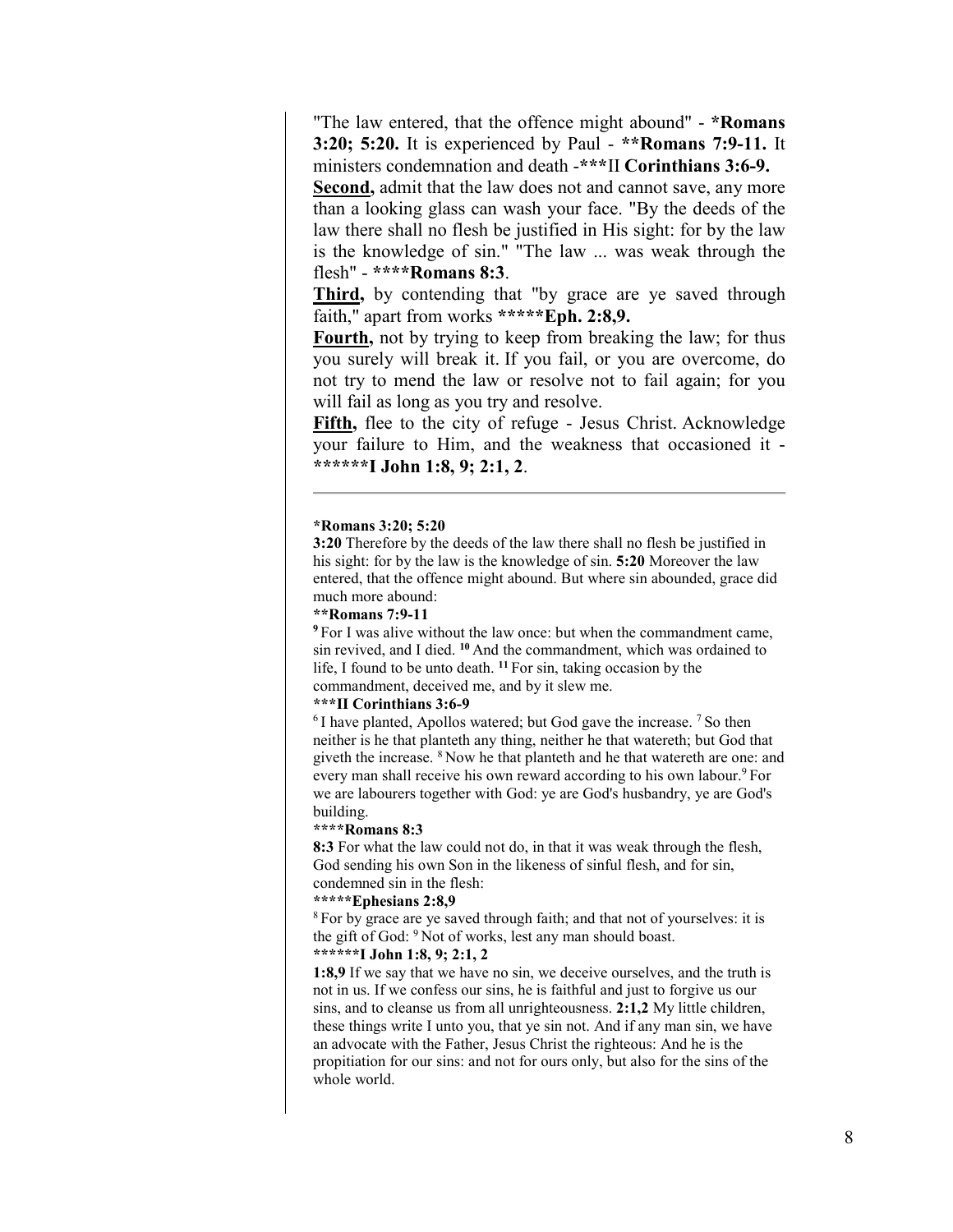**1:11** According to the glorious gospel of the blessed God, which was committed to my trust.

("His commandments" in **\*I John 2:3, 4** are not the law; but, "the Word of faith," the Gospel). Confess Christ to be your life and victory. Believe **\*\*Galatians 2:20** and **\*\*\*Romans 6:10, 11**. Follow this plan, and by and by you will have abiding and sustained victory. Jesus Christ will prove Himself to be your all sufficiency at all times - "kept by the power of God through faith" - **\*\*\*\*I Peter 1: 5.**

**"ACCORDING TO THE GLORIOUS GOSPEL OF THE BLESSED GOD, WHICH WAS COMMITTED TO MY TRUST" (1:11).** Read this immediately after verse five, omitting verses six to ten. The goal of the charge, "love out of a pure heart," is according to Paul's Gospel. Verse eleven is wonderful. The phrase, "glorious Gospel" should' read, "the Gospel of the glory" Revised Version. So also,**\*\*\*\*\*II Corinthians 4:4.** See also the Revised Version on<br>\*\*\*\*\*\*Romans 8:21. \*\*\*\*\*\*\*Philippians 3:21, **\*\*\*\*\*\*Romans 8:21, \*\*\*\*\*\*\*Philippians 3:21, \*\*\*\*\*\*\*\*Colossians 1:11, and \*\*\*\*\*\*\*\*\*Titus 2:13,** where the glory is the principle thought.

# **\*I John 2:3, 4**

**<sup>3</sup>** And hereby we do know that we know him, if we keep his commandments. **<sup>4</sup>** He that saith, I know him, and keepeth not his commandments, is a liar, and the truth is not in him.

### **\*\*Galatians 2:20**

I am crucified with Christ: nevertheless I live; yet not I, but Christ liveth in me: and the life which I now live in the flesh I live by the faith of the Son of God, who loved me, and gave himself for me.

### **\*\*\*Romans 6:10, 11**

**<sup>10</sup>** For in that he died, he died unto sin once: but in that he liveth, he liveth unto God. **<sup>11</sup>** Likewise reckon ye also yourselves to be dead indeed unto sin, but alive unto God through Jesus Christ our Lord.

# **\*\*\*\*I Peter 1: 5**

Who are kept by the power of God through faith unto salvation ready to be revealed in the last time.

### **\*\*\*\*\*II Corinthians 4:4**

In whom the god of this world hath blinded the minds of them which believe not, lest the light of the glorious gospel of Christ, who is the image of God, should shine unto them.

### **\*\*\*\*\*\*Romans 8:21**

Because the creature itself also shall be delivered from the bondage of corruption into the glorious liberty of the children of God.

# **\*\*\*\*\*\*\*Philippians 3:21**

Who shall change our vile body, that it may be fashioned like unto his glorious body, according to the working whereby he is able even to subdue all things unto himself.

# **\*\*\*\*\*\*\*\*Colossians 1:11**

Strengthened with all might, according to his glorious power, unto all patience and longsuffering with joyfulness;

# **\*\*\*\*\*\*\*\*\*Titus 2:13**

Looking for that blessed hope, and the glorious appearing of the great God and our Saviour Jesus Christ;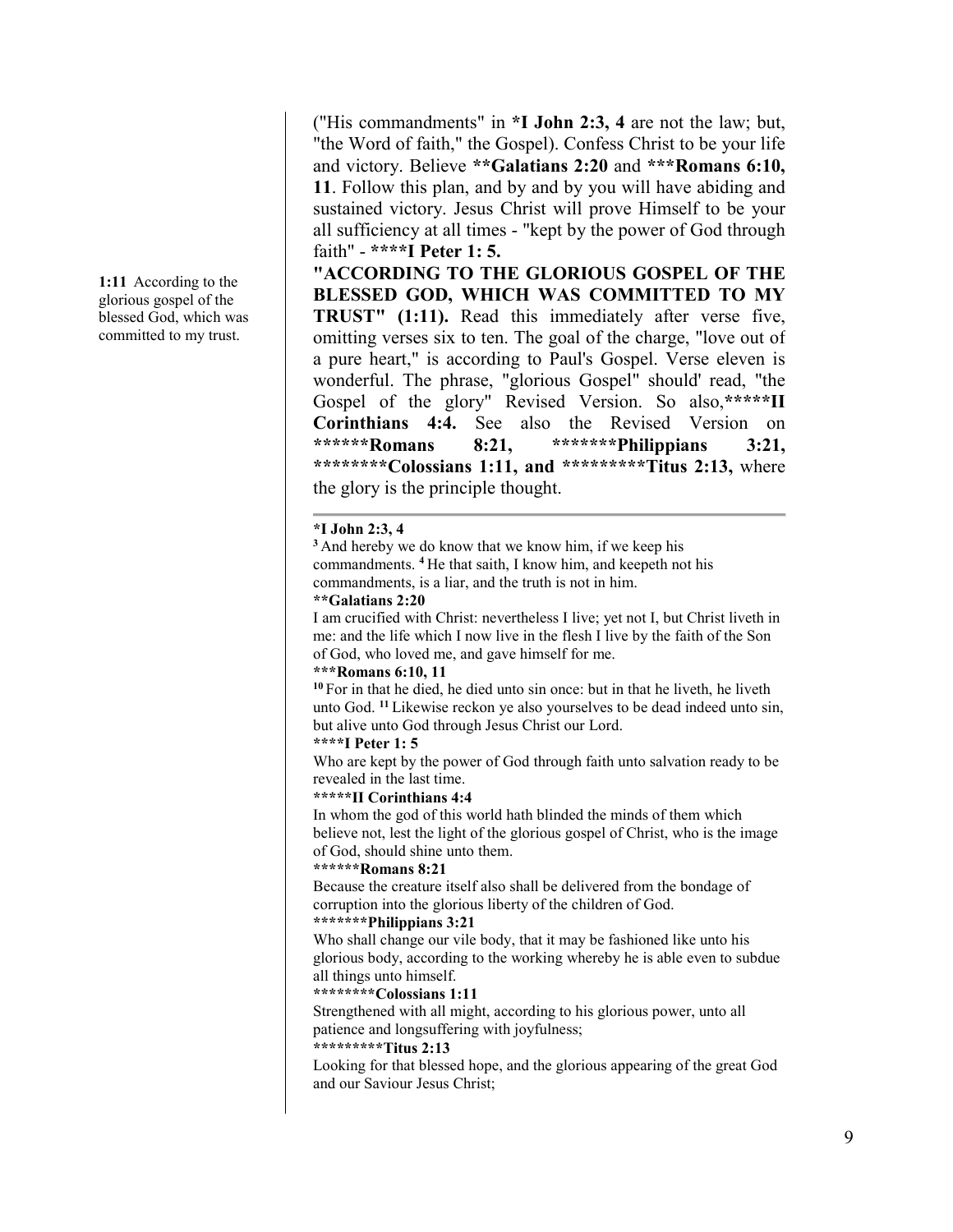The Gospel which Paul proclaimed does not include our salvation only, but also our destiny and reward. The Church, the Body of Christ, will enjoy a higher destiny than the people of the Kingdom of Israel whose destiny is on earth and whose rewards will be natural and largely material. Ours is "the high calling of God in Christ Jesus" - **\*Phil. 3:14.** Therefore, God "hath raised us up together, and made us sit together in the heavenlies in Christ Jesus" - **\*\*Eph. 2:6.** That is, we are already provisionally in heaven, which we accept by faith and "rejoice in hope of the glory of God" -**\*\*\*Romans 5:2**. Though Peter speaks frequently of Christ's sufferings and of a glory which some Jews will share with Him **(\*\*\*\*I Peter 1:11; 5:1-4);** yet Paul informs us of "the exceeding riches of His grace," "the unsearchable riches of Christ," "the riches of His glory" **\*\*\*\*\*Eph. 2:7; 3:8, 16),** and "the riches of the glory of this mystery among the Gentiles; which is Christ in you, the hope of glory" - **\*\*\*\*\*\*Col. 1:27.** The climax of our wealth in Christ, the crown of glory for us, is Christ Himself - "the PRIZE of the high calling" - Phil. 3:14. We are inspired by "that blessed hope" of being members of the Wife of the

#### **\*Philippians 3:14**

I press toward the mark for the prize of the high calling of God in Christ Jesus.

# **\*\*Ephesians 2:6**

And hath raised us up together, and made us sit together in heavenly places in Christ Jesus:

### **\*\*\*Romans 5:2**

By whom also we have access by faith into this grace wherein we stand, and rejoice in hope of the glory of God.

# **\*\*\*\*I Peter 1:11; 5:1-4**

**1:11** Searching what, or what manner of time the Spirit of Christ which was in them did signify, when it testified beforehand the sufferings of Christ, and the glory that should follow. **5:1-4** The elders which are among you I exhort, who am also an elder, and a witness of the sufferings of Christ, and also a partaker of the glory that shall be revealed:**<sup>2</sup>** Feed the flock of God which is among you, taking the oversight thereof, not by constraint, but willingly; not for filthy lucre, but of a ready mind; **<sup>3</sup>** Neither as being lords over God's heritage, but being examples to the flock. **<sup>4</sup>** And when the chief Shepherd shall appear, ye shall receive a crown of glory that fadeth not away.

# **\*\*\*\*\*Ephesians 2:7; 3:8, 16**

**2:7** And hath raised us up together, and made us sit together in heavenly places in Christ Jesus: **3:8,16** Unto me, who am less than the least of all saints, is this grace given, that I should preach among the Gentiles the unsearchable riches of Christ; **<sup>16</sup>** That he would grant you, according to the riches of his glory, to be strengthened with might by his Spirit in the inner man;

#### **\*\*\*\*\*\*Colossians 1:27**

To whom God would make known what is the riches of the glory of this mystery among the Gentiles; which is Christ in you, the hope of glory; Jesus.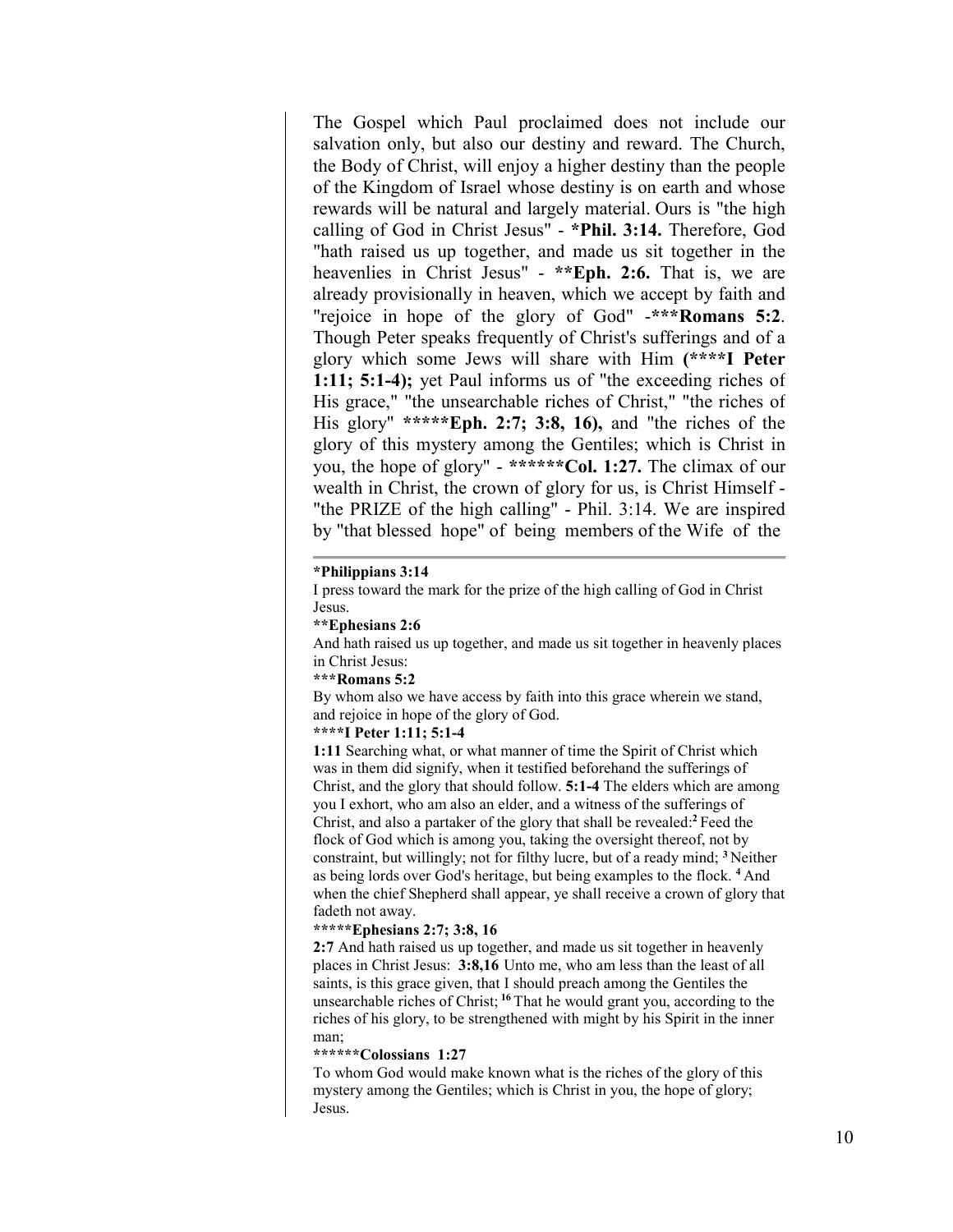**1:12** And I thank Christ Jesus our Lord, who hath enabled me, for that he counted me faithful, putting me into the ministry; **1:13** Who was before a blasphemer, and a persecutor, and injurious: but I obtained mercy, because I did it ignorantly in unbelief. **1:14** And the grace of our Lord was exceeding abundant with faith and love which is in Christ Jesus.

Lamb **(\*Rev. 19:7,8)** of which Peter says nothing. Though he and his associate apostles will be at the wedding on high, yet they will be in the wall of the city only and not part of the Bride company -**\*\*Rev. 21:14.** The top stone of Paul's message is "the Gospel of the glory," the superlative outlook and up look of saints today. Therefore, the end or purpose of his charge to his son is superlative love out of a pure heart and of a superlatively good conscience and of superlative faith, according to the superlative Gospel of the superlative glory. How superlative then, should our lives be, in utter abandonment to God and His Spirit!

**PAUL'S ROYAL EXAMPLE** - **1:12-16**. The apostle indicates his tremendous leap from blasphemy to worship, from prosecutor to preacher, from injurious to useful, from the chief of sinners (though moral and religious) to the chief of saints, from one extreme to the other, through the exceeding abundant grace of the Lord - **1:14.** The revelation of Christ to Saul of Tarsus was so complete, full and overwhelming (Acts 9), that he walked heroically in all the light as fast as it came to him. Hence, after about six years of teaching and training in Arabia and elsewhere **(\*\*\*Gal. 2:16-21)** in which God counted him faithful **(1:12),** he was sent forth to preach. The Gospel of grace and glory was committed to his trust **(1:11).** God still finds a few faithful men and women to whom He commits Paul's Gospel today. No greater privilege, nor higher honor, can be bestowed upon anyone. No greater boon can be received than Paul's Gospel of grace and glory.

### **\*Revelation 19:7,8**

 $<sup>7</sup>$  Let us be glad and rejoice, and give honour to him: for the marriage of the</sup> Lamb is come, and his wife hath made herself ready.

<sup>8</sup> And to her was granted that she should be arrayed in fine linen, clean and white: for the fine linen is the righteousness of saints.

### **\*\*Revelation 21:14**

And the wall of the city had twelve foundations, and in them the names of the twelve apostles of the Lamb.

#### **\*\*\*Galatians 2:16-21**

**<sup>16</sup>** Knowing that a man is not justified by the works of the law, but by the faith of Jesus Christ, even we have believed in Jesus Christ, that we might be justified by the faith of Christ, and not by the works of the law: for by the works of the law shall no flesh be justified. **<sup>17</sup>** But if, while we seek to be justified by Christ, we ourselves also are found sinners, is therefore Christ the minister of sin? God forbid. **<sup>18</sup>** For if I build again the things which I destroyed, I make myself a transgressor. **<sup>19</sup>** For I through the law am dead to the law, that I might live unto God. **<sup>20</sup>** I am crucified with Christ: nevertheless I live; yet not I, but Christ liveth in me: and the life which I now live in the flesh I live by the faith of the Son of God, who loved me, and gave himself for me.**<sup>21</sup>** I do not frustrate the grace of God: for if righteousness come by the law, then Christ is dead in vain.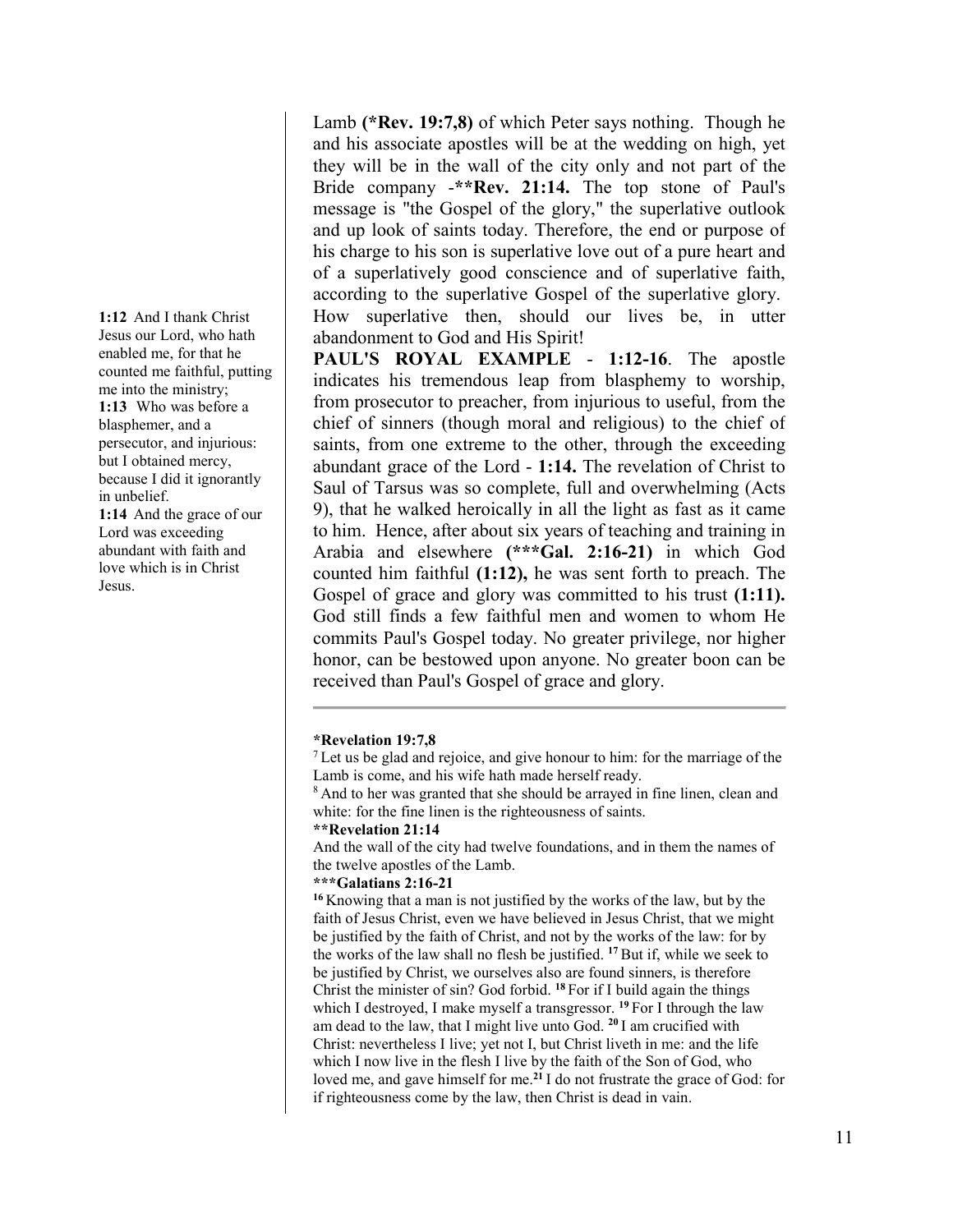**1:15** This is a faithful saying, and worthy of all acceptation, that Christ Jesus came into the world to save sinners; of whom I am chief.

**1:16** Howbeit for this cause I obtained mercy, that in me first Jesus Christ might shew forth all longsuffering, for a pattern to them which should hereafter believe on him to life everlasting.

**1:17** Now unto the King eternal, immortal, invisible, the only wise God, be honour and glory for ever and ever. Amen.

No marvel then that he exclaimed, "I thank Christ Jesus our Lord, who hath enabled me" - **1:12**. He never gave any glory to his own flesh, nor to others.

**"CHRIST JESUS CAME INTO THE WORLD TO SAVE SINNERS, OF WHOM I AM CHIEF" (1:15).** The purpose of Jesus' coming is plain. This agrees with **\*Matthew 1:21** and **\*\*Luke 19:10**. Was the apostle still a sinner when he wrote the above? Emphatically NO. He simply means that, despite his boasted self-righteousness **(\*\*\*Phil. 3:4-6),** in God's sight he was the greatest sinner before he accepted God's way of salvation through Christ. He could not be faithful in sainthood and still be a sinner, as some foolishly teach. It is not Scriptural to label oneself "a sinner saved by grace." Being saved we are saints; and it is not humility to call ourselves anything less than saints. The next verse confirms this view. "Howbeit for this cause I obtained mercy, that in me as chief might Jesus Christ show forth all His longsuffering, for an ensample" - **1:16** R.V. The Greek word translated "chief" in verse fifteen and "first" in verse sixteen is "protos," which means "chief" or "first" in point of importance or greatness. By saving such a violent sinner, Jesus showed that His mercy and power are able to save any sinner - for He tasted "death for every man" - **\*\*\*\*Hebrews 2:9.** In a former verse, he says, "I obtained mercy, because I did it ignorantly in unbelief," or "being ignorant, I did it in unbelief" **(1:13).** He thought himself doing God's will in persecuting the saints, because he did not know that Jesus was the Christ till, he received the revelation. We should pray that God may reveal the Truth to men.

**PAUL'S ECSTATIC PRAISE -** "Now unto the King eternal (of the ages), immortal (incorruptible), invisible, the only wise God, be honor and glory for ever and ever (unto the ages of the ages)" - **1:17.**

# **\*Matthew 1:21**

And she shall bring forth a son, and thou shalt call his name JESUS: for he shall save his people from their sins.

# **\*\*Luke 19:10**

- For the Son of man is come to seek and to save that which was lost.
- **\*\*\*Philippians 3:4-6**

**<sup>4</sup>** Though I might also have confidence in the flesh. If any other man thinketh that he hath whereof he might trust in the flesh, I

more:**<sup>5</sup>** Circumcised the eighth day, of the stock of Israel, of the tribe of Benjamin, an Hebrew of the Hebrews; as touching the law, a

Pharisee;**<sup>6</sup>** Concerning zeal, persecuting the church; touching the

righteousness which is in the law, blameless.

# **\*\*\*\*Hebrews 2:9**

But we see Jesus, who was made a little lower than the angels for the suffering of death, crowned with glory and honour; that he by the grace of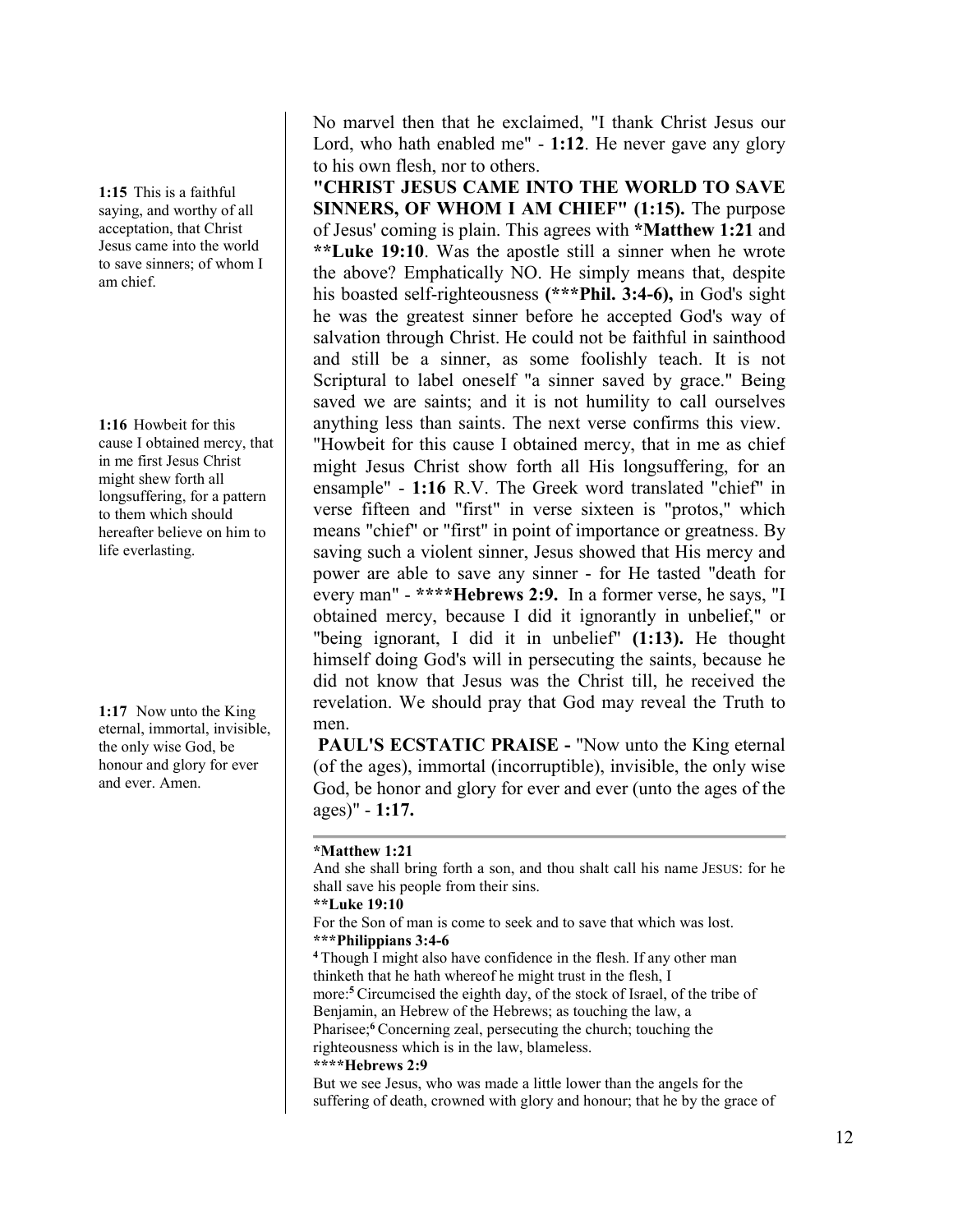God should taste death for every man.

That is the anthem which saints will sing through all eternity, so great and wonderful is our redemption and salvation. The second adjective is not "immortal"; for God has only a spiritual body, not a physical body. See the Revised Version. Mortality can refer only to physical substance, not to spiritual. Therefore, the phrase "immortal soul" is not Scripture nor Scriptural. The Greek word is "aphtharto," which means only incorruptible, and may apply to spirit or body. In **6:16,** the Greek "athanasian" is correctly rendered "immortal," which refers to Jesus who had and still has a physical form though glorified. In **\*I Corinthians 15:53**, both words occur in connection with our body. The phrase "King eternal," in the original, is "King of ages"; and "life everlasting," in verse sixteen, is "life eternal." Paul taught that men should "believe on Him unto eternal life"; **(1:16)** for our salvation in Christ continues as long as God lives, because Christ is our life.

**GROUND FOR THE CHARGE**. "The prophecies which went before" concerning Timothy were given when Paul and the presbytery laid hands on him and he received the gift of ministering the Word of grace - **1:18.** See **I Timothy 4:14** and **\*\*II Timothy 1:6.** The charge was in harmony with the prophetic utterance of his future career, which must have been quite pronounced. It was revealed to them that his official place would be more than ordinary; and the apostle gives this as an impetus for Timothy to keep and execute the charge and "war a good warfare; holding faith, and a good conscience."

**A SOLEMN WARNING.** Some "made shipwreck" of faith **(1:19).** Is that possible in an Ephesian assembly? Yes. Hence, Paul again urges his son to maintain "a good conscience," and "faith unfeigned." Hymenaeus and Alexander were, doubtless, the first to swerve from faith and turn "aside unto vain jangling" - **1:5, 6.** They were legal in spirit and ambitious to teach. They went on from bad to worse, until they were religious shipwrecks **(1:20).** In **\*\*\*II Timothy 2:17**, the former is associated with Philetus who were given to "profane and vain babblings," which ate like a cancer. They taught that the resurrection is past already. Their followers are not all dead yet.

# **\*I Corinthians 15:53** For this corruptible must put on incorruption, and this mortal must put on immortality. **\*\*II Timothy 1:6** Wherefore I put thee in remembrance that thou stir up the gift of God, which is in thee by the putting on of my hands. **\*\*\*II Timothy 2:17** And their word will eat as doth a canker: of whom is Hymenaeus and

**1:18** This charge I commit unto thee, son Timothy, according to the prophecies which went before on thee, that thou by them mightest war a good warfare;

**1:19** Holding faith, and a good conscience; which some having put away concerning faith have made shipwreck: **1:20** Of whom is Hymenaeus and Alexander; whom I have delivered unto Satan, that they may learn not to blaspheme.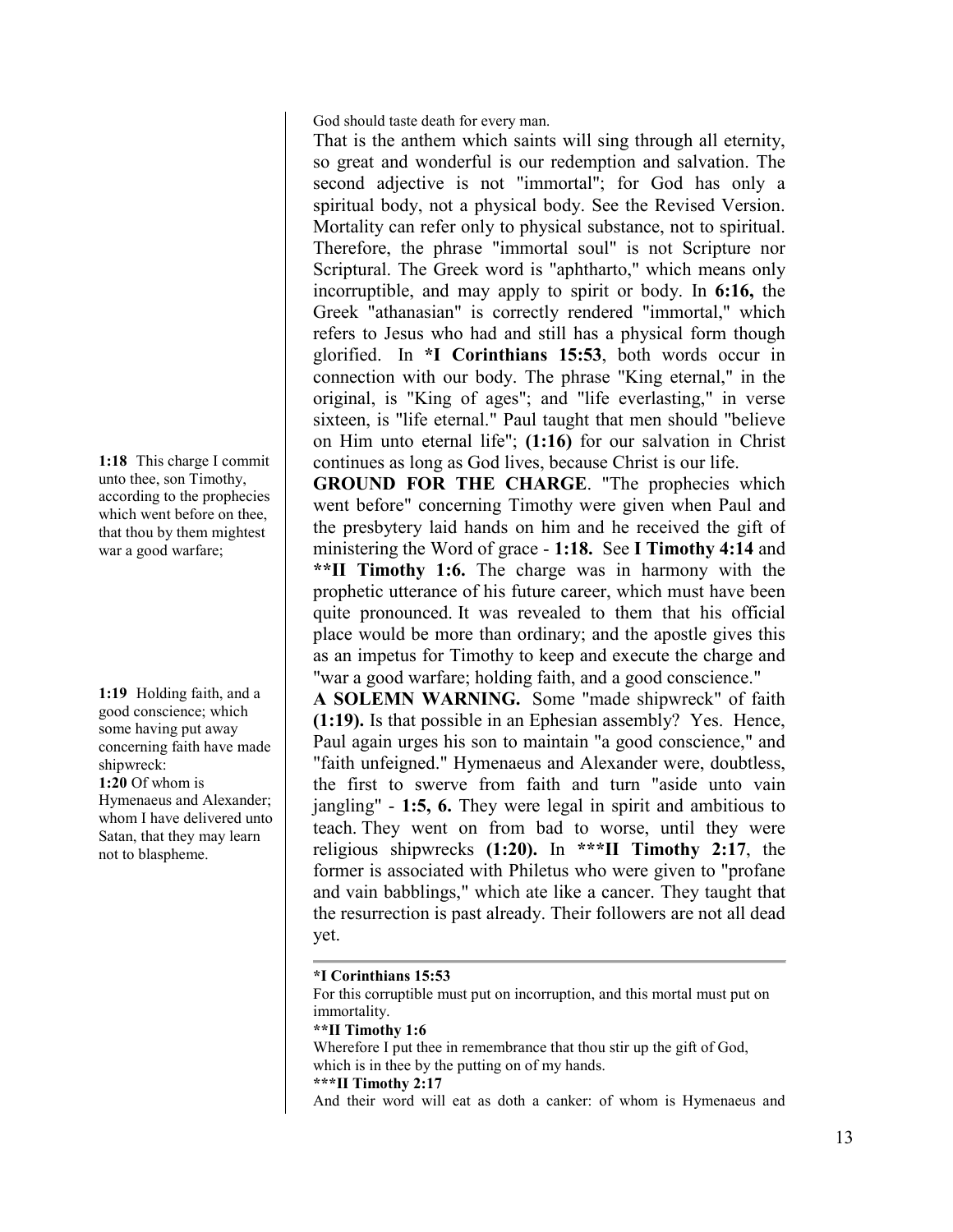Philetus;

Timothy was also warned against Alexander, in **\*II Timothy 4:14.** He greatly withstood the Truth. Evidently, he appeared against Paul in the courtroom upon his first arrest in Rome. Lest they should go too far, Paul turned those two false teachers over to Satan whose violent sieve is the only means of recovery from error.

# **Chapter Two**

**There are four prominent and powerful threads running through this epistle.**

**First:** Paul's **charge** to Timothy, considered in our former lesson, which occurs seven times.

**Second: Doctrine** is mentioned seven times, indicating the value in which it should be held.

**Third: Godliness** is named nine times, for it is the objective to be reached by all believers.

**Fourth: Faith** occurs eighteen times. It has a unique place and purpose. These four threads, intertwined with one another, made an unbreakable cord in the young apostle's life. May we all, as Paul's successors, consider them closely and take them deeply to heart.

# **This second chapter falls easily into two vital parts**. **First:** Prayer for all men.

**Second:** Instructions to women.

The apostle aims to cover every item of instruction, which his dutiful son needed to enable him to fill his responsible office as pastor in Ephesus and as an evangelistic overseer. Other items, equally as important as these found in this letter, Timothy quite likely had already learned beforehand. **PRAYER FOR ALL MEN** 

The apostle's arms reach around the world. They embrace all nations and colors of men. His exhortation is comprehensive and very full of meaning. The three Greek words in verse one, translated "supplications, prayers, intercessions," are charmingly interesting **(2:1).** The first one **(supplication)** supposes a great need, which would induce one to strive with or beg God in man's behalf. Men are blind, deaf, helpless, bound and dead in sins, overpowered by Satan. Hence, we are to cry to God in behalf of all men. The second word means **prayer** in the sense of worship. We could not endure the untiring strain of agonizing for the salvation of souls, if we did not have the privilege of worshiping the Lord also. A healthy

**\*II Timothy 4:14** Alexander the coppersmith did me much evil: the Lord reward him

**2:1** I exhort therefore, that, first of all, supplications, prayers, intercessions, and giving of thanks, be made for all men;

**Chapter 2**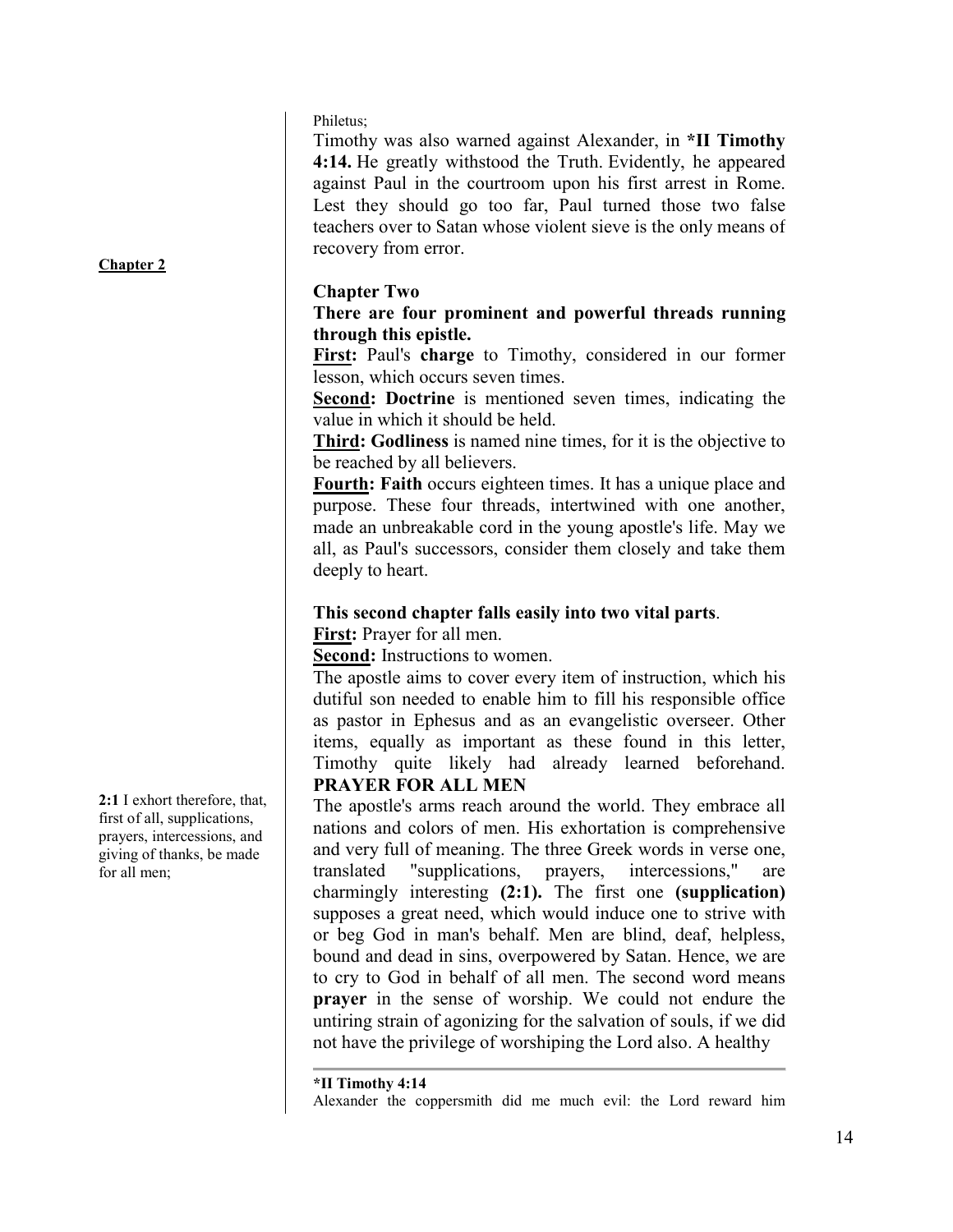according to his works:

Saint is interested in sinners for Jesus' sake and for God's glory, as well as for the good of the sinner. Therefore, in worship, we are occupied with the Redeemer and Savior, melted by His compassion and love, which in turn afford us a mighty leverage for supplications. The third word **(intercession)** means a lighting upon, a meeting with; then a conversation with, and finally an intercession for. The good Samaritan happened to meet the helpless victim of thieves. His condition drew out a conversation, and his dire need provoked an intercession and an intervention in his behalf. Is not this our experience again and again? The fourth word climaxes this enticing quartet. It is translated "**thanksgivings,**" and rightly; but those thanksgivings spring out of grace.

The Greek word is "eucharistias" from "charis" meaning "favor, grace, kindness"; and "eu" meaning "well" or "good." What provokes gratitude or thankfulness, but favor bestowed? In the midst of our groans and sighs of supplication and our intense intercessions, we burst forth in praise to "the God of all grace" and to the Redeemer of the race. We thank God hilariously for such a wonderful salvation. The unrelaxed tension of the first and third would break, were it not for the oded relief of the second and fourth. Oh, what a balance to the precious Word of God. How wisely the Holy Spirit led the Apostle Paul. Hallelujah!

**FOR KINGS, AND FOR ALL THAT ARE IN AUTHORITY" - 2:2.** In verse one, Paul exhorts us to pray and intercede for all men everywhere; but, in this verse, he specifies the authorities. "The powers that be are ordained of God" - **\*Romans 13:1**. When the Lord chastised Israel by setting their kings aside and suspending Jewish dominion, He gave the world dominion to Nebuchadnezzar and his successors - **\*\*Jeremiah 25:9;** 

# **\*Romans 13:1**

Let every soul be subject unto the higher powers. For there is no power but of God: the powers that be are ordained of God.

# **\*\*Jeremiah 25:9**

**25:9** Behold, I will send and take all the families of the north, saith the LORD, and Nebuchadrezzar the king of Babylon, my servant, and will bring them against this land, and against the inhabitants thereof, and against all these nations round about, and will utterly destroy them, and make them an astonishment, and an hissing, and perpetual desolations.

**2:2** For kings, and for all that are in authority; that we may lead a quiet and peaceable life in all godliness and honesty.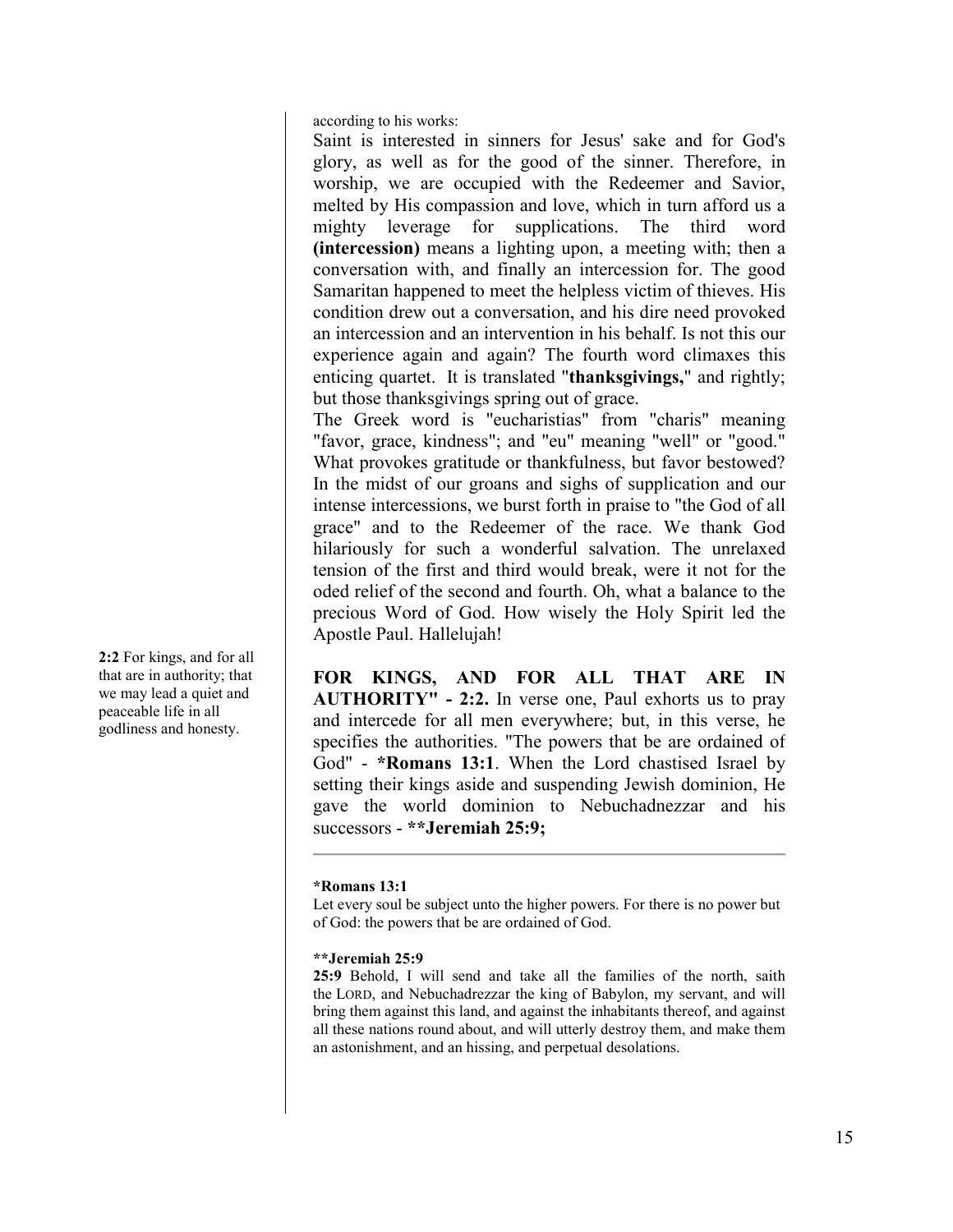**\*Jeremiah 27:6-11; \*\*Ezra 1:1, 2.** "The times of the Gentiles" means Gentile national rulership in God's will - **\*\*\*Luke 21:24**. During this period, God wills that His people be subject to the national and civic authorities. We should pray for them, though He does not expect us to take part in political affairs. "Our citizenship is in heaven" -**\*\*\*\*Phil. 3:20** R.V. We are only pilgrims and strangers here. This is not our home. But, like Abraham, we look "for a city which hath foundations, whose Builder and Maker is God"- **\*\*\*\*\*Hebrews 11:10.** Accordingly, the apostle gives seven reasons for his exhortation to a fourfold interest in all men. Therefore, He requires thorough godliness and honesty from His children. We are the world's bible. Men read us by sight, though they refuse to read God's printed pages. They judge Him by our conduct.

# **\*Jeremiah 27:6-11; 6**

<sup>6</sup>And now have I given all these lands into the hand of Nebuchadnezzar the king of Babylon, my servant; and the beasts of the field have I given him also to serve him.**<sup>7</sup>** And all nations shall serve him, and his son, and his son's son, until the very time of his land come: and then many nations and great kings shall serve themselves of him.**<sup>8</sup>** And it shall come to pass, that the nation and kingdom which will not serve the same Nebuchadnezzar the king of Babylon, and that will not put their neck under the yoke of the king of Babylon, that nation will I punish, saith the LORD, with the sword, and with the famine, and with the pestilence, until I have consumed them by his hand.**<sup>9</sup>** Therefore hearken not ye to your prophets, nor to your diviners, nor to your dreamers, nor to your enchanters, nor to your sorcerers, which speak unto you, saying, Ye shall not serve the king of Babylon:**<sup>10</sup>** For they prophesy a lie unto you, to remove you far from your land; and that I should drive you out, and ye should perish.**<sup>11</sup>** But the nations that bring their neck under the yoke of the king of Babylon, and serve him, those will I let remain still in their own land, saith the LORD; and they shall till it, and dwell therein.

### **\*\*Ezra 1:1, 2**

**1** Now in the first year of Cyrus king of Persia, that the word of the LORD by the mouth of Jeremiah might be fulfilled, the LORD stirred up the spirit of Cyrus king of Persia, that he made a proclamation throughout all his kingdom, and put it also in writing, saying, **<sup>2</sup>** Thus saith Cyrus king of Persia, The LORD God of heaven hath given me all the kingdoms of the earth; and he hath charged me to build him an house at Jerusalem, which is in Judah.

#### **\*\*\*Luke 21:24**

And they shall fall by the edge of the sword, and shall be led away captive into all nations: and Jerusalem shall be trodden down of the Gentiles, until the times of the Gentiles be fulfilled.

#### **\*\*\*\*Philippians 3:20**

For our conversation is in heaven; from whence also we look for the Saviour, the Lord Jesus Christ:

#### **\*\*\*\*\*Hebrews 11:10**

For he looked for a city which hath foundation, whose builder and maker is God.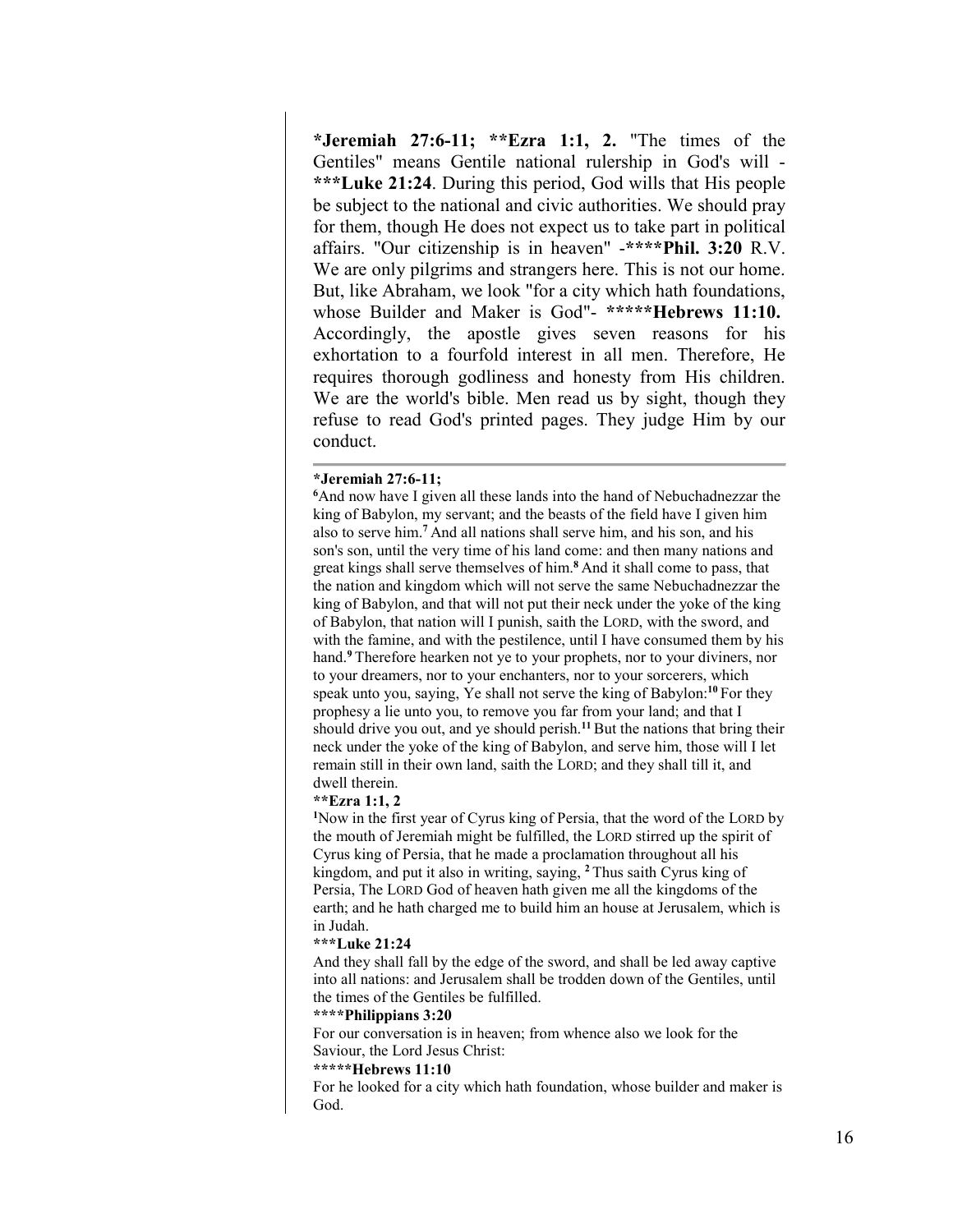**2:3** For this is good and acceptable in the sight of God our Saviour;

**2:4** Who will have all men to be saved, and to come unto the knowledge of the truth.

**2:5** For there is one God, and one mediator between God and men, the man Christ Jesus;

**"FOR THIS IS GOOD AND ACCEPTABLE IN THE SIGHT OF GOD OUR SAVIOUR" - 2:3.** Nothing is as pleasing to God as abiding in His perfect will. People of brains and learning, and gifted with boldness and gab, may make their presence felt in the world without being divinely pious; at least, for a time. They may even accomplish some good; but the majority of folk are deprived of such gifts and achievements. They are shut up to a walk of peace and godliness by letting Christ live out His pure, powerful, unassuming life through them. They please the Lord exceedingly, leave their pious footprints on the sands of time, and lay up imperishable treasures in heaven.

**GOD "WILL HAVE ALL MEN TO BE SAVED" - 2:4.** It is not His will "that any should perish" - **\*II Peter 3:9**. It is a false theory, that some people are born and ordained to be saved, while others are born and predestinated to be damned. The Holy Spirit convicts all men of sin, because all may be saved by believing on Jesus the Savior of men. **\*\*John 3:16,** the plain words of Jesus, should always be remembered - "Whosoever believeth in Him should not perish, but have everlasting life." Therefore, we should pray for all men.

**GOD WILLS THAT ALL "COME UNTO THE KNOWLEDGE OF THE TRUTH" - 2:4.** It is His great pleasure to make the whole Truth known to those who desire to know it. Hence, saints should pray for all mankind. It is interesting to note how much of the Bible even some unsaved people understand. They may know more of it, if they yield to God. Jesus said to His disciples, "When He, the Spirit of Truth, is come, He will guide you into all Truth" - **\*\*\*John 16:13.** Yet, some folk say, "No one knows all the Truth."

**CHRIST'S MEDIATORSHIP calls for our petitions.** "For there is one God, and one Mediator between God and men, the Man Christ Jesus" - **2:5**. This Mediator, being Divine, understands the God of holiness and justice which He holds sacred and defends. He is God's Son, and God loves Him with

# **\*II Peter 3:9**

The Lord is not slack concerning his promise, as some men count slackness; but is longsuffering to us-ward, not willing that any should perish, but that all should come to repentance.

**\*\*John 3:16**

For God so loved the world, that he gave his only begotten Son, that whosoever believeth in him should not perish, but have everlasting life. **\*\*\*John 16:13**

Howbeit when he, the Spirit of truth, is come, he will guide you into all truth: for he shall not speak of himself; but whatsoever he shall hear, that shall he speak: and he will shew you things to come.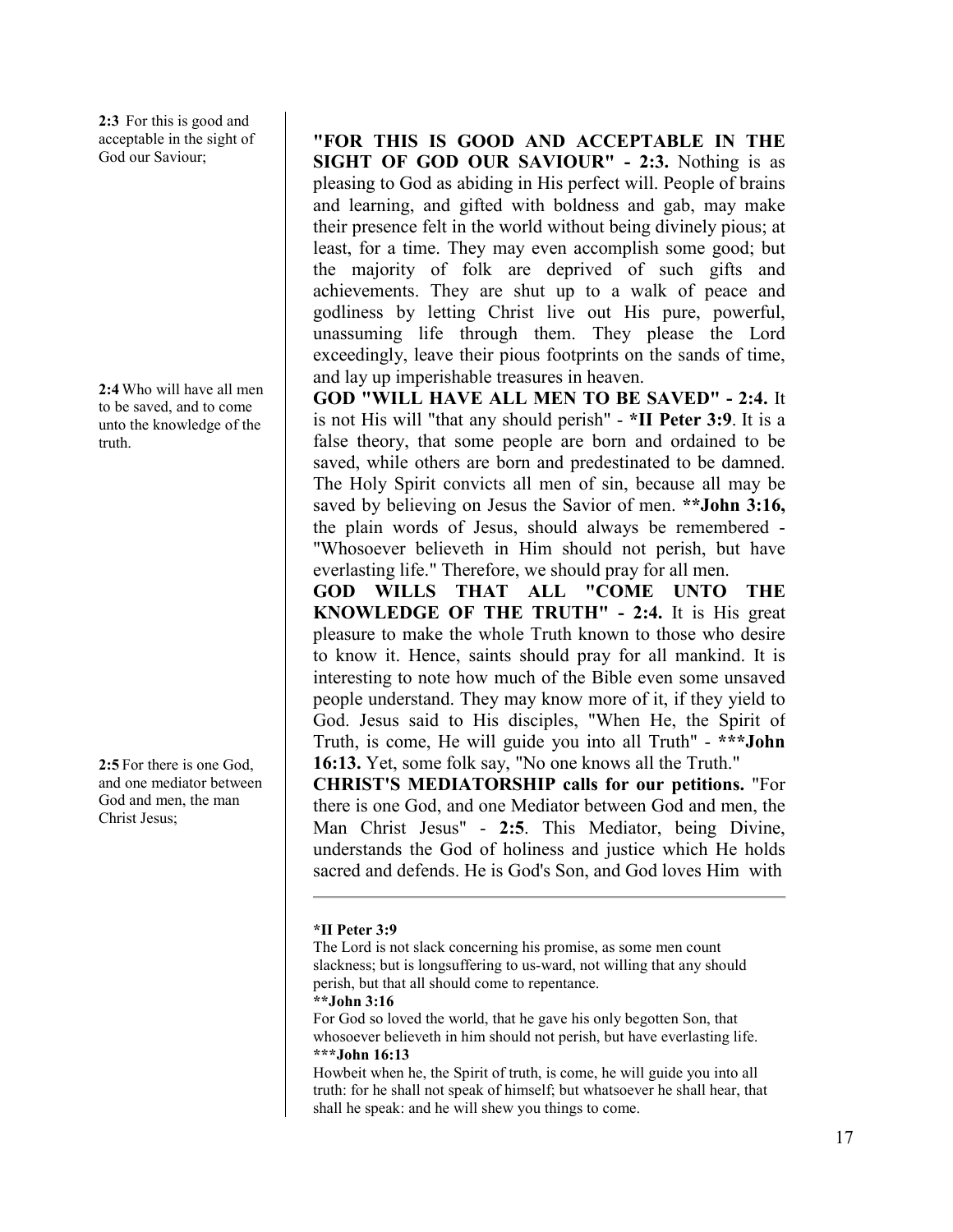**2:6** Who gave himself a ransom for all, to be testified in due time.

**2:7** Whereunto I am ordained a preacher, and an apostle, (I speak the truth in Christ, and lie not;) a teacher of the Gentiles in faith and verity.

an unchangeable fervor. Being also human, Jesus has great compassion for mankind. Sin had set an impassable chasm between the Creator and the creature; but Christ Jesus came to bridge that chasm and bring them together. How did He do it? Read also **\*Hebrews 8:6.**

**HE "GAVE HIMSELF A RANSOM FOR ALL, to be testified in due time" - 2:6.** (Search out and study the seven "alls" in this chapter). The entire human race was sold under sin; but Christ paid off their entire debt by His atoning death on Calvary. He "died for all." He tasted "death for every man." "Once in the end of the world hath He appeared to put away sin by the sacrifice of Himself" - **\*\*Hebrews 9:26.** "God so loved the world, that He gave His only begotten Son"; and the Son so loved the world, that He gave Himself to die in man's stead - the dismal blushing death that we all deserved to die. Should not we then supplicate, pray, and intercede in behalf of our fellowmen? They are the purchase of the precious blood of Jesus. Men are God's possession, by the rights of creation, preservation, and redemption. Everyone who wills to be saved may obtain a free pardon from the court of Heaven - the highest court in the universe - if he believes on God's dear Son.

The seventh reason, that we should fervently pray and intercede, is **PAUL'S THREEFOLD OFFICE.** He says, "Whereunto I am ordained a **PREACHER,** and an **APOSTLE** ... a **TEACHER"** - **2:7.** He was ordained of God to preach the Gospel of grace to sinners, to be an apostolic overseer over the whole Body of Christ, and to be a teacher of the saints everywhere. He never was satisfied to get men saved from sin, and then let them struggle on as best they could by themselves as many evangelists do. He sought to build them up in the Truth. He made the announcement of his office very emphatic, saying, "I speak the Truth in Christ, and lie not". He ministered "in faith and verity," or truth **(2:7).** He says, "We have renounced the hidden things of dishonesty (or shame), not walking in craftiness, nor handling the Word of God deceitfully (as very many ministers do); but by manifestation

# **\*Hebrews 8:6**

But now hath he obtained a more excellent ministry, by how much also he is the mediator of a better covenant, which was established upon better promises.

### **\*\*Hebrews 9:26**

For then must he often have suffered since the foundation of the world: but now once in the end of the world hath he appeared to put away sin by the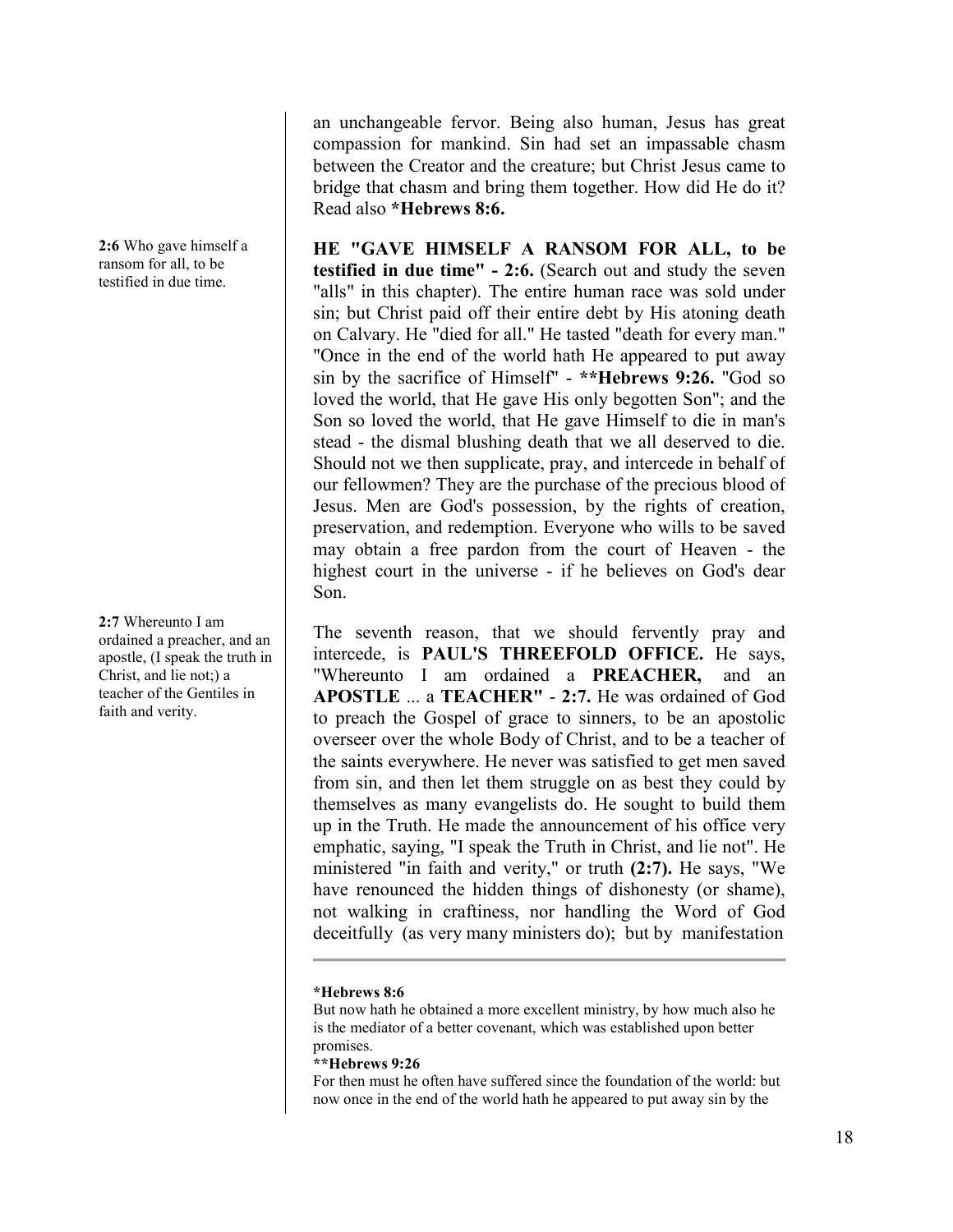**2:8** I will therefore that men pray every where, lifting up holy hands, without wrath and doubting.

sacrifice of himself.

of the Truth commending ourselves to every man's conscience in the sight of God" - **\*II Cor. 4:2.** The faces of God and of Christ were before him more vividly than the faces of men. He served God, and not men. He earnestly desired Timothy to be just such an unselfish minister as himself; and expected that he would hand that same untiring spirit and pure doctrine down to all succeeding generations, even to you and me. The apostle considered these items very important, for he climaxed them by an emphatic exhortation - "I will therefore that men pray every where, lifting up holy hands, without wrath and doubting" **(2:8).** God does not hear the prayers of the wicked. Only holy hearts, or born-again ones, can lift up holy hands; and such hands must be holy in conduct also. Peter instructed husbands and wives to dwell together tenderly and wisely, "as being heirs together of the grace of life; that your prayers be not hindered" - **\*\*I Peter 3:7.** A godly walk behind our prayers gives them impetus. If we feel resentful toward men, instead of pitying them, our petitions will not rise very high. They must be also "without doubting," or reasoning. "There is no use praying for that fellow, or those people, under such conditions." Such are Satan's cogitations often when we would pray. Jesus said, "Men ought always to pray, and not to faint" - **\*\*\*Luke 18:1.** This is what the Spirit whispered to me when my daughter lay sick and sad and suffering month after month, and God's ear seemed to be deaf. But He also whispered **\*\*\*\*Job 23:10** - "But He knoweth the way that I take: when He hath tried me, I shall come forth as gold."

# **TALKS TO WOMEN**

The following seven verses contain timely talks to talkative women. This section also falls into seven parts. These are outline teachings, as is this entire epistle. They are based, doubtless, upon a vital background of existing conditions which called them forth. Let us study them without prejudice.

# **\*\*\*Luke 18:1**

And he spake a parable unto them to this end, that men ought always to pray, and not to faint;

**\*\*\*\*Job 23:10**

But he knoweth the way that I take: when he hath tried me, I shall come

**<sup>\*</sup>II Corinthians 4:2**

But have renounced the hidden things of dishonesty, not walking in craftiness, nor handling the word of God deceitfully; but by manifestation of the truth commending ourselves to every man's conscience in the sight of God.

**<sup>\*\*</sup>I Peter 3:7**

Likewise, ye husbands, dwell with them according to knowledge, giving honour unto the wife, as unto the weaker vessel, and as being heirs together of the grace of life; that your prayers be not hindered.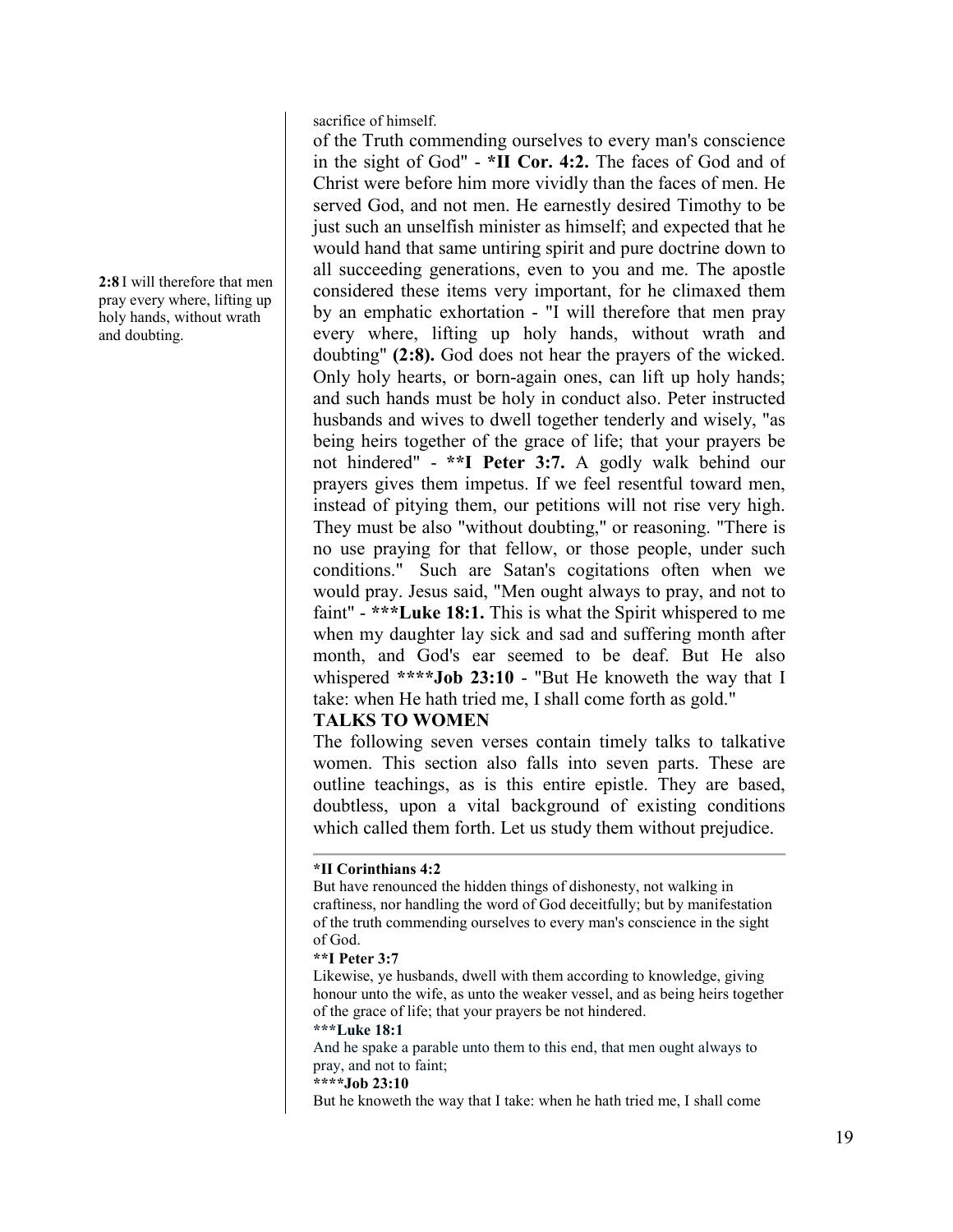forth as gold.

**THE WOMEN WERE INCLUDED IN THE PRAYER SERVICE,** though they are not specified here as they are in I Corinthians eleven where the attire of each for worship service is indicated. The inclination of women to devotion is suggested by Mary's conduct, by the women at the time of Jesus' death and burial and resurrection, and by the ladies' prayer meeting - **\*John 12:3; \*\*Acts 16:13-15.** But the chief item here is woman's usual attire. Hence, he wrote.

**"THAT WOMEN ADORN THEMSELVES IN MODEST APPAREL, WITH SHAME-FACEDNESS AND SOBRIETY, NOT WITH BROIDED HAIR, OR GOLD, OR PEARLS, OR COSTLY ARRAY. BUT (WHICH BECOMETH WOMEN PROFESSING GODLINESS) WITH GOOD WORKS" (2:9,10)** Ever since Eve made her fig leaf apron, women have been given to wearing gaudy and loud apparel to improve the appearance of the flesh. The women of Israel imitated the customs of the heathen in this respect. Hence, **\*\*\*Isaiah 3:16-23** records twenty-one items of attractive attire which the Lord condemned. The same temptation met the saints in Paul's day. Therefore, he taught them not to be adorned "with braided hair, or gold, or pearls, or costly array" **(2:9).** Useless and expensive attire and supposed beautifiers are to be refused, because they savor of worldliness.

# **\*John 12:3**

Then took Mary a pound of ointment of spikenard, very costly, and anointed the feet of Jesus, and wiped his feet with her hair: and the house was filled with the odour of the ointment.

### **\*\*Acts 16:13-15**

**<sup>13</sup>** And on the sabbath we went out of the city by a river side, where prayer was wont to be made; and we sat down, and spake unto the women which resorted thither. **<sup>14</sup>** And a certain woman named Lydia, a seller of purple, of the city of Thyatira, which worshipped God, heard us: whose heart the Lord opened, that she attended unto the things which were spoken of Paul. **<sup>15</sup>** And when she was baptized, and her household, she besought us, saying, If ye have judged me to be faithful to the Lord, come into my house, and abide there. And she constrained us.

### **\*\*\*Isaiah 3:16-23**

**<sup>16</sup>** Moreover the LORD saith, Because the daughters of Zion are haughty, and walk with stretched forth necks and wanton eyes, walking and mincing as they go, and making a tinkling with their feet: **<sup>17</sup>** Therefore the LORD will smite with a scab the crown of the head of the daughters of Zion, and the LORD will discover their secret parts. **<sup>18</sup>** In that day the Lord will take away the bravery of their tinkling ornaments about their feet, and their cauls, and their round tires like the moon, **<sup>19</sup>** The chains, and the bracelets, and the mufflers, **<sup>20</sup>** The bonnets, and the ornaments of the legs, and the headbands, and the tablets, and the earrings, **<sup>21</sup>** The rings, and nose jewels, **<sup>22</sup>** The changeable suits of apparel, and the mantles, and the wimples, and the crisping pins, **<sup>23</sup>** The glasses, and the fine linen, and the hoods, and the

**2:9** In like manner also, that women adorn themselves in modest apparel, with shamefacedness and sobriety; not with broided hair, or gold, or pearls, or costly array; **2:10** But (which becometh women professing godliness) with good works.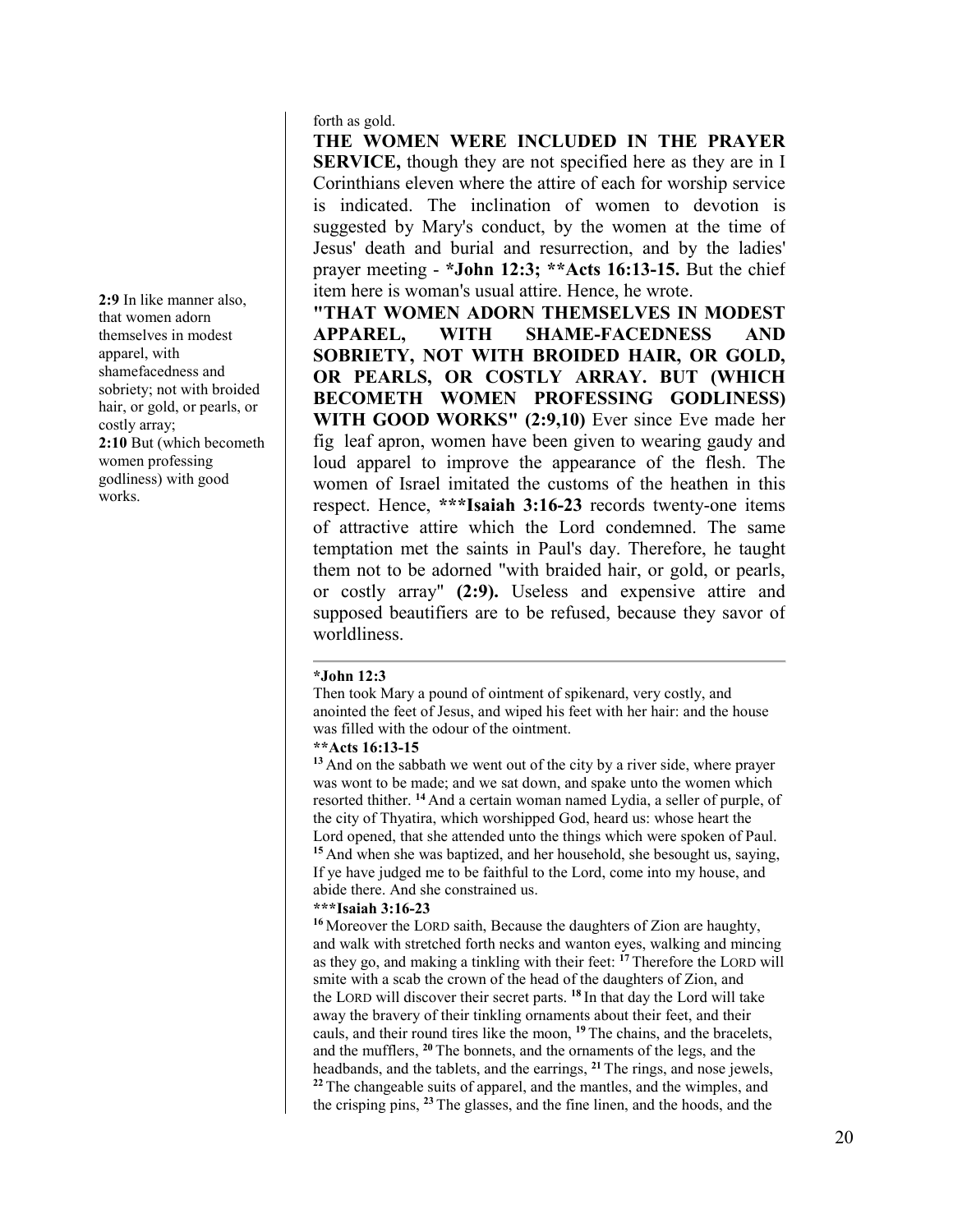vails.

Elaborate painting of the lips and cheeks comes from heathen customs. Jezebel painted her face - **\*II Kings 9:30.** It should be abhorred by believers. Not many years ago, it was a mark of unchastity.

**"MODEST APPAREL"** does not mean slovenliness. Real inward "shamefacedness and sobriety" demand modest attire **(2:9).** The outward adornment corresponds with the inward state. Peter says to let the adorning be "the hidden man of the heart, in that which is not corruptible, even the ornament of a meek and quiet spirit, which is in the sight of God of great price." He cites Sarah, Abraham's wife, as a worthy example - **\*\*I Peter 3:3-6.** We are not putting saints under bondage, as some think; but we simply insist on consistency and Christian propriety for Jesus' sake.

**PAUL ADDS THE ADORNMENT OF "GOOD WORKS, WHICH BECOMETH WOMEN PROFESSING GODLINESS" (2:10).** Yes, what honor or glory is it, to be attractively attired and painted but inactive and useless in service? It does not really beautify the believer, nor glorify God. Many saints will regret their unscriptural ways when it is too late. What service we render to the flesh is only for this little hour of time; but what we render to Christ and to His people will receive an endless reward.

**"LET THE WOMAN LEARN IN SILENCE WITH ALL SUBJECTION (2:11).** Some construe this to mean that women have no public voice except to sing in the congregation. If they should be silent, why should they be allowed to sing? And if they may sing, why may they not also speak or pray? The question of public service is not even intimated in this quotation. The fact is that some women were fussy, excitable, and unruly. They were not quiet. Like Miriam, they murmured at God's appointments - **\*\*\*Numbers 12:1.** 

### **\*II Kings 9:30**

And when Jehu was come to Jezreel, Jezebel heard of it; and she painted her face, and tired her head, and looked out at a window.

# **\*\*I Peter 3:3-6**

**<sup>3</sup>** Whose adorning let it not be that outward adorning of plaiting the hair, and of wearing of gold, or of putting on of apparel; **<sup>4</sup>** But let it be the hidden man of the heart, in that which is not corruptible, even the ornament of a meek and quiet spirit, which is in the sight of God of great price. **<sup>5</sup>** For after this manner in the old time the holy women also, who trusted in God, adorned themselves, being in subjection unto their own husbands:**<sup>6</sup>** Even as Sara obeyed Abraham, calling him lord: whose daughters ye are, as long as ye do well, and are not afraid with any amazement.

**\*\*\*Numbers 12:1** 

And Miriam and Aaron spake against Moses because of the Ethiopian

**2:11** Let the woman learn in silence with all subjection.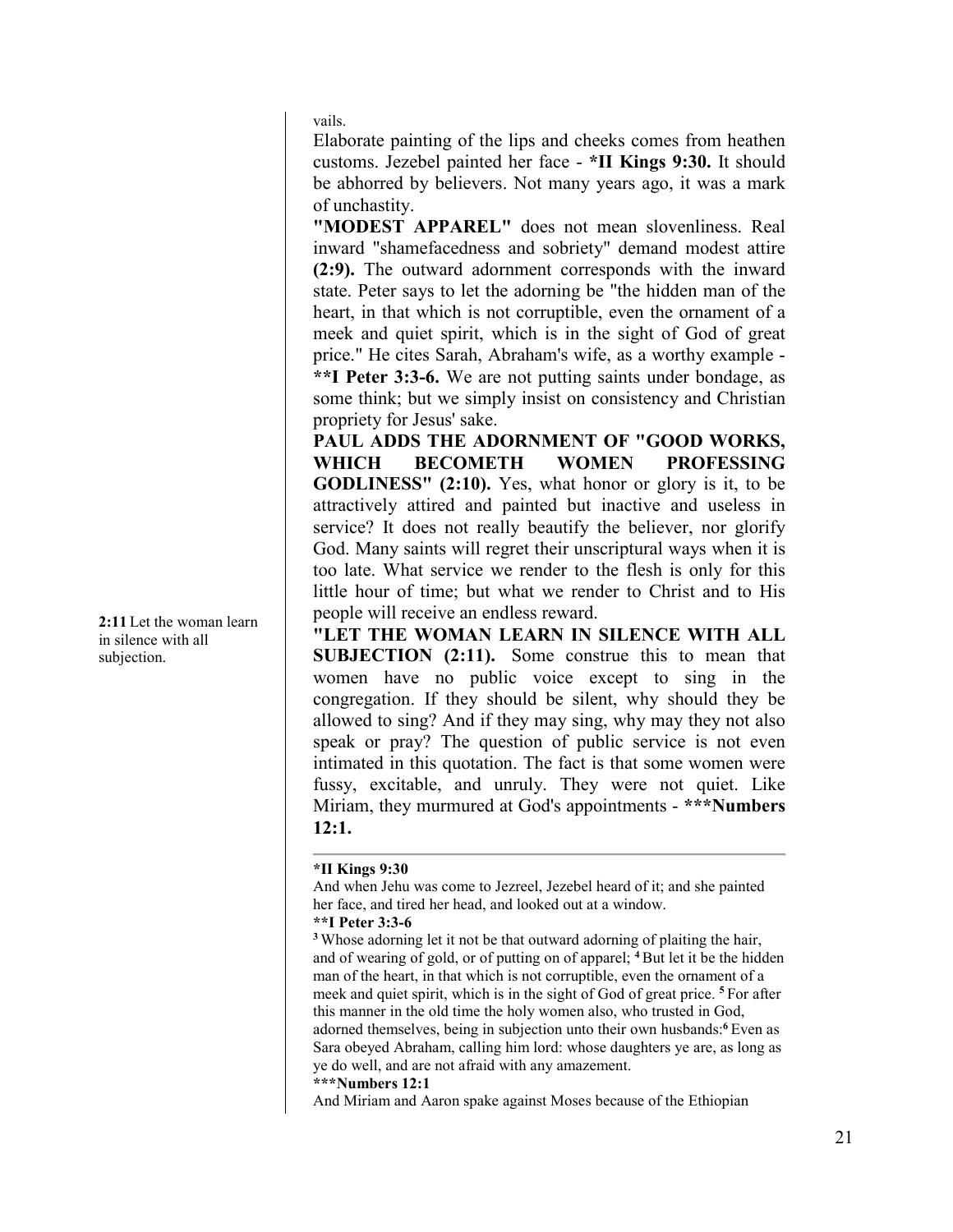woman whom he had married: for he had married an Ethiopian woman.

The Greek word "hesuchia," translated "silence" here and in the next verse, is rendered "peaceable" in verse two, and "rested" in **\*Luke 23:56,** and "quietness" in **\*\*II Thessalonians 3:12**. The exhortation calls for a quiet, undisturbed, restful, peaceful, yielded attitude; without any reference to activity. Compare also **\*\*\*Luke 14:4** and **\*\*\*\*Acts 11:18** and **21:14,** where the same original word occurs rendered "peace" and "cease."

**"BUT I SUFFER NOT A WOMAN TO TEACH, NOR TO USURP AUTHORITY OVER THE MAN, BUT TO BE IN SILENCE" (2:12).** These two verses, eleven and twelve, seem to settle it with some people that women have absolutely no ministry except private and personal work. If this were the only Bible statement on the subject, we, too, would be silent; but, since many other portions seem to contradict this one, we must get the exact meaning. Miriam was a prophetess and the choir leader, and one of the three leaders by whom God led Israel out of Egypt - **\*\*\*\*\*Exodus 15:20; \*\*\*\*\*\*Micah 6:4.** Deborah was a prophetess, a judge, a singer, and a mother in Israel for forty years - **\*\*\*\*\*\*\*Judges 4:4; 5:1, 7, 13, 31**. Jael also had a prominent place with Deborah.

### **\*Luke 23:56**

And they returned, and prepared spices and ointments; and rested the sabbath day according to the commandment.

# **\*\*II Thessalonians 3:12**

Now them that are such we command and exhort by our Lord Jesus Christ, that with quietness they work, and eat their own bread.

# **\*\*\*Luke 14:4**

And they held their peace. And he took him, and healed him, and let him go;

### **\*\*\*\*Acts 11:18, 21:14**

11:18 When they heard these things, they held their peace, and glorified God, saying, Then hath God also to the Gentiles granted repentance unto life. 21:14 And when he would not be persuaded, we ceased, saying, The will of the Lord be done.

#### **\*\*\*\*\*Exodus 15:20**

And Miriam the prophetess, the sister of Aaron, took a timbrel in her hand; and all the women went out after her with timbrels and with dances. **\*\*\*\*\*\*Micah 6:4**

For I brought thee up out of the land of Egypt, and redeemed thee out of the house of servants; and I sent before thee Moses, Aaron, and Miriam. **\*\*\*\*\*\*\*Judges 4:4; 5:1, 7, 13, 31**

**4:4** And Deborah, a prophetess, the wife of Lapidoth, she judged Israel at that time. **5:1**Then sang Deborah and Barak the son of Abinoam on that day, saying, 7 The inhabitants of the villages ceased, they ceased in Israel, until that I Deborah arose, that I arose a mother in Israel. 13 Then he made him that remaineth have dominion over the nobles among the people: the Lord made me have dominion over the mighty. 31 So let all thine enemies perish, O Lord: but let them that love him be as the sun when he

**2:12** But I suffer not a woman to teach, nor to usurp authority over the man, but to be in silence.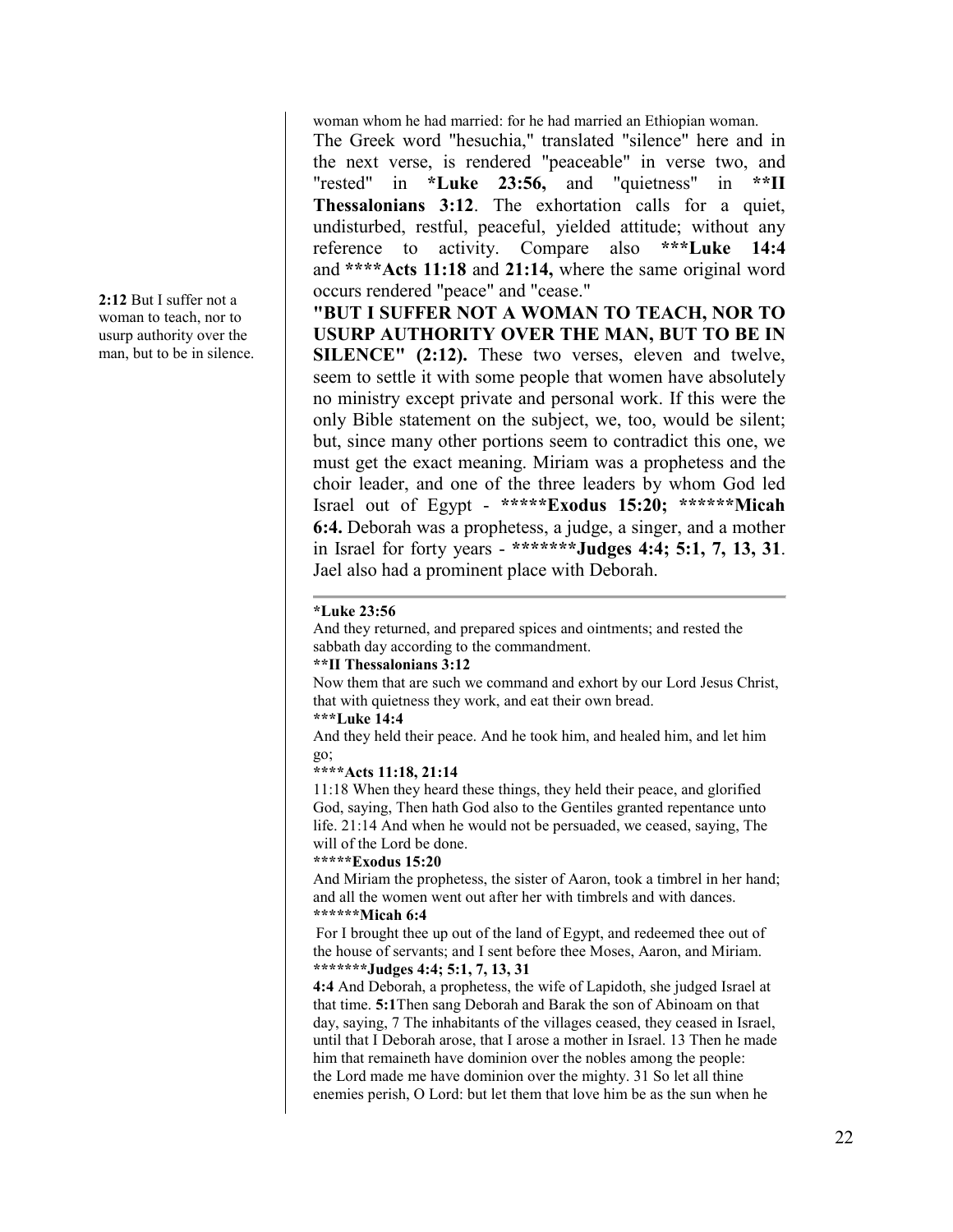goeth forth in his might. And the land had rest forty years.

Later, we read of Huldah, to whom King Josiah and the priest Hilkiah went for counsel - **\*II Kings 22:14.** It is claimed that those women were called into service because of the weakness of men as leaders. Was Moses weak? Who dare say "yes"? Be it so, that some were weak. We certainly must be cumbered with weakness today, be it said to our shame as men. Else why does the Lord lay His hand upon so many women, and thrust them forth to accomplish His purposes?

Women in the early days of the Church also had prominent public places. They were first at the tomb of Jesus, first to publish His resurrection - not voluntarily, but by orders of the angel - **\*\*Matthew 28:7**. They were among the one hundred and twenty who prayed in the upper room, and who were filled with the Holy Spirit.

The daughters also prophesied in the power of the Spirit, according to the prophecy of **\*\*\*Joel 2:28. See \*\*\*\*Acts 2:17**. In I Corinthians twelve and fourteen, where the nine spiritual gifts are named and regulated, not a word is said that the women are excluded from the program. These instructions were written to the whole Body of Christ. "For ye may all prophesy one by one, that all may learn, and all may be comforted. And the spirits of the prophets are subject to the prophets" - **\*\*\*\*\*I Corinthians 14:31, 32.** Now the exception to these statements, in **\*\*\*\*\*\*I Corinthians 14:34,** sheds light on our study in I Timothy.

### **\*II Kings 22:14**

So Hilkiah the priest, and Ahikam, and Achbor, and Shaphan, and Asahiah, went unto Huldah the prophetess, the wife of Shallum the son of Tikvah, the son of Harhas, keeper of the wardrobe; (now she dwelt in Jerusalem in the college;) and they communed with her.

#### **\*\*Matthew 28:7**

And go quickly, and tell his disciples that he is risen from the dead; and, behold, he goeth before you into Galilee; there shall ye see him: lo, I have told you.

#### **\*\*\*Joel 2:28**

And it shall come to pass afterward, that I will pour out my spirit upon all flesh; and your sons and your daughters shall prophesy, your old men shall dream dreams, your young men shall see visions:

## **\*\*\*\*Acts 2:17**

And it shall come to pass in the last days, saith God, I will pour out of my Spirit upon all flesh: and your sons and your daughters shall prophesy, and your young men shall see visions, and your old men shall dream dreams: **\*\*\*\*\*I Corinthians 14:31, 32**

**<sup>31</sup>** For ye may all prophesy one by one, that all may learn, and all may be comforted. **<sup>32</sup>** And the spirits of the prophets are subject to the prophets. **\*\*\*\*\*\*I Corinthians 14:34**

Let your women keep silence in the churches: for it is not permitted unto them to speak; but they are commanded to be under obedience as also saith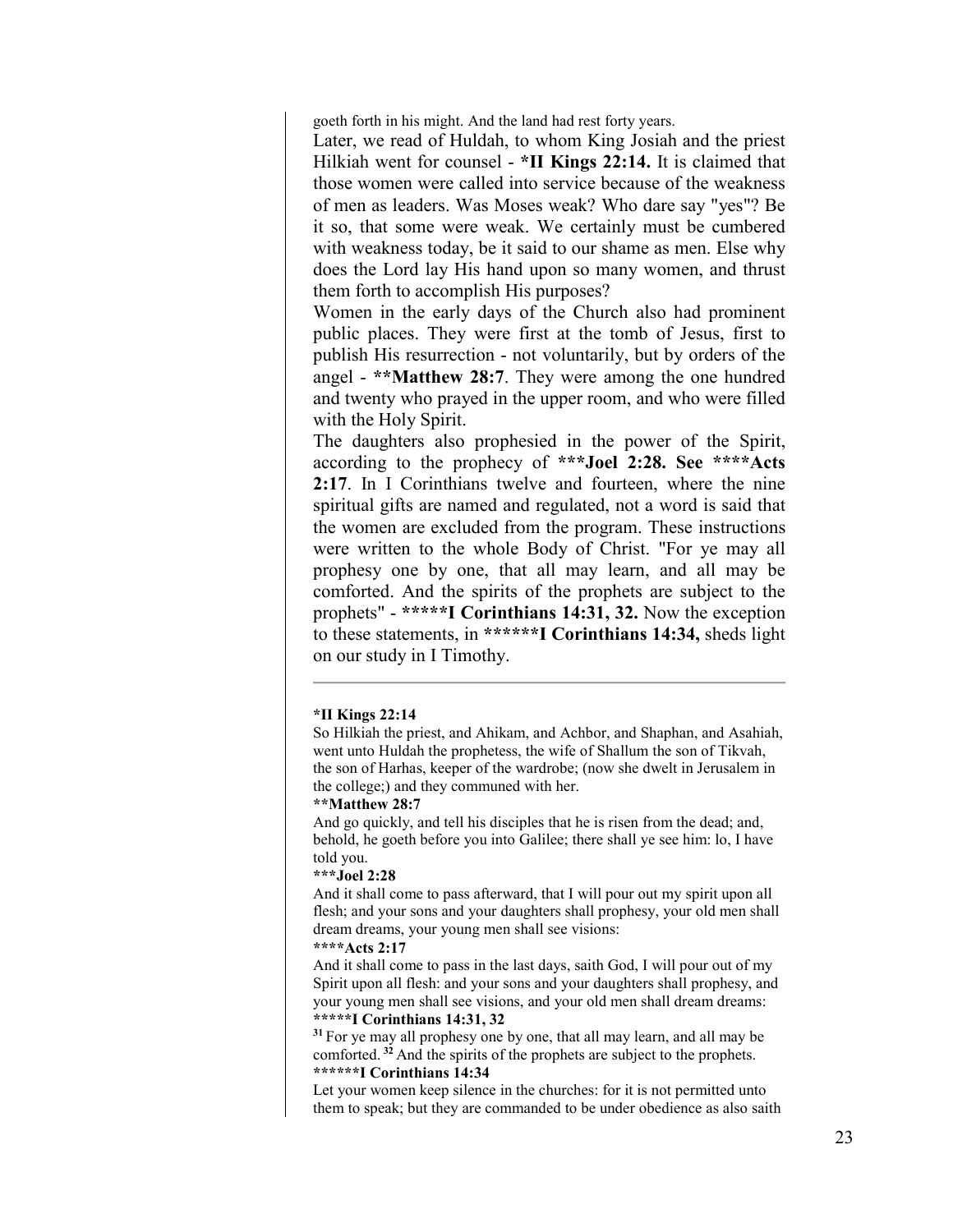the law.

"Let your women keep silence in the churches: for it is not permitted unto them to speak; but they are commanded to be under obedience." This last phrase is the key to the correct meaning of such a prohibition. Some women were disobedient to Paul's counsel in verses twenty-eight to thirty-one. They were not subject to the leaders; and they had no proper respect for others who also had a psalm, a doctrine, a tongue, a revelation, an interpretation - **\*I Cor. 14:26.** "Let all things be done unto edifying" is the governing principle. Some women violated that principal continually; hence, the restriction of verses thirty-four and thirty-five. The Greek word here rendered "speak" is "lalein" from the verb "laleo," which properly means "to give an inarticulate sound, to prate, chatter, babble." When referring to birds it means "to twitter, to chirp." This is exactly what critics say about our speaking in tongues, because to the natural mind it seems like an indistinct or inarticulate sound. They cannot understand it. Therefore, when anyone insists on speaking in a tongue without interpretation and usurps all the time or speaks in his own vernacular out of Divine order (and women are more given to this than men), his speech is pronounced prating, babbling, or chattering; for the Spirit is grieved. That is insubordination. It is a shame to so speak. It is flat, insipid, and powerless to spiritual people also. Against such operations, Paul speaks in our lesson. Some women thought to teach him and other workers. They tried to usurp authority; that is, presumed to take authority which was assigned to some man or other woman, and were dissatisfied with the place God had given to them. They were not in subjection. Of course, such folk - whether men or women become of little or no use in the Church of Christ. They are hindrances, rather than helps. A speechless ministry for worthy women was not at all in the apostle's mind in either of these Scriptures. We have too many examples to the contrary. Brother Paul, who is supposed to forbid the women from having any public and official place in the Church, positively names ten ladies of note filling prominent places.

In his letter to the church at Philippi, he addresses Euodias and Syntyche who had so prominent a place as to merit the entreaty to "be of the same mind in the Lord." They may have been of opposite dispositions, although both were active and

### **\*I Corinthians 14:26**

How is it then, brethren? when ye come together, every one of you hath a psalm, hath a doctrine, hath a tongue, hath a revelation, hath an interpretation. Let all things be done unto edifying.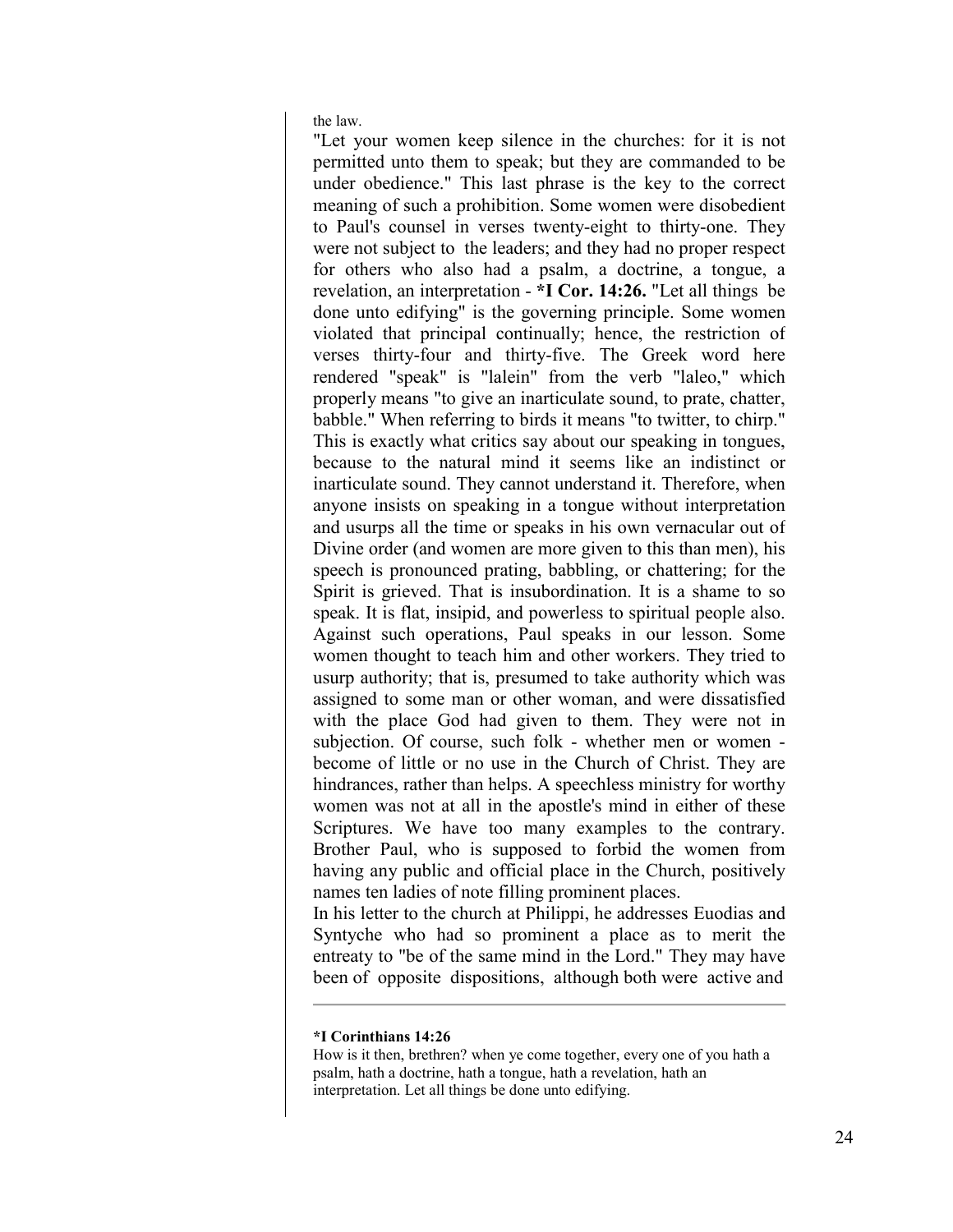responsible sisters in the assembly - **\*Phil. 4:2.** The meanings of their names indicate different gifts and activities which, doubtless, occasioned mutual criticism. "Euodias" means "a good journey," "a sweet scent." She represents the prayer life of a Christian, which emits a perfume well pleasing to the God of grace. "Syntyche" means "to meet and speak with." She represents the active life of ministering to others. The former speaks of worship; the latter of service. The former is Godward; the latter is man ward. **\*\*Acts 6:4** expresses both of these ministries - "We will give ourselves CONTINUALLY TO PRAYER (Euodias), and to the MINISTRY OF THE WORD" (Syntyche). These two qualities combine to make a well-balanced Christian. In the next verse, he entreats the pastor to "help those women which labored" with him and Clement "in the Gospel" - **\*\*\*Phil. 4:3.** Their names are not given.

In Romans sixteen, we have names of eight ladies of repute recorded. First is Phoebe, "a servant" or deacon, which word is in the masculine gender indicating an official position. She was not simply a deacon in material things, but in spiritual. She was "a succourer of many, and of myself also," he declared - **\*\*\*\*Rom. 16:1,2.** The Greek word for "succourer" means "a leader, a front-rank protector, a ruler, an overseer." In **\*\*\*\*\*I Timothy 3:4, 5, 12** the same word is translated "ruler." In **\*\*\*\*\*\*I Thessalonians 5:12** it is rendered "over" in the phrase "over you in the Lord."

### **\*Philippians 4:2**

I beseech Euodias, and beseech Syntyche, that they be of the same mind in the Lord.

#### **\*\*Acts 6:4**

But we will give ourselves continually to prayer, and to the ministry of the word.

#### **\*\*\*Phil. 4:3**

And I intreat thee also, true yokefellow, help those women which laboured with me in the gospel, with Clement also, and with other my fellowlabourers, whose names are in the book of life.

#### **\*\*\*\*Romans 16:1,2**

<sup>1</sup>I commend unto you Phebe our sister, which is a servant of the church which is at Cenchrea: <sup>2</sup> That ye receive her in the Lord, as becometh saints, and that ye assist her in whatsoever business she hath need of you: for she hath been a succourer of many, and of myself also.

# **\*\*\*\*\*I Timothy 3:4, 5, 12**

**<sup>4</sup>** One that ruleth well his own house, having his children in subjection with all gravity; **<sup>5</sup>** (For if a man know not how to rule his own house, how shall he take care of the church of God?) **<sup>12</sup>** Let the deacons be the husbands of one wife, ruling their children and their own houses well.

### **\*\*\*\*\*\*I Thessalonians 5:12**

And we beseech you, brethren, to know them which labour among you, and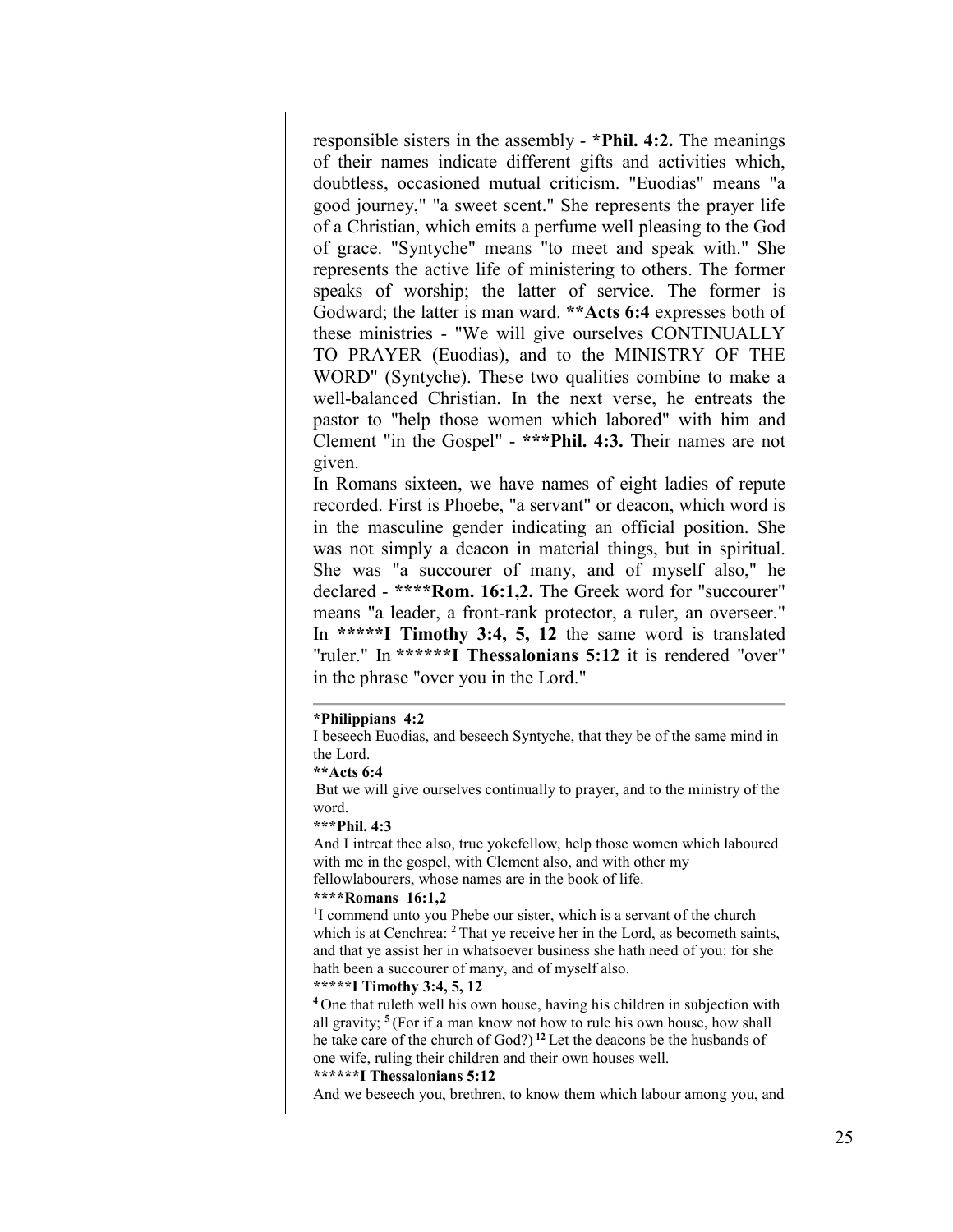are over you in the Lord, and admonish you;

Evidently, she had spiritual oversight of no small importance in Cenchrea. Else why should she have received such a fervent commendation to the church in Corinth? Then observe what the apostle says about Priscilla -**\*Romans 16:3,4.** Note how she helped Apollos into the light of Pentecost -**\*\*Acts 18:24- 26.**

Observe that Tryphena, Tryphosa, and Persis labored in the Lord -**\*\*\*Romans 16:12.** Note, also, Mary, Junia, and Julia. These all had responsible positions in the Body of Christ. They are recorded here as encouragement to women down the centuries to yield their talents and gifts to the Lord, that He might use them to His highest glory in the furtherance of the Gospel. What a pity and shame that men have misinterpreted the Scriptures; and thus, have handicapped many capable and spiritual women, who might have been of greater service to God than their hinderers have been. In many places, women are the aggressors; for example, the prayer meeting in Philippi Acts 16. In many places today, there would be no grace work, but for the devotion and zeal of sisters in the Lord. Some of the ablest and most spiritual expositors of the Word are women. Yet envious men try to stop them. But, if God be for these feminine laborers, who can be against them?

**"FOR ADAM WAS FIRST FORMED, THEN EVE" (2:13).** This is a type of Christ and the Church. Man has the more prominent place, because he represents Christ the Head. Woman is to assume the subject place, as representing the Body which is subject to Christ. Hence, in a well-ordered assembly, the women keep their heads covered in worship and ministering the Word - I Cor. 11:3-16. This is not bondage, but beautiful and sacred order. Adam ate the forbidden fruit with his eyes open. He was not deceived **(2:14).** Therefore, he was the more responsible. In this he typified Jesus, who identified Himself voluntarily with us in our ruin and died in our stead.

**<sup>24</sup>** And a certain Jew named Apollos, born at Alexandria, an eloquent man, and mighty in the scriptures, came to Ephesus. **<sup>25</sup>** This man was instructed in the way of the Lord; and being fervent in the spirit, he spake and taught diligently the things of the Lord, knowing only the baptism of John. **<sup>26</sup>** And he began to speak boldly in the synagogue: whom when Aquila and Priscilla had heard, they took him unto them, and expounded unto him the way of God more perfectly.

**\*\*\*Romans 16:12**

Salute Tryphena and Tryphosa, who labour in the Lord. Salute the beloved

**2:13** For Adam was first formed, then Eve.

**2:14** And Adam was not deceived, but the woman being deceived was in the transgression.

**<sup>\*</sup>Romans 16:3,4**

<sup>&</sup>lt;sup>3</sup> Greet Priscilla and Aquila my helpers in Christ Jesus: <sup>4</sup> Who have for my life laid down their own necks: unto whom not only I give thanks, but also all the churches of the Gentiles.

**<sup>\*\*</sup>Acts 18:24-26**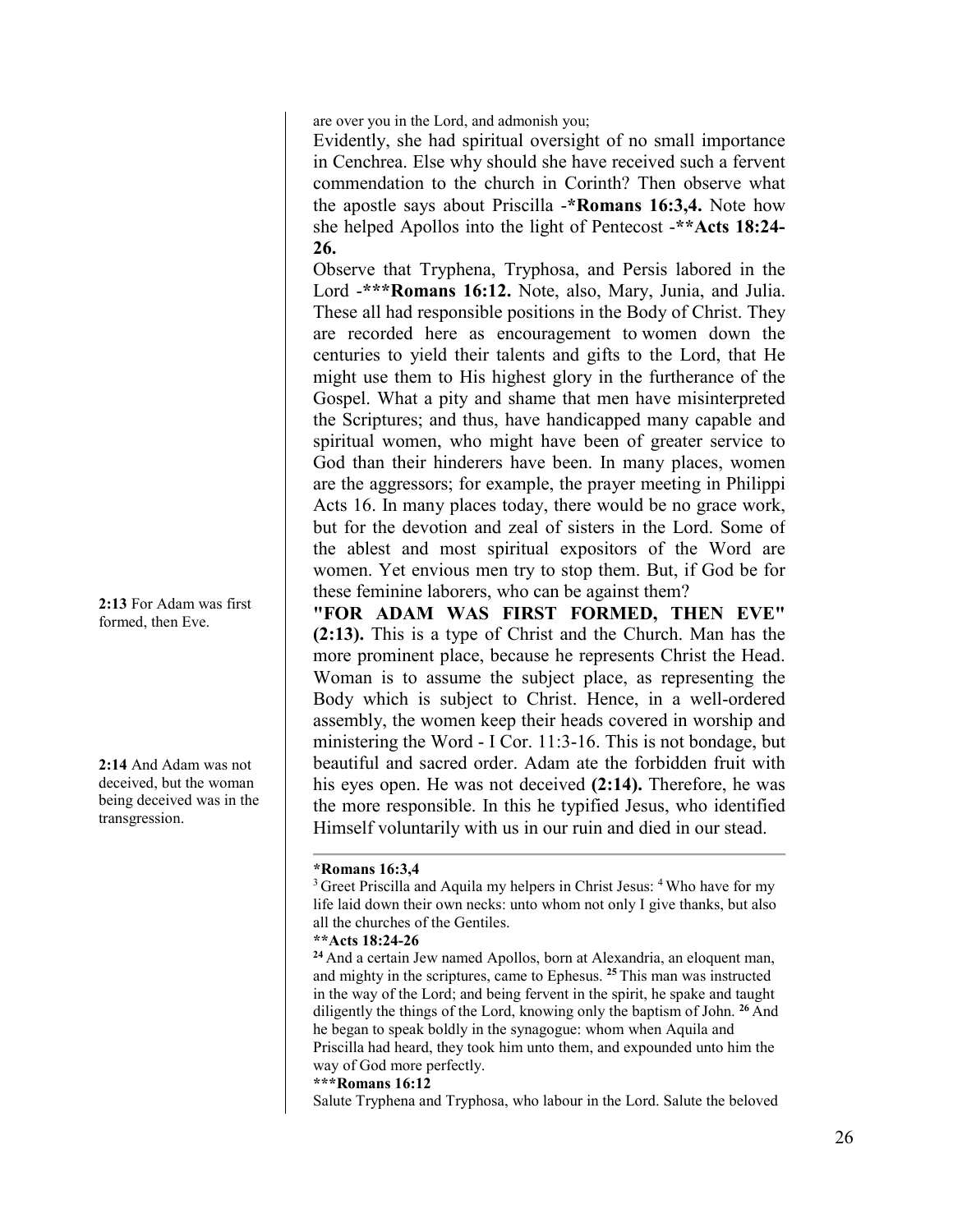**2:15** Notwithstanding she shall be saved in childbearing, if they continue in faith and charity and holiness with sobriety.

# **Chapter 3**

**3:1** This is a true saying, if a man desire the office of a bishop, he desireth a good work.

Persis, which laboured much in the Lord.

Eve was deceived, and she was in the transgression.

**"NOTWITHSTANDING SHE SHALL BE SAVED IN CHILDBEARING, if they (husband and wife) continue in faith and love and holiness - with sobriety" (2:15).** This intimates that childbearing is dangerous since sin has entered the race; but for those whose sins are forgiven there is a promise of safety if the couple believe God, love each other, and are living after the Spirit and not after the flesh. It means much for both husband and wife to "walk in newness of life," as members of the new creation and as risen from the dead **- \*Rom. 6:4.** Rachel's experience was an exception to the rule among holy women of God - **\*\*Genesis 35:16-19.** The reason is not expressed.

# **Chapter Three**

"This is a true saying, if a man desire the office of a bishop, he desireth a good work" – (**3:1)**. This chapter deals with bishops and deacons and their wives, and closes with "the mystery of godliness." The Greek word rendered "office of a bishop" is "episkopes," which means "overseership" or "bishopric." From this responsible office, Judas fell by transgression - **\*\*\*Acts 1:20, 25.** Bishopric and apostleship were somewhat similar in their scope, except that the former had more of a local application than the latter. In **\*\*\*\*Titus 1:5, 7** we note that a bishop was also an elder. The office of an apostle was distinct from both elder and bishop in this: That it referred chiefly to

# **\*Romans 6:4**

Therefore we are buried with him by baptism into death: that like as Christ was raised up from the dead by the glory of the Father, even so we also should walk in newness of life.

# **\*\*Genesis 35:16-19**

**<sup>16</sup>** And they journeyed from Bethel; and there was but a little way to come to Ephrath: and Rachel travailed, and she had hard labour. **<sup>17</sup>** And it came to pass, when she was in hard labour, that the midwife said unto her, Fear not; thou shalt have this son also. **<sup>18</sup>** And it came to pass, as her soul was in departing, (for she died) that she called his name Benoni: but his father called him Benjamin. **<sup>19</sup>** And Rachel died, and was buried in the way to Ephrath, which is Bethlehem.

# **\*\*\*Acts 1:20, 25**

**<sup>20</sup>** For it is written in the book of Psalms, Let his habitation be desolate, and let no man dwell therein: and his bishoprick let another take.**<sup>25</sup>** That he may take part of this ministry and apostleship, from which Judas by transgression fell, that he might go to his own place.

# **\*\*\*\*Titus 1:5, 7**

**<sup>5</sup>** For this cause left I thee in Crete, that thou shouldest set in order the things that are wanting, and ordain elders in every city, as I had appointed thee: **<sup>7</sup>** For a bishop must be blameless, as the steward of God; not selfwilled, not soon angry, not given to wine, no striker, not given to filthy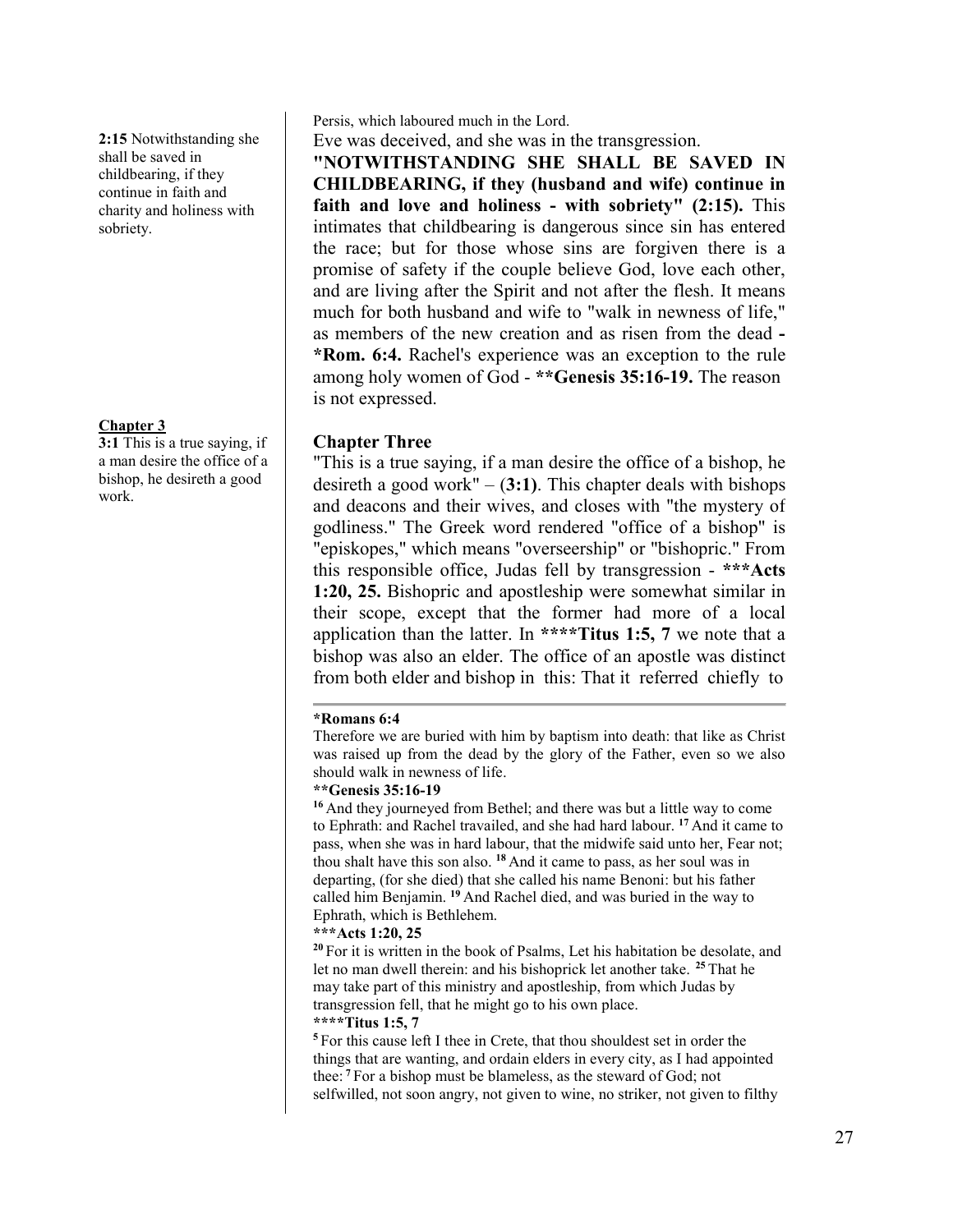lucre;

those disciples to whom was committed, at the beginning, the oracles of the new dispensation. The twelve were the "apostles of the Lamb" - **\*Rev. 21:14.** There were seven apostles of the Church" - \*\*Acts 14:14; \*\*\*I Cor. 4:6, 9; \*\*\*\*II Cor. 8:23;<br>\*\*\*\*\*Phil. 2:25: \*\*\*\*\*\*I Thess. 1:1; 2:6. The word \*\*\*\*\*\*I Thess. 1:1; 2:6. The word "messenger" in II Cor. 8:23 and in Phil. 2:25 should be "apostle." Paul was the chief apostle of the Church. Strange as it may seem, the original text translated "visitation" in **\*\*\*\*\*\*\*Luke 19:44** and **\*\*\*\*\*\*\*\*I Peter 2:12** is "bishopric" ("episkopes"). Because Jerusalem will be the capital city of the world from the beginning of Jesus' Millennial reign, it will be the "overseeing" city from which will flow Divine blessings to the Gentiles who will in turn bring their glory into Jerusalem - **\*\*\*\*\*\*\*\*\*Isaiah 60:3**

### **\*Revelation 21:14**

<sup>14</sup> And the wall of the city had twelve foundations, and in them the names of the twelve apostles of the Lamb.

# **\*\*Acts 14:14**

Which when the apostles, Barnabas and Paul, heard of, they rent their clothes, and ran in among the people, crying out,

# **\*\*\*I Corinthians 4:6, 9**

<sup>6</sup> And these things, brethren, I have in a figure transferred to myself and to Apollos for your sakes; that ye might learn in us not to think of men above that which is written, that no one of you be puffed up for one against another. <sup>9</sup> For I think that God hath set forth us the apostles last, as it were appointed to death: for we are made a spectacle unto the world, and to angels, and to men.

### **\*\*\*\*II Corinthians 8:23**

Whether any do enquire of Titus, he is my partner and fellowhelper concerning you: or our brethren be enquired of, they are the messengers of the churches, and the glory of Christ.

# **\*\*\*\*\*Philippians 2:25**

Yet I supposed it necessary to send to you Epaphroditus, my brother, and companion in labour, and fellowsoldier, but your messenger, and he that ministered to my wants.

#### **\*\*\*\*\*\*I Thessalonians 1:1, 2:6**

**1:1** Paul, and Silvanus, and Timotheus, unto the church of the Thessalonians which is in God the Father and in the Lord Jesus Christ: Grace be unto you, and peace, from God our Father, and the Lord Jesus Christ. **2:6** Nor of men sought we glory, neither of you, nor yet of others, when we might have been burdensome, as the apostles of Christ. **\*\*\*\*\*\*\*Luke 19:44** 

And shall lay thee even with the ground, and thy children within thee; and they shall not leave in thee one stone upon another; because thou knewest not the time of thy visitation.

#### **\*\*\*\*\*\*\*\*I Peter 2:12**

Having your conversation honest among the Gentiles: that, whereas they speak against you as evildoers, they may by your good works, which they shall behold, glorify God in the day of visitation.

### **\*\*\*\*\*\*\*\*\*Isaiah 60:3**

And the Gentiles shall come to thy light, and kings to the brightness of thy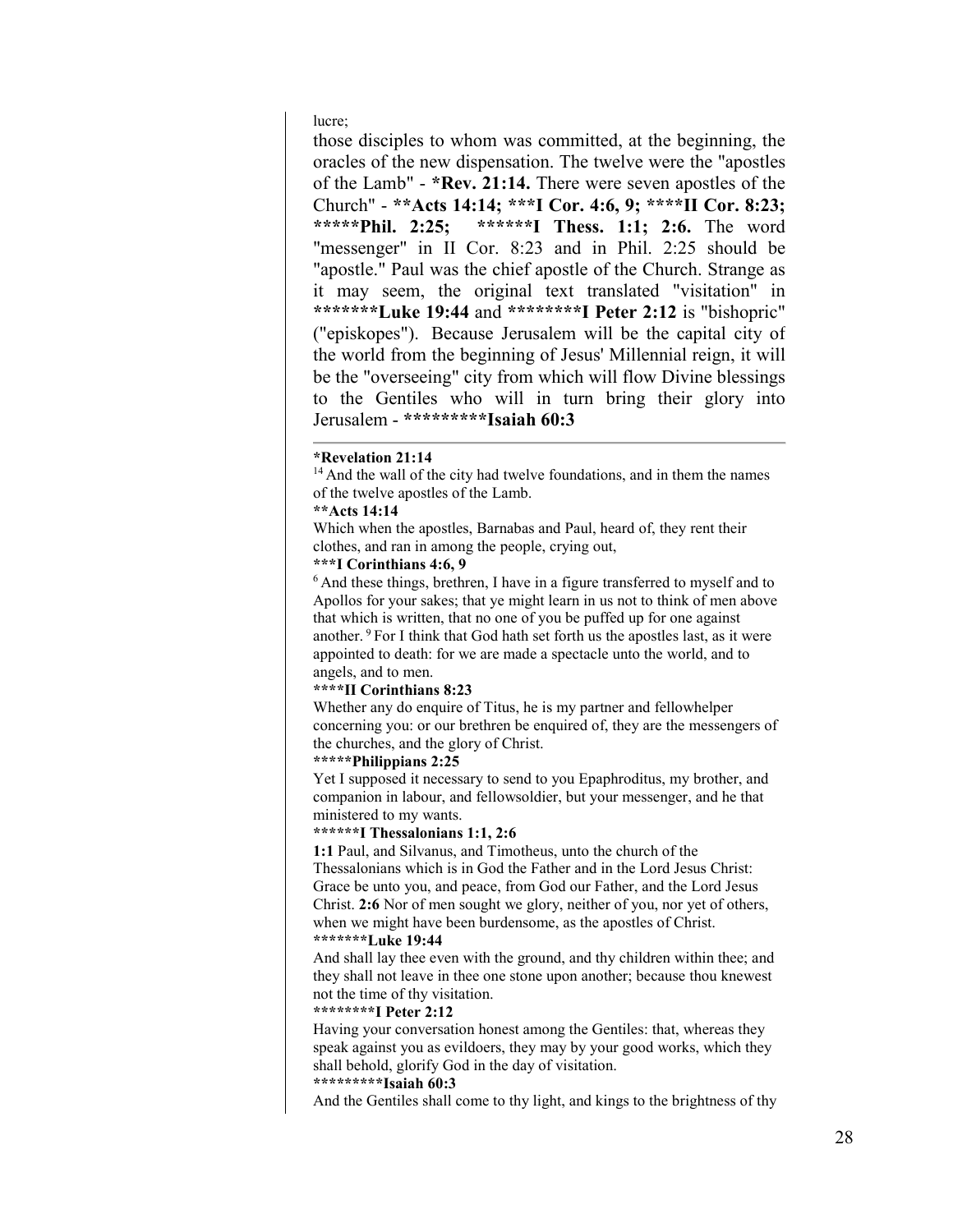rising.

**\*Isaiah 60:11** and **\*\*Isaiah 66:12, 19**. But, the heavenly Jerusalem will enjoy the supreme bishopric, being the glorified Bride and Church or Body of Christ - **\*\*\*Revelation 21:24- 26.**

Should anyone entertain a desire to be bishop or elder? Paul's words here indicate that he may. However, this office is no ordinary matter. Paul calls it a "work." This agrees with Jesus' words, "Pray ye therefore the Lord of the harvest, that He will send forth laborers into His harvest" - **\*\*\*\*Matthew 9:38.**

Many people imagine that the Gospel ministry is an easy snap in which there is nothing to do but read the Bible, and talk from a pulpit a few times a week, and visit the parishioners, and enjoy fat meals the meantime. But our Lord called it a "harvest" which implies toil, hardship, heat, and great weariness. A true bishop cannot select his field. He must accept the one to which "the Lord of the harvest" appoints him. Sometimes, ministers take their own carnal wishes as God's call to a certain place. They shirk duty and shrink from toil and discomforts. The first word for "desire," in **3:1,** means "to stretch forward to"; but the second one means "to set the heart on."

# **SIXTEEN QUALIFICATIONS**

Who is able to answer to the sixteen points of fitness for such a solemn charge? Our sufficiency must be of God - **\*\*\*\*\*II Corinthians 3:5.** The first qualification named **blamelessness (3:2).** The last one is good domestic rulership.

# **\*Isaiah 60:11**

Therefore thy gates shall be open continually; they shall not be shut day nor night; that men may bring unto thee the forces of the Gentiles, and that their kings may be brought.

# **\*\*Isaiah 66:12, 19**

 $12$  For thus saith the LORD, Behold, I will extend peace to her like a river, and the glory of the Gentiles like a flowing stream: then shall ye suck, ye shall be borne upon her sides, and be dandled upon her knees. <sup>19</sup> And I will set a sign among them, and I will send those that escape of them unto the nations, to Tarshish, Pul, and Lud, that draw the bow, to Tubal, and Javan, to the isles afar off, that have not heard my fame, neither have seen my glory; and they shall declare my glory among the Gentiles.

# **\*\*\*Revelation 21:24-26**

**<sup>24</sup>** And the nations of them which are saved shall walk in the light of it: and the kings of the earth do bring their glory and honour into it. **<sup>25</sup>** And the gates of it shall not be shut at all by day: for there shall be no night there. **<sup>26</sup>** And they shall bring the glory and honour of the nations into it.

# **\*\*\*\*Matthew 9:38**

Pray ye therefore the Lord of the harvest, that he will send forth labourers into his harvest.

# **\*\*\*\*\*II Corinthians 3:5**

Not that we are sufficient of ourselves to think any thing as of ourselves;

**3:2** A bishop then must be blameless, the husband of one wife, vigilant, sober, of good behaviour, given to hospitality, apt to teach;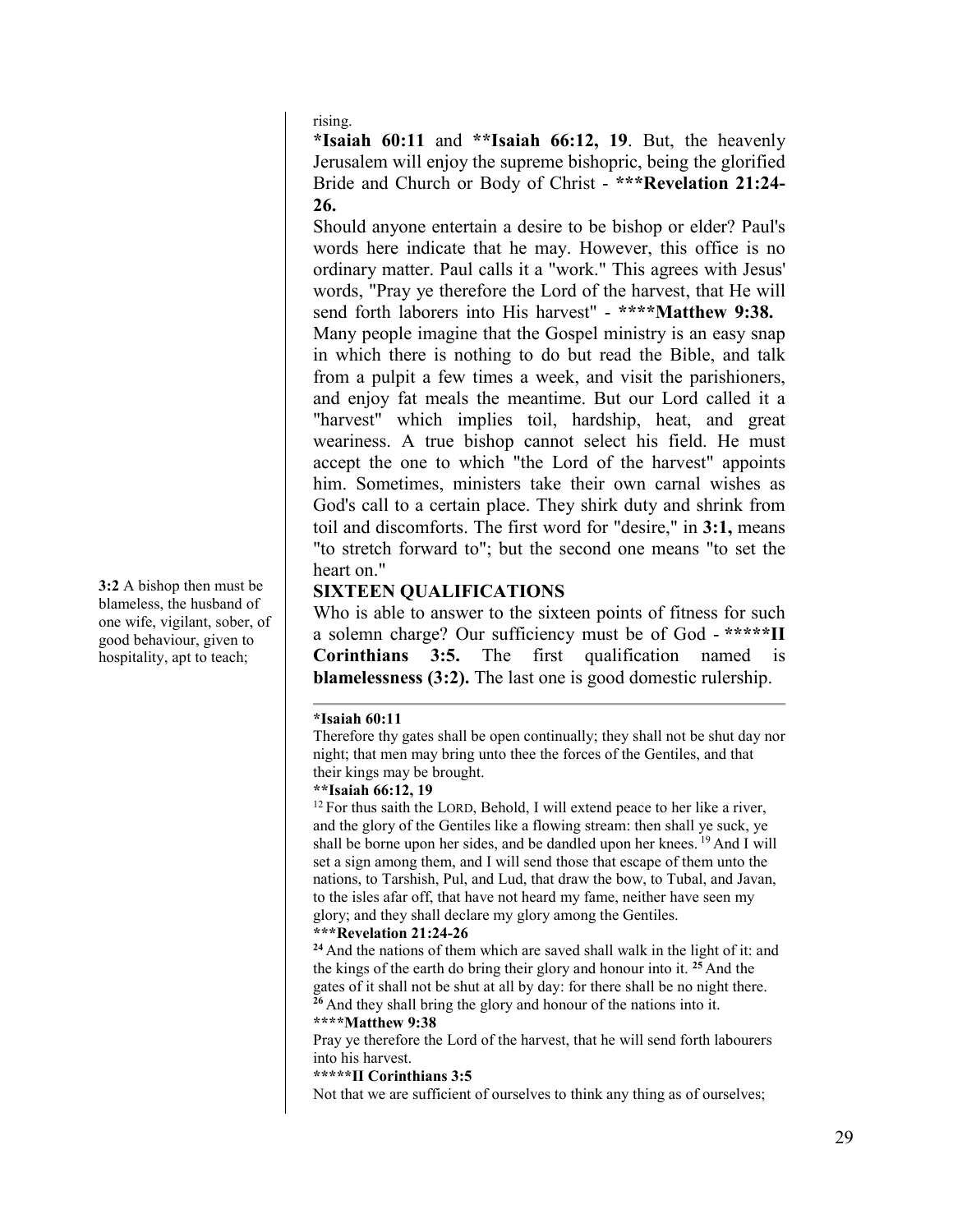but our sufficiency is of God;

One is considered blameless if he fulfills all the other fifteen. The phrase, **"husband of one wife,"** does not mean that he must be married; but if married, he should not be a polygamist. One wife is enough for any man, and especially for a Gospel minister. **"Vigilant,"** watchful. This is the controlling meaning

of the word "bishop" or "overseer." He is not to watch people's faults or be suspicious; but he is to protect his flock from evil doctrines and watch for opportunities to do good. "**Sober,"** literally, "free from wine." He is not morbid, nor affectedly pious, bordering on grouchiness and self-righteousness; but he is serious, weighty, bearing a sense of responsibility, remembering that he is God's servant and should maintain the dignity and honor of his office. **"Of good behavior."** These qualities overlap one another and explain one another. A bishop or elder cannot flirt with the other sex, nor conduct himself unseemly in any manner. He should be an example of good conduct - 4:12. **"Given to hospitality."** If he has no spare bed, at least express his regret; and be willing to share his scant provisions with another. **"Apt to teach."** This is the seventh item of the first group of fitness's. It is a very important item, which most preachers lack. They can entertain by flatteries, and make-believe pleasantness, and affected facial expressions, and business bows; but, being ignorant of God's chart and compass, they cannot instruct the ignorant. What a travesty! How the dignity of the pulpit is pulled down on a level with the lecture and political platform. What a ridiculous representation of Christ; how unlike Him and unworthy of Him.

**"Not given to wine" (3:3).** Literally, he is not drunken with wine, nor quarrelsome over the wine cup. No. Our only intoxication should be the fullness of the Holy Spirit. **"No striker."** That is, he is not a smiter, pugnacious, or quarrelsome. **"Not a brawler."** He is not contentious. **"Not covetous."** He is not a lover of money. "The love of money is the root of all evil" **(6:10);** therefore, these many cautions concerning it. Satan has no more subtle snare for ministers than money. It has tied the tongues of many of them and shorn them of spiritual power. It induces many to withhold much of the Truth.

# **HOME RULE**

"One that ruleth well his own house, having his children in subjection with all gravity" - **3:4.** Observe that almost as much is said about this matter as about all the other fifteen, because it is so vital. Study the question of verse five. Indeed, the

**3:3** Not given to wine, no striker, not greedy of filthy lucre; but patient, not a brawler, not covetous;

**3:4** One that ruleth well his own house, having his children in subjection with all gravity;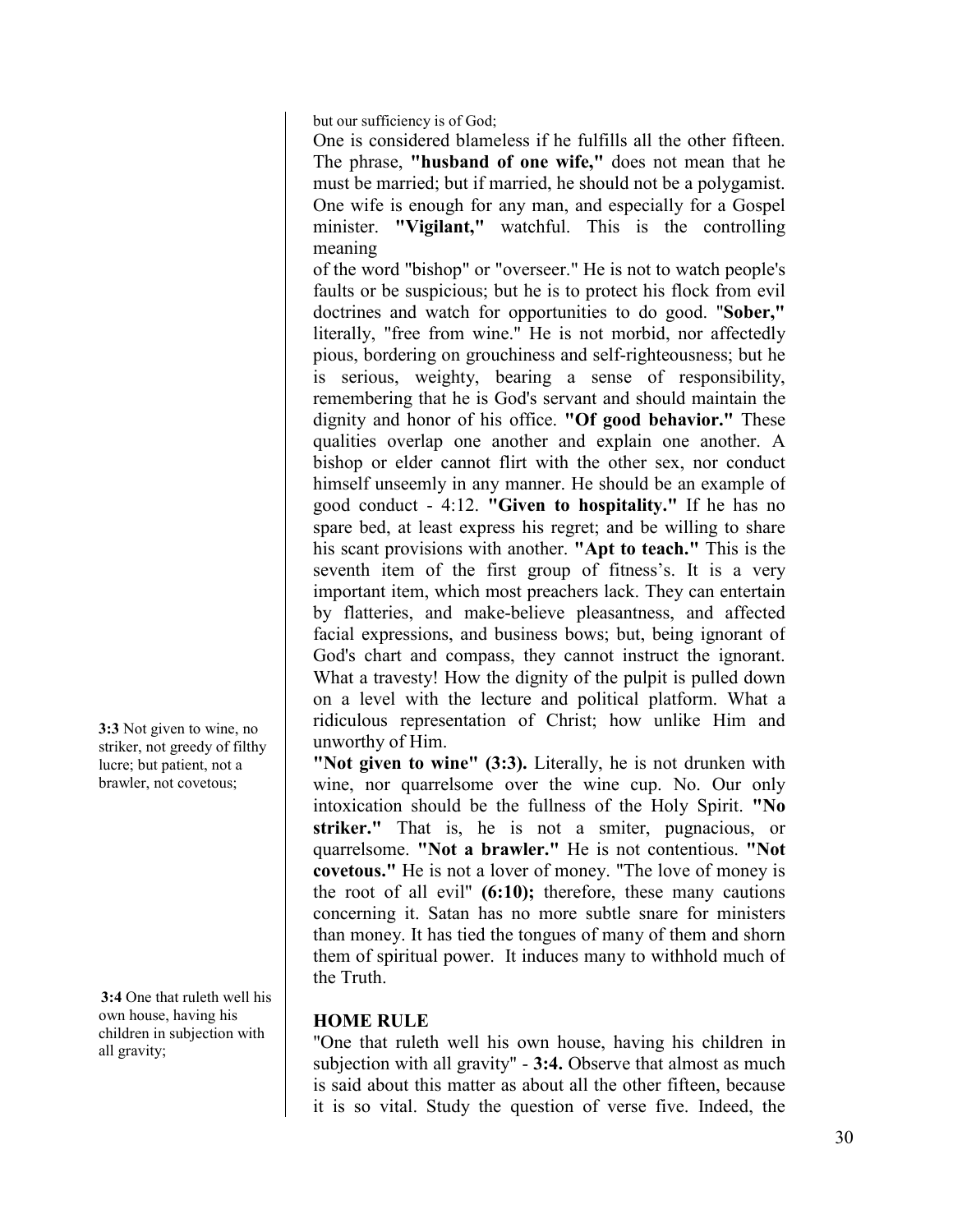**3:5** (For if a man know not how to rule his own house, how shall he take care of the church of God?)

family is one of the significant figures of the Church.

Consider \***Ephesians 6:1-4** and **\*\*I John 2:12-14**. God's people are a great family of various grades of experience. Let us examine minutely the office of a bishop. The word "bishop" literally means to "look upon or after carefully with governmental authority." The word translated "ruleth" **(3:4, 5), 12)** means to "lead as a front-rank protector." It is rendered "succourer" in **\*\*\*Romans 16:2,** which gave Phoebe a very honored place. Indeed, she is there termed "a servant (deacon) of the Church." This same word is translated "over" in **\*\*\*\*I Thessalonians 5:12**, and refers to bishops, or elders, or deacons. The phrase "take care" means to manage – **(3:5).** Thus, we learn in this chapter, that a real bishop oversees, leads, manages, rules, and protects his flock in a spirit of meekness. Here compare Peter's counsel to elders - **\*\*\*\*\*I Peter 5:1-3**. It is very interesting and instructive. Also, see Paul's words in **\*\*\*\*\*\*Hebrews 13:7**

# \***Ephesians 6:1-4**

**<sup>1</sup>**Children, obey your parents in the Lord: for this is right. **<sup>2</sup>** Honour thy father and mother; which is the first commandment with promise; **<sup>3</sup>** That it may be well with thee, and thou mayest live long on the earth. **<sup>4</sup>** And, ye fathers, provoke not your children to wrath: but bring them up in the nurture and admonition of the Lord.

# **\*\*I John 2:12-14**

**<sup>12</sup>** I write unto you, little children, because your sins are forgiven you for his name's sake. **<sup>13</sup>** I write unto you, fathers, because ye have known him that is from the beginning. I write unto you, young men, because ye have overcome the wicked one. I write unto you, little children, because ye have known the Father. **<sup>14</sup>** I have written unto you, fathers, because ye have known him that is from the beginning. I have written unto you, young men, because ye are strong, and the word of God abideth in you, and ye have overcome the wicked one.

## **\*\*\*Romans 16:2**

That ye receive her in the Lord, as becometh saints, and that ye assist her in whatsoever business she hath need of you: for she hath been a succourer of many, and of myself also.

### **\*\*\*\*I Thessalonians 5:12**

And we beseech you, brethren, to know them which labour among you, and are over you in the Lord, and admonish you;

# **\*\*\*\*\*I Peter 5:1-3**

The elders which are among you I exhort, who am also an elder, and a witness of the sufferings of Christ, and also a partaker of the glory that shall be revealed: **<sup>2</sup>** Feed the flock of God which is among you, taking the oversight thereof, not by constraint, but willingly; not for filthy lucre, but of a ready mind; **<sup>3</sup>** Neither as being lords over God's heritage, but being examples to the flock.

### **\*\*\*\*\*\*Hebrews 13:7**

**<sup>7</sup>** Remember them which have the rule over you, who have spoken unto you the word of God: whose faith follow, considering the end of their conversation. of Italy salute you.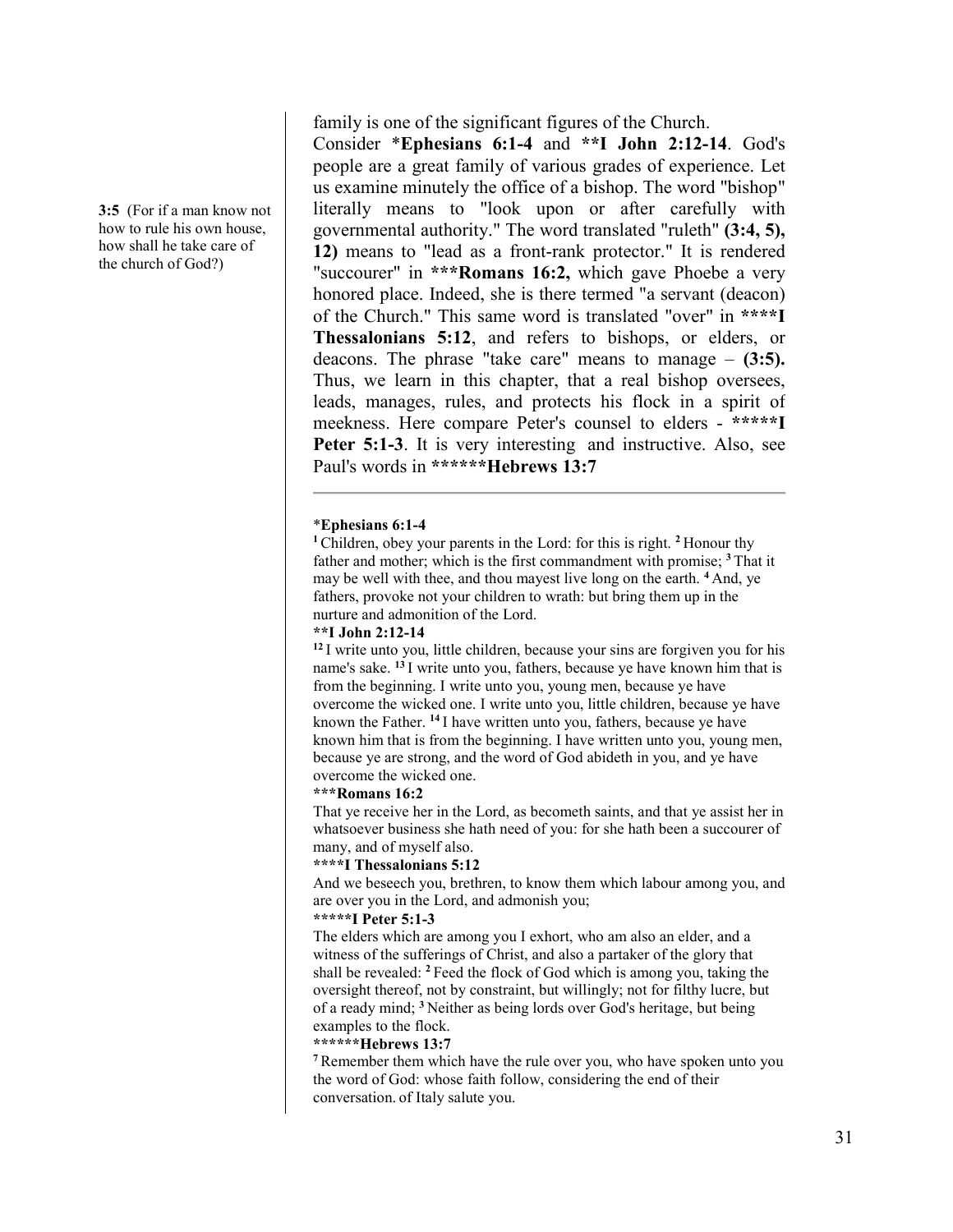**3:6** Not a novice, lest being lifted up with pride he fall into the condemnation of the devil.

**3:7** Moreover he must have a good report of them which are without; lest he fall into reproach and the snare of the devil.

**3:8** Likewise must the deacons be grave, not doubletongued, not given to much wine, not greedy of filthy lucre;

**\*Hebrews 13:17, 24.** A true Gospel minister exercises all these half dozen items in his own home. There is the place to learn and practice them. If he does not - if he is lax or lopsided in his home rule - how shall he take care of the Church of God? This is the apostle's meaningful question. If any brother or sister is failing, or having serious difficulties in pastoring a flock, let him consider well these Scriptural qualifications. Let him check up by the written Word and locate the trouble. "For every effect, there is a cause."

"Not a novice, lest being lifted up with pride he fall into the condemnation of the devil" – **(3:6).** A novice is one newly planted, a new convert. It is made up of "neos," young, youthful; and "phuo," to beget, bring forth, make to grow. The exhortation, "Lay hands suddenly on no man," emphasizes this one - **5:22**. Sairits need to be proven before they have such an honor conferred upon them. Premature ordination to the bishopric, eldership, or deaconship does wrong to the individual and to the flock of Christ. The condemnation of the devil is found in **\*\*Isaiah 14:12-14** - ambitious to be like the Most High. Finally, the true bishop - "Must have a good report of them which are without" – **(3:7).** This is no small consideration. His conduct before the world, and his business relations with men, must be above criticism. He is the world's most conspicuous Bible. They judge his flock and his God by his life. What a travesty on the cause, when the ungodly are compelled to say, "Such a one is dishonest, he likes the almighty dollar, he likes fun and is looking out for a good time." These are snares of Satan; and, if yielded to, bring reproach upon him and his people. A faithful minister compels all men by his upright walk to respect him. His congregation is proud of him, and he has influence over worldly people.

# **THE OFFICE OF DEACONS**

"Likewise must the deacons be grave, not double-tongued, not given to much wine, not greedy of filthy lucre" – **(3:8).** The qualifications of deacons are so very much like those of

# **\*Hebrews 13:17,24**

**<sup>17</sup>** Obey them that have the rule over you, and submit yourselves: for they watch for your souls, as they that must give account, that they may do it with joy, and not with grief: for that is unprofitable for you. **<sup>24</sup>** Salute all them that have the rule over you, and all the saints. They

# **\*\*Isaiah 14:12-14**

**<sup>12</sup>** How art thou fallen from heaven, O Lucifer, son of the morning! how art thou cut down to the ground, which didst weaken the nations! **<sup>13</sup>** For thou hast said in thine heart, I will ascend into heaven, I will exalt my throne above the stars of God: I will sit also upon the mount of the congregation, in the sides of the north: **<sup>14</sup>** I will ascend above the heights of the clouds; I will be like the most High.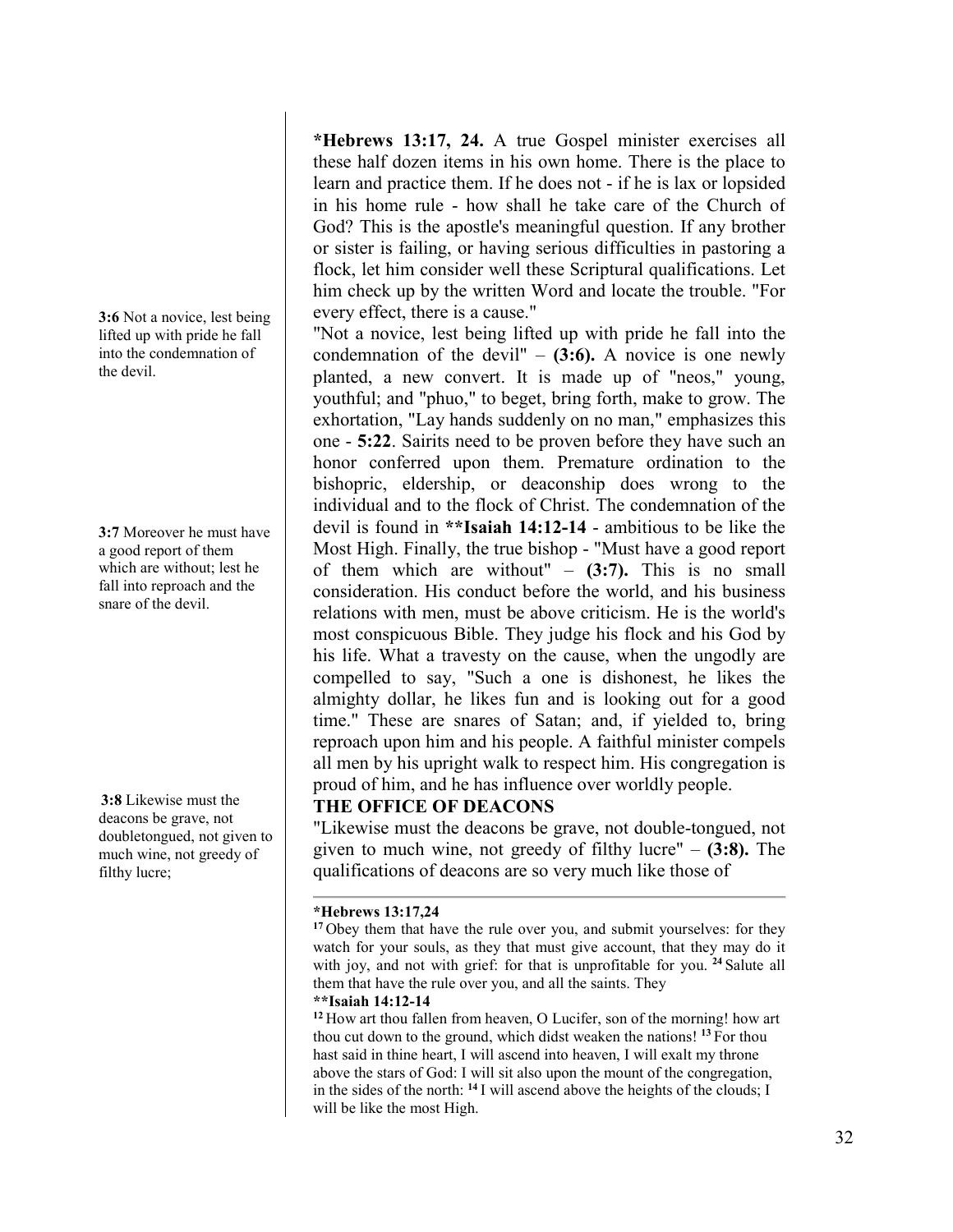bishops, that we need not dwell upon them. This proves the close relationship of the two offices. The phrase, "not given to much wine," means not to drink it to excess. "Oinos," the Greek for "wine," was used for pure grape juice and for fermented juice; hence, it was not wrong to drink it unfermented as a food. Compare **5:23.** All that is required of bishops is also required of deacons, and vice versa.

Deacons differ from bishops chiefly in this, that they do not have the authority which is given to bishops. They do not possess overseership. They serve, or minister the Word, under the general oversight of bishops **(3:9).** In II Corinthians three, the word is found half a dozen times, which indicates its meaning and use generally in the epistles. Observe especially **\*II Corinthians 3:6** - "Who also hath made us able ministers (deacons) of the New Testament; not of the letter (the law), but of the Spirit: for the letter (the law) killeth, but the Spirit giveth life." The words "minister" and "ministration" in this chapter are "deacon" in the Greek and have reference to spiritual service entirely.

The Greek word "diakonos" occurs about ninety times in the New Testament but is translated "deacon" only five times; namely, in **\*\*Philippians 1:1** and in our lesson chapter. It means to "serve," or "minister unto." In the Gospels, it is used to express both material and spiritual service; but, in the Acts and epistles, it expresses spiritual service almost exclusively or about fifty times. It is rendered "servant" but once in the epistles; namely, in **\*\*\*Romans 16:1**. Phoebe is called "a servant (deacon) of the Church." "Diakonos" or "diakonia" is translated "minister," "ministry," "ministering," or "ministration" about fifty times. Christ is termed a deacon, in **\*\*\*\*Romans 15:8**; also, the apostles, in **\*\*\*\*\*I Corinthians 4:1** and II Corinthians 3:6. The authority of Christ and Paul and other overseers was not as deacons, but as apostles or

#### **\*II Corinthians 3:6**

Who also hath made us able ministers of the new testament; not of the letter, but of the spirit: for the letter killeth, but the spirit giveth life. **\*\*Philippians 1:1** Paul and Timotheus, the servants of Jesus Christ, to all the saints in Christ Jesus which are at Philippi, with the bishops and deacons: **\*\*\*Romans 16:1** I commend unto you Phebe our sister, which is a servant of the church which is at Cenchrea: **\*\*\*\*Romans 15:8** Now I say that Jesus Christ was a minister of the circumcision for the truth of God, to confirm the promises made unto the fathers: **\*\*\*\*\*I Corinthians 4:1**  Let a man so account of us, as of the ministers of Christ, and stewards of the mysteries of God.

**3:9** Holding the mystery of the faith in a pure conscience.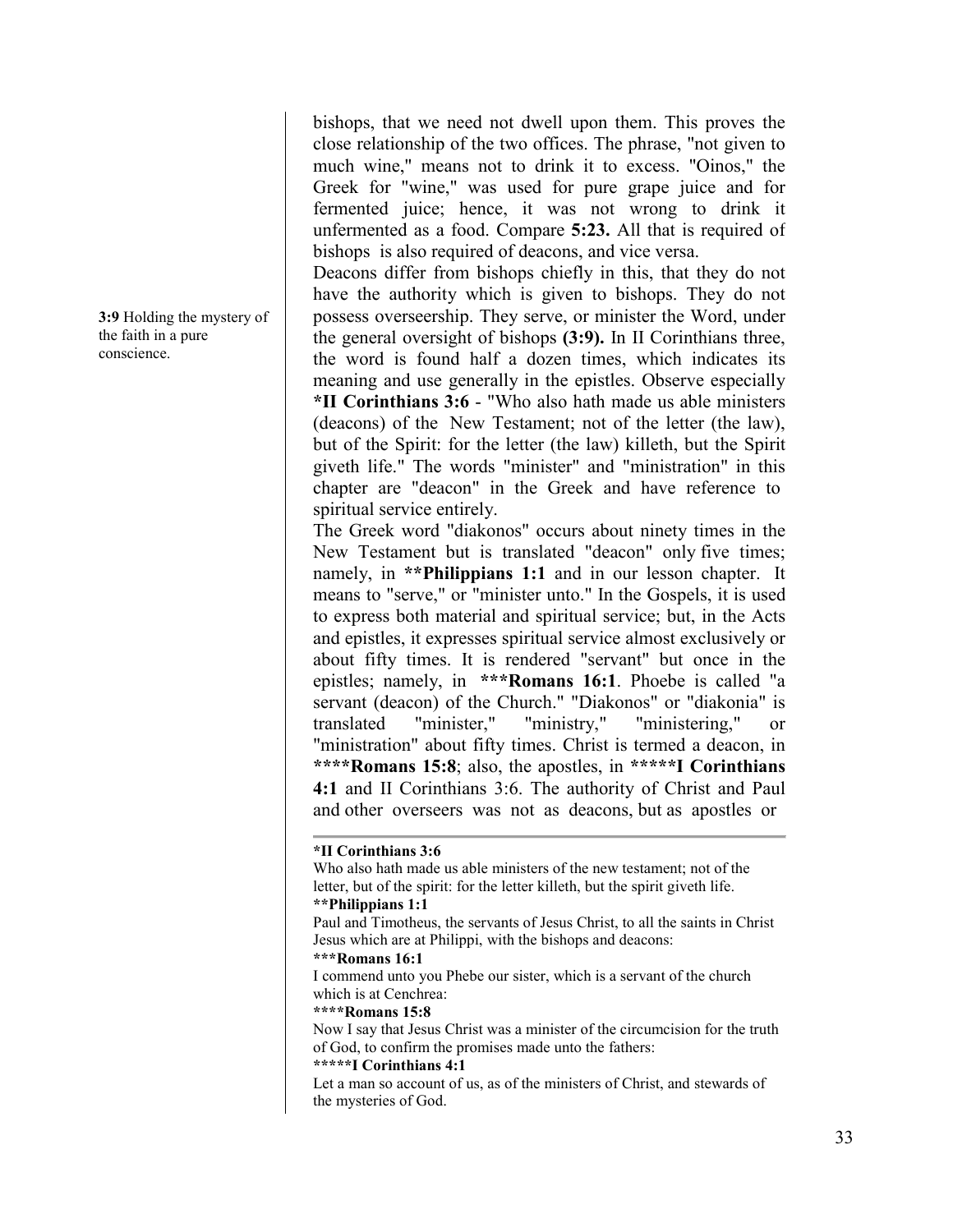**3:10** And let these also first be proved; then let them use the office of a deacon, being found blameless.

bishops. As deacons, they were servants or ministers of God and of Christ. The common title of "minister" today, given to a preacher of the Gospel, was derived from the deaconship of Christ and His successors. We are ministers or servants of Christ, to dispense the entire sphere of spiritual blessings to mankind **(3:10).**

# **ANGELS OF THE CHURCHES**

Doubtless, the simplicity introduced through Paul and Barnabas **(\*Acts 13:1-4)** is God's order today. Study the seven letters in Revelation to the seven churches. Observe that they are not mentioned as one, but as seven. This is prophetic of the divisions in Christendom at the present time, and also is symbolic of the sevenfold perfection of the Church. The exhortations to overcomers and the promises of rewards are addressed to individuals.

"He that hath an ear, let him hear." Each letter is spoken "unto the angel of the church," for whose spiritual condition he is especially responsible. He is recognized under-head, or shepherd thereof, and represents Christ as "the Light of the world." The title "angel" means "messenger," from the Greek word "aggelos." The verb "aggello," from which the noun is derived, is translated "preach" or "preach the Gospel" thirtyfive times in the New Testament. Therefore, the apostles were also evangelists or messengers of Glad Tidings. Unconsciously, the saints call the ministers "messengers" in these closing days. Thus, they speak in harmony with the lastday messages (Revelation 2 and 3), without thinking about it. We discovered this at a camp meeting several years ago. The Lord deals with every congregation through its leader, the pastor or messenger, independently of other leaders and congregations. There is no Scripture nor logic for any band of men in one town exercising jurisdiction over an assembly in another town or community. Others may instruct and advise; but they have no right to command. Happy and prosperous are the ministers and saints whose eyes are being opened to their liberties and wealth in Christ.

# **\*Acts 13:1-4**

<sup>&</sup>lt;sup>1</sup> Now there were in the church that was at Antioch certain prophets and teachers; as Barnabas, and Simeon that was called Niger, and Lucius of Cyrene, and Manaen, which had been brought up with Herod the tetrarch, and Saul. 2 As they ministered to the Lord, and fasted, the Holy Ghost said, Separate me Barnabas and Saul for the work whereunto I have called them. <sup>3</sup> And when they had fasted and prayed, and laid their hands on them, they sent them away. <sup>4</sup> So they, being sent forth by the Holy Ghost, departed unto Seleucia; and from thence they sailed to Cyprus.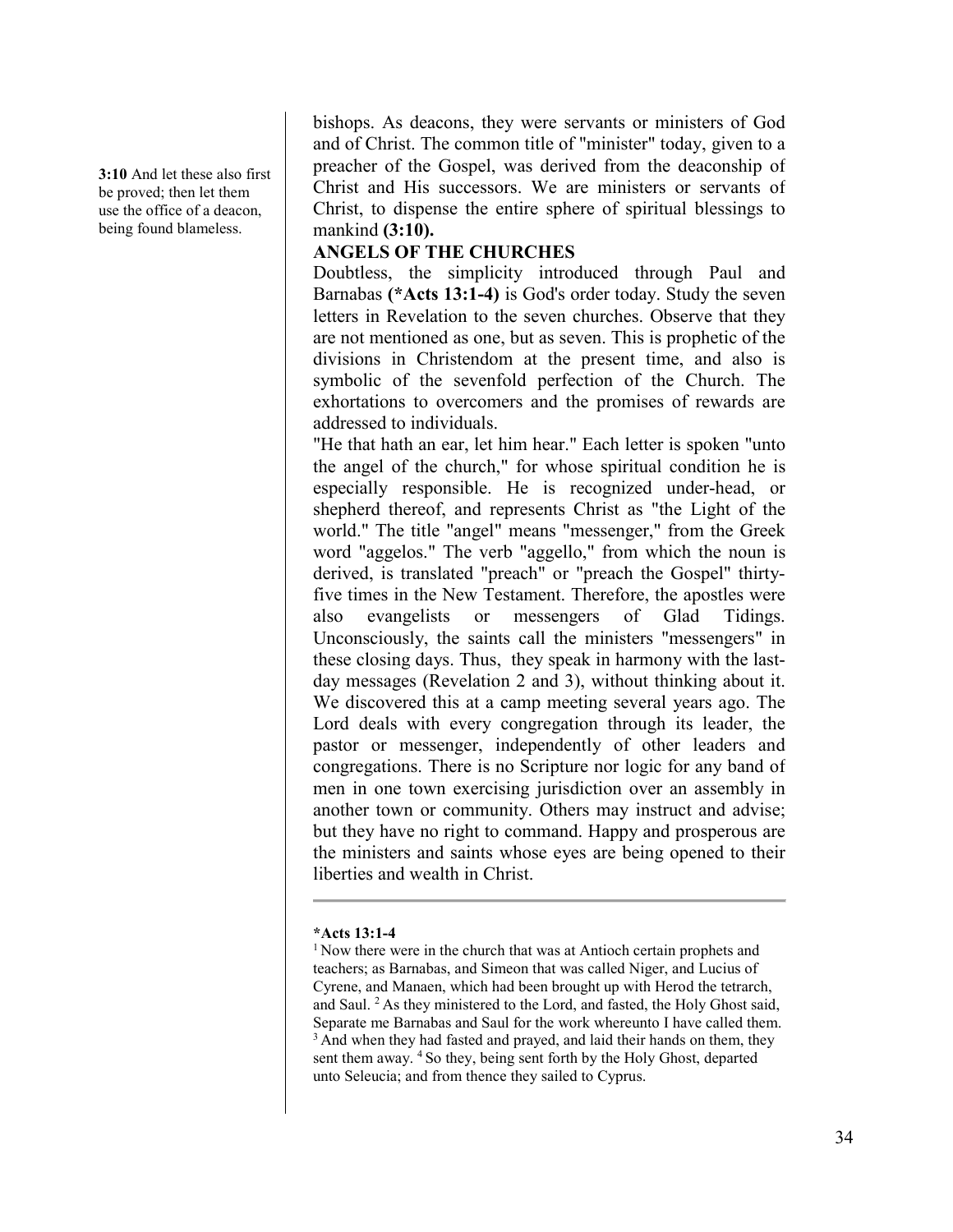**3:11** Even so must their wives be grave, not slanderers, sober, faithful in all things.

**3:12** Let the deacons be the husbands of one wife, ruling their children and their own houses well.

**3:13** For they that have used the office of a deacon well purchase to themselves a good degree, and great boldness in the faith which is in Christ Jesus.

# **WOMAN'S FITNESS**

"Even so must their wives be grave, not slanderers, sober, faithful in all things" - **3:11.** The qualifications of a bishop's wife cannot be less, as to character, than those of the bishop himself; but here four points are emphasized particularly. On the items, "grave" and "sober," see the foregoing remarks. The word "slanderer" means "a devil." Jesus called Judas Iscariot a devil. The original word "diabolos" means "hurling over" or "through"; whence it means "a slanderer," "a false accuser." "Ho diabolos" means "the slanderer," "the devil." Does a minister's wife need such an exhortation? The Holy Spirit knew beforehand how bitter and destructive some tongues might be. No sweetness can compare with the tongue of a woman; but, also, no tongue can be more calumnious and ruinous than that of a woman. She can tear down her husband's work faster than he built it up.

Eve was ordained to be a "help meet for him (Adam)." This is still her first and highest calling. She is not to be a help-eat, or help-defeat, but a suitable aid to the man. Most women have it in their power to make Christian gentlemen of their husbands. Woman is a type of the Bride company. Indeed, such saints make up the Bride of Christ, and become His most efficient helpers in accomplishing His sublime purpose in this age and for the ages to come. Is it accidental, that Paul should refer to Phoebe and Priscilla and other women who were "helpers" or "fellow laborers" in the Gospel - **\*Romans 16:2, 3** and **\*\*Phil. 4:3.** Let every minister's wife strive to be a Scriptural help by making herself indispensable to him; and let him not curb or quell her gifts and ability.

"For they that have used the office of a deacon well purchase to themselves a good degree," or a step, a rank – **(3:13)**. They thus qualify for a more responsible position. They acquire "great boldness in the faith," by which their usefulness is enlarged. Deacons may become elders, or bishops. "A man's gift maketh room for him" - **\*\*\*Proverbs 18:16.** 

# **\*Romans 16:2, 3**

<sup>2</sup> That ye receive her in the Lord, as becometh saints, and that ye assist her in whatsoever business she hath need of you: for she hath been a succourer of many, and of myself also. 3 Greet Priscilla and Aquila my helpers in Christ Jesus:

# **\*\*Philippians 4:3**

And I intreat thee also, true yokefellow, help those women which laboured with me in the gospel, with Clement also, and with other my fellowlabourers, whose names are in the book of life.

# **\*\*\*Proverbs 18:16**

A man's gift maketh room for him, and bringeth him before great men.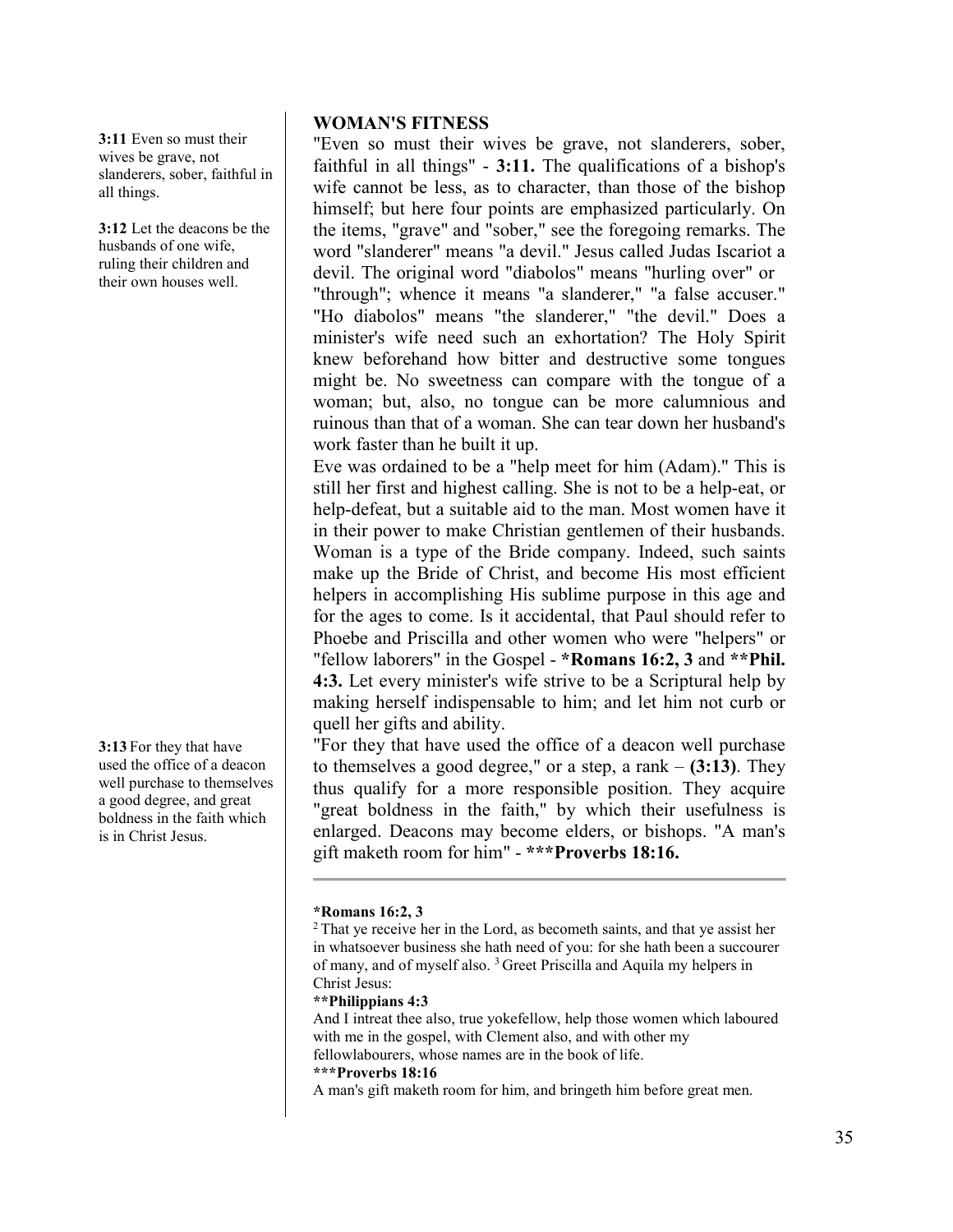**3:14**These things write I unto thee, hoping to come unto thee shortly: **3:15** But if I tarry long, that thou mayest know how thou oughtest to behave thyself in the house of God, which is the church of the living God, the pillar and ground of the truth.

# **3:16** And without

controversy great is the mystery of godliness: God was manifest in the flesh, justified in the Spirit, seen of angels, preached unto the Gentiles, believed on in the world, received up into glory.

Timothy was with the assembly in Ephesus. I Timothy **1:3** suggests that Paul had been at Philippi and was now possibly in Corinth when he wrote this epistle. He hoped soon to be in Ephesus **(3:14).** But, if he tarried long, these instructions would show his son in the Lord how to conduct himself among the people of God so as to be to them the greatest possible blessing **(3:15).** The Church or congregation of God, the people of God in this age, are the pillar and ground or base of the Truth. What a solemn statement. God has sovereignly deposited His Truth with His people. It rests upon them and they hold it up. The living God is put on exhibition and sustained through a practical knowledge and appropriation of His Word by the saints. How important, therefore, it is that we live by the power of the Holy Spirit and in harmony with the Scriptures. Next is an interesting and comprehensive statement.

"And without controversy great is the mystery of godliness: God was manifest in the flesh, justified in the Spirit, seen of angels, preached unto the Gentiles, believed on in the world, received up into glory" – **(3:16).** This verse deserves special attention. It is significant that it comes immediately after the instruction given to elders and deacons and is followed by an announcement of apostasy. We saw before that godliness is mentioned nine times in this epistle, three times before and five times after this verse. It seems to be the theme of the epistle. God's dealings with humanity are all mysterious to the natural mind, because they are spiritual. Only the spiritual mind, the mind which has been made new by the Gospel and by the instruction of the Holy Spirit, can understand the things of God.

**Six significant facts cluster around and comprise the mysterious truth of godliness:** 

**1. "God was manifest in the flesh."** This refers primarily to Jesus. "The Word was made flesh and dwelt among us" - **\*John 1:14**. "God was in Christ, reconciling the world unto Himself" - **\*\*II Cor. 5:19.** Here is the basic fact of the mystery - the Just One, the Holy One, God's Son, died for the unjust, the unholy. God's great love and marvelous grace were shown forth in giving His Son to die for the ungodly. The

# **\*John 1:14**

And the Word was made flesh, and dwelt among us, (and we beheld his glory, the glory as of the only begotten of the Father,) full of grace and truth.

# **\*\*II Corinthians 5:19**

To wit, that God was in Christ, reconciling the world unto himself, not imputing their trespasses unto them; and hath committed unto us the word of reconciliation.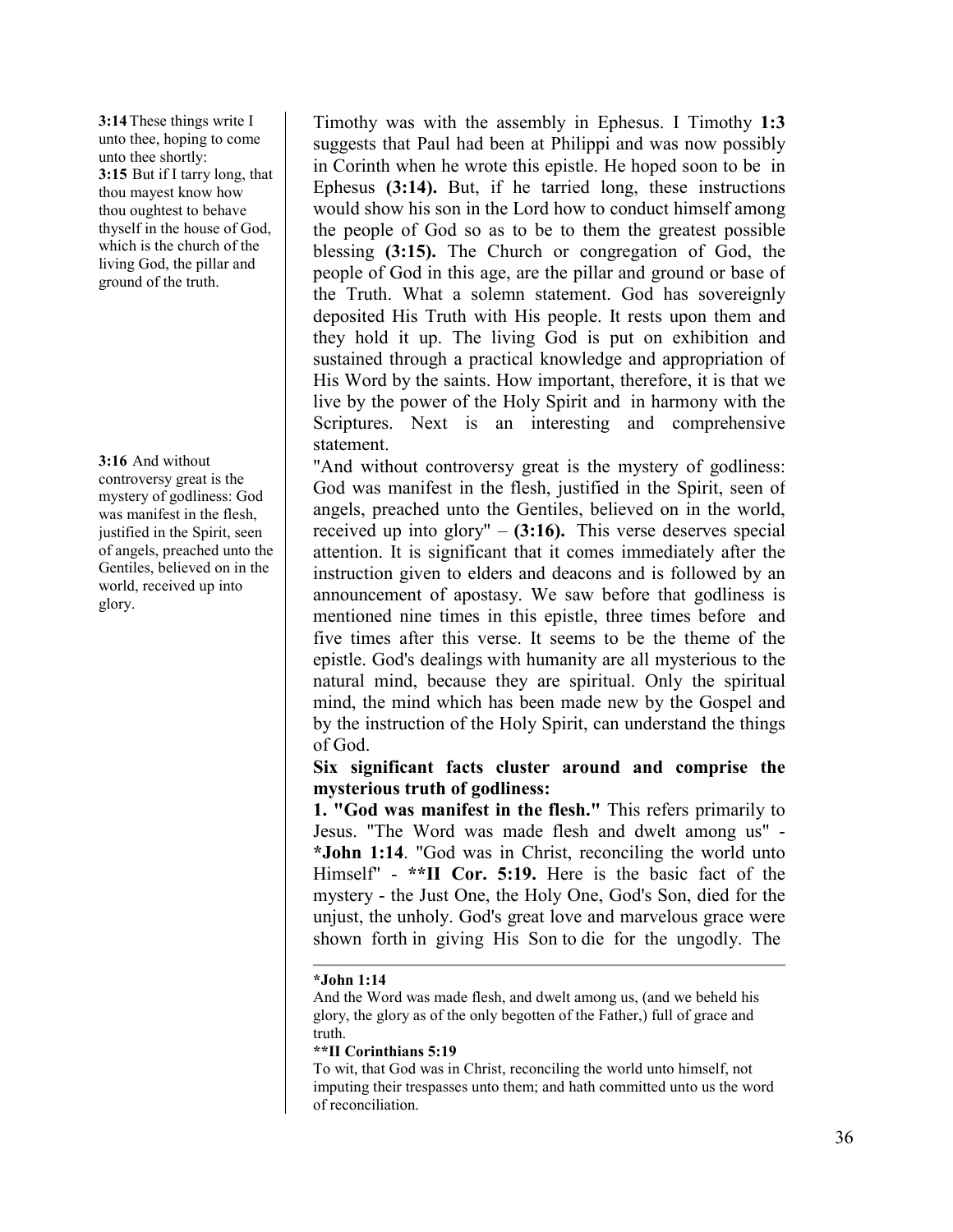Creator of all things tabernacled in a human body and was seen moving among men. Divine wisdom and might were displayed by His daily life. God is manifested also in sinful flesh, which increases the mystery of godliness. Through the redemption which Jesus wrought, He has made sinful man a habitation for Jehovah and deposits, in the sinner who believes, His own holy life; then the Holy Spirit moves in and takes control. Though sin is still in the flesh **(\*Romans 7:17- 25 and \*\*Romans 8:3)**, yet God dwells and walks in them that believe. "Sin in the flesh" was condemned by Christ's death, and is conquered by His indwelling Presence. Though it is not removed until we get a glorified body, yet godliness is put on exhibition in those who yield to God. He is tabernacling and operating in human flesh today, as truly and potently as He did in His well-beloved Son Jesus. Indeed, His many sons are His walking Bible among men.

**2. "Justified in the spirit."** This refers first to Jesus. "He that died has been justified from the sin" (**\*\*\*Romans 6:7** Greek) to which He died in our behalf. Jesus was justified in spirit when He went by His spirit and preached to the spirits in prison announcing to them that the redemption to which they looked forward had now been accomplished - **\*\*\*\*I Peter 3:18-20.**

### **\*Romans 7:17-25**

**<sup>17</sup>** Now then it is no more I that do it, but sin that dwelleth in me. **<sup>18</sup>** For I know that in me (that is, in my flesh,) dwelleth no good thing: for to will is present with me; but how to perform that which is good I find not. **<sup>19</sup>** For the good that I would I do not: but the evil which I would not, that I do. **<sup>20</sup>** Now if I do that I would not, it is no more I that do it, but sin that dwelleth in me. **<sup>21</sup>** I find then a law, that, when I would do good, evil is present with me. **<sup>22</sup>** For I delight in the law of God after the inward man:**<sup>23</sup>** But I see another law in my members, warring against the law of my mind, and bringing me into captivity to the law of sin which is in my members.**<sup>24</sup>** O wretched man that I am! who shall deliver me from the body of this death?**<sup>25</sup>** I thank God through Jesus Christ our Lord. So then with the mind I myself serve the law of God; but with the flesh the law of sin. **\*\*Romans 8:3**

For what the law could not do, in that it was weak through the flesh, God sending his own Son in the likeness of sinful flesh, and for sin, condemned sin in the flesh:

#### **\*\*\*Romans 6:7**

For he that is dead is freed from sin.

few, that is, eight souls were saved by water.

#### **\*\*\*\*I Peter 3:18-20**

 $18$  For Christ also hath once suffered for sins, the just for the unjust, that he might bring us to God, being put to death in the flesh, but quickened by the Spirit:<sup>19</sup> By which also he went and preached unto the spirits in prison;<sup>20</sup> Which sometime were disobedient, when once the longsuffering of God waited in the days of Noah, while the ark was a preparing, wherein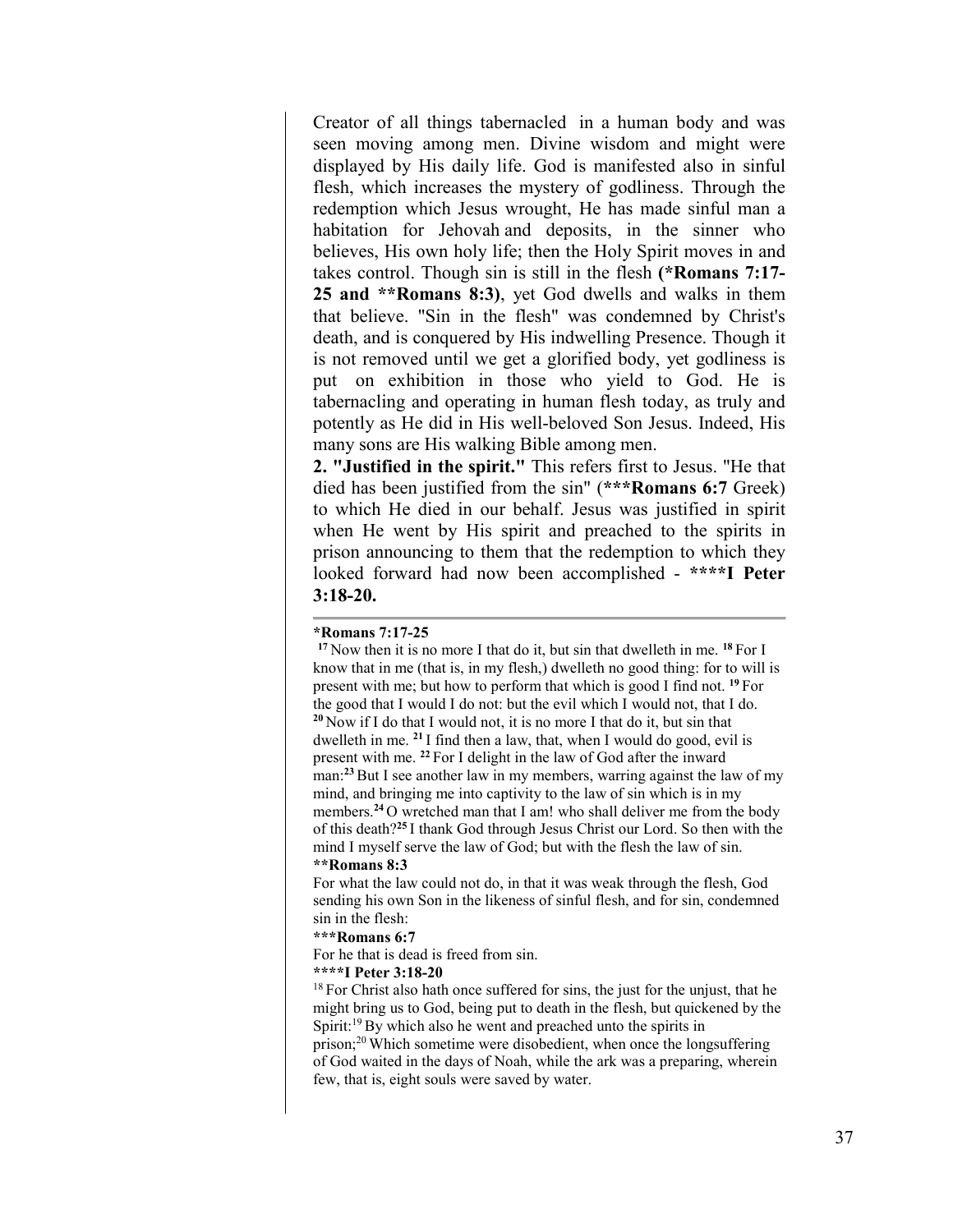Then His spirit returned to the body and He was raised from the grave, in proof of His eternal Sonship and of His justification. He was delivered to the Cross for our sins and raised from the dead for our justification - **\*Romans 4:25**. Now, when a sinner accepts His death and resurrection in his behalf, God makes him free from his sins and justifies him in spirit also. His body is counted dead because of sin in it **(\*\*Romans 6:11 and \*\*\*Romans 8:10, 11),** so that Divine life may operate instead of sin. In the resurrection or translation, the body also will come into the full possession of redemption rights - **\*\*\*\*Romans 8:23**. We shall be justified in body as well as in spirit. As to the body, we are now saved by hope, having only an earnest of resurrection life by the quickening power of the Holy Spirit in physical healing by faith.

**3. "Seen of angels."** Heavenly messengers saw Jesus rise from the grave and announced His absence. They also saw Him ascend on high forty days later - **\*\*\*\*\*Acts 1:11.** Thus, godliness was seen by angels. Jacob had a dream in which he saw a ladder reaching from heaven to earth and angels going up and down upon it. Jesus is that ladder. Note the anti-type of that dream, in **\*\*\*\*\*\*John 1:51**. Thus, godliness is seen in the saints by angels; for those angels, that ascend and descend upon the Son of Man, are believers. The heavenly host, who rejoiced at the birth of Jesus, will rejoice over the fruits of

#### **\*Romans 4:25**

Who was delivered for our offences, and was raised again for our justification.

#### **\*\*Romans 6:11**

Likewise reckon ye also yourselves to be dead indeed unto sin, but alive unto God through Jesus Christ our Lord.

### **\*\*\*Romans 8:10, 11**

**<sup>10</sup>** And if Christ be in you, the body is dead because of sin; but the Spirit is life because of righteousness.

**<sup>11</sup>** But if the Spirit of him that raised up Jesus from the dead dwell in you, he that raised up Christ from the dead shall also quicken your mortal bodies by his Spirit that dwelleth in you.

#### **\*\*\*\*Romans 8:23**

And not only they, but ourselves also, which have the firstfruits of the Spirit, even we ourselves groan within ourselves, waiting for the adoption, to wit, the redemption of our body.

#### **\*\*\*\*\*Acts 1:11**

Which also said, Ye men of Galilee, why stand ye gazing up into heaven? this same Jesus, which is taken up from you into heaven, shall so come in like manner as ye have seen him go into heaven.

#### **\*\*\*\*\*\*John 1:51**

And he saith unto him, Verily, verily, I say unto you, Hereafter ye shall see heaven open, and the angels of God ascending and descending upon the Son of man.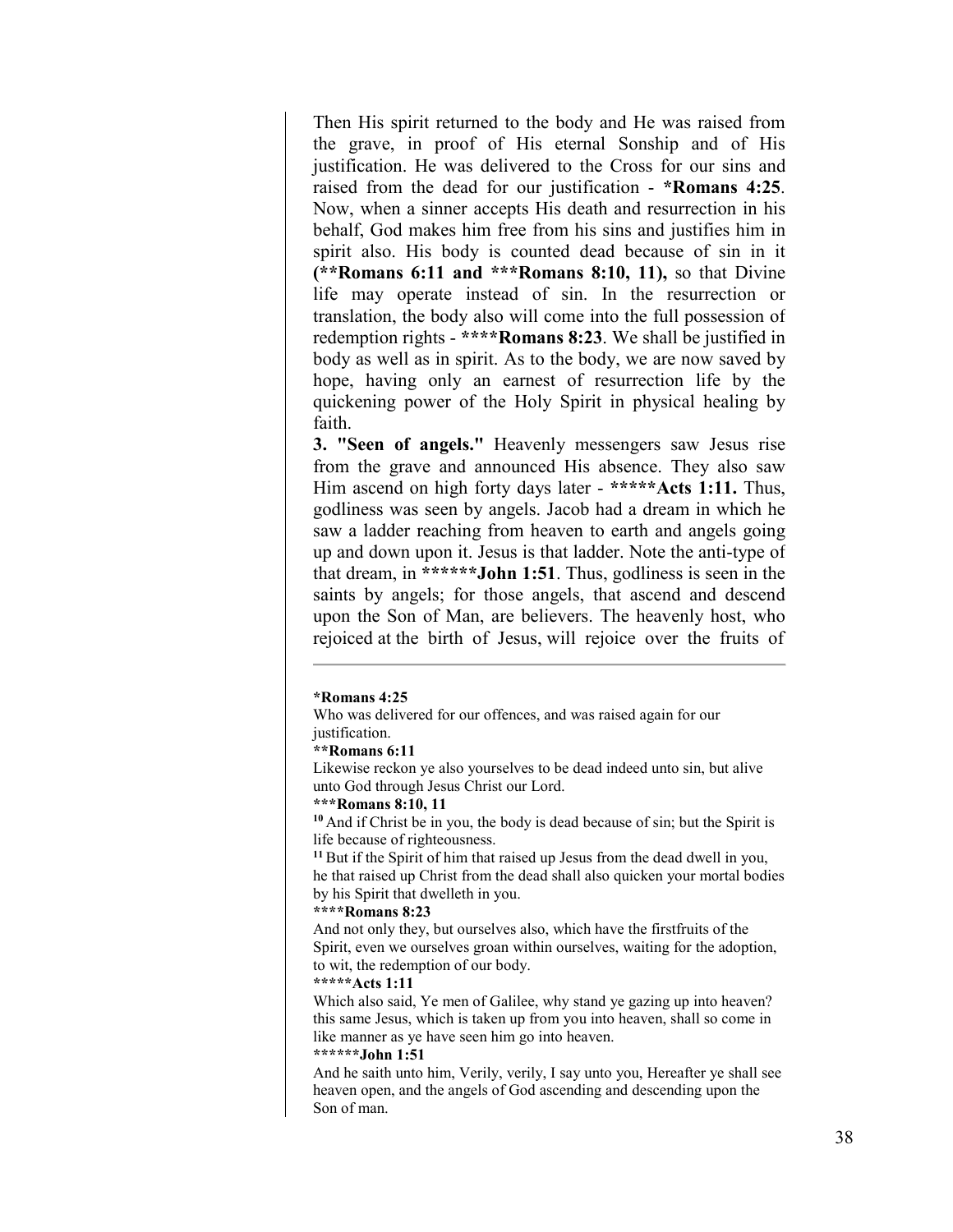redemption - **\*Rev. 5:11, 12** and **\*\*Hebrews 1:6** Revised Version. Thus, godliness on earth is witnessed to and rejoiced over by angels. "Preached unto the Gentiles." First of all, godliness through Christ was proclaimed to the Jews, then by them to the Gentiles. Paul himself was God's special minister to the nations. He visited Asia, Macedonia, Asia Minor, and Rome with the Gospel. The whole inhabited world heard the Gospel in his day - **\*\*\*Col. 1:6**. The mystery was told out in the power of the Holy Spirit. Likewise, all down this Church Age, Jehovah has chosen men and women and anointed them to give forth the Truth which makes men free from sin and idolatry. The preaching of godliness is effectual, as the next point proves.

**5. "Believed on in the world."** The mystery became demonstrated. Heathen men were so changed by the Gospel, that they put away idolatry and all its wicked customs and lived Godlike in the world. This has continued to the present time. People see Christ in them that believe. His holy life is reproduced in them, and He walks and talks in them. This is indeed a great secret. His image is reflected in their countenances. His Voice is heard in their conversation. The wisdom, the power, and the love of God are on display in the saints, so that sinners are without excuse. Christ is on earth in His mystical Body, the Church, by the power of the Holy Spirit. He did not come in 1914, as some teach. He came over nineteen hundred years ago in physical form, brought full and eternal salvation to us by His death and resurrection, ascended on high, and sent the Holy Spirit to reproduce His perfect holy life in all them that believe on Him. His return in glorified physical form is near at hand.

**6. "Received up into glory."** While Jesus truly ascended on high and was received there, the real value of this statement is that the mystical Christ is to be received also as indicated by

### **\*\*\*Colossians 1:6**

Which is come unto you, as it is in all the world; and bringeth forth fruit, as it doth also in you, since the day ye heard of it, and knew the grace of God in truth:

**<sup>\*</sup>Revelation 5:11, 12**

**<sup>11</sup>** And I beheld, and I heard the voice of many angels round about the throne and the beasts and the elders: and the number of them was ten thousand times ten thousand, and thousands of thousands;

**<sup>12</sup>** Saying with a loud voice, Worthy is the Lamb that was slain to receive power, and riches, and wisdom, and strength, and honour, and glory, and blessing.

**<sup>\*\*</sup>Hebrews 1:6**

And again, when he bringeth in the firstbegotten into the world, he saith, And let all the angels of God worship him.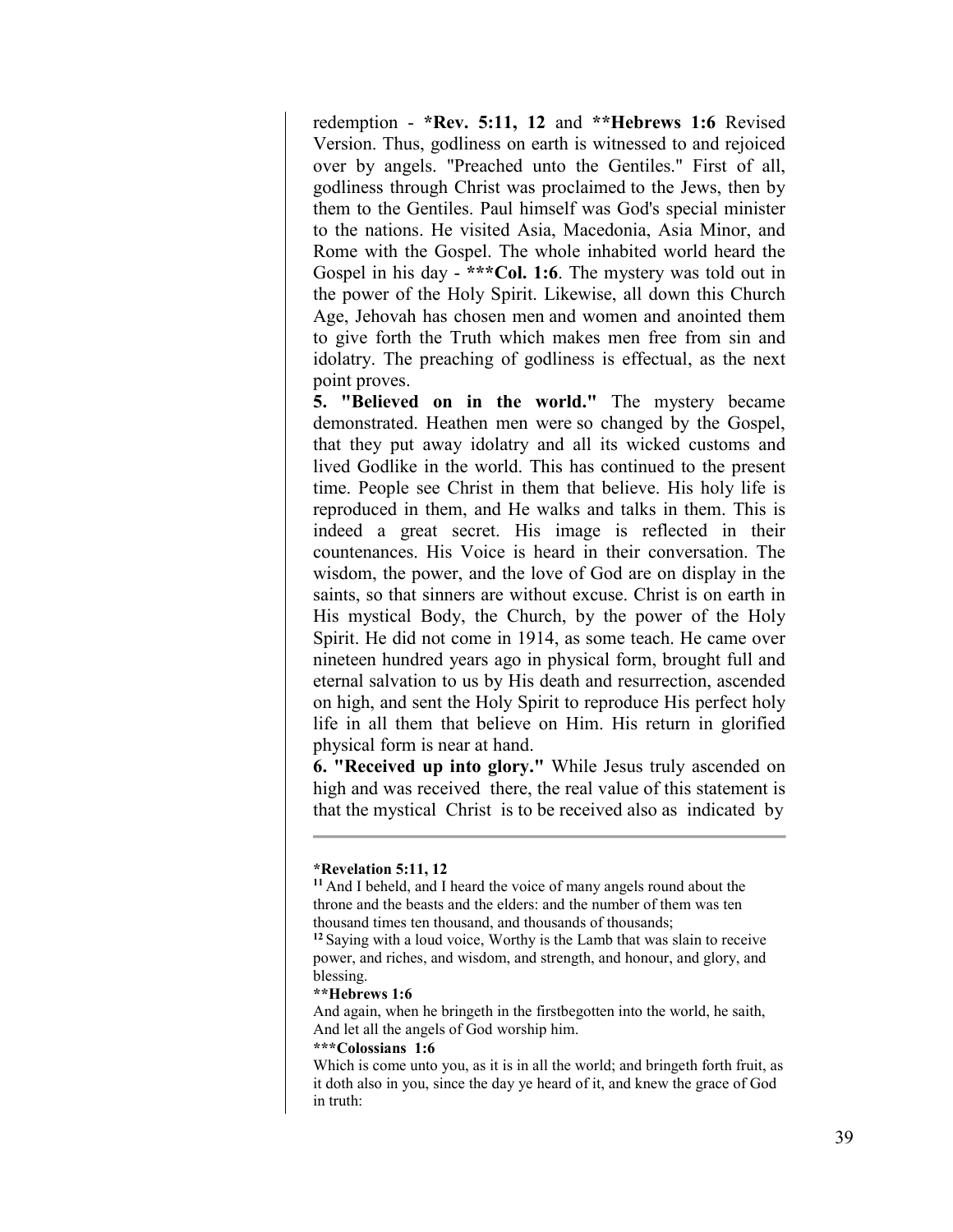the order or arrangement of these six points, His ascension being noted in point three - "seen of angels." The Holy Spirit came according to our Lord's last words - "not many days hence" - and constituted all believers one Body. Yes, the Head of the Church is in Heaven. The Author and the Life of godliness is on high. The Power of godliness is here in the Person of the Holy Spirit.

Where the Head is, there the Body must be also. The final glory of godliness is that it must culminate in heavenly glory. Christ's resurrection was only the first fruit of them that sleep, and His ascension was also the first fruit of them that will be taken to Heaven. Jesus said, "I will come again, and receive you unto Myself; that where I am, there ye may be also" - **\*John 14:3**. Praise God, the consummation and climax of godliness is nigh at hand. We are waiting every day to hear the trumpet home-call. "For the Lord Himself shall descend from Heaven with a shout (of command), with the voice of the archangel, and with the trump of God: and the dead in Christ shall rise first: Then we (the living ones) which are alive and remain shall be caught up together with them in the clouds (clouds of saved ones) to meet the Lord in the air: and so shall we ever be with the Lord. Wherefore comfort one another with these words" - **\*\*I Thessalonians 4:16-18.** 

The crowning glory of godliness is this - A special company of saints, tried and trained, subdued by disappointments, and mellowed by suffering, who learn to reign in this life through abundant grace, will reign with Christ as Queen of the ages. John visioned this choice company not only around the throne (Revelation 4) but in the throne, falling down and worshiping the Lord. This is the climax of the mystery. This is the ultimate of the plan of redemption, the culmination of "the riches of His grace" - **\*\*\*Eph. 1:7**. The heavenly Bridegroom must have His "Darling" with Him - **\*\*\*\*Psalm 22:20** and the

### **\*John 14:3**

### **\*\*I Thessalonians 4:16-18**

**<sup>16</sup>** For the Lord himself shall descend from heaven with a shout, with the voice of the archangel, and with the trump of God: and the dead in Christ shall rise first: **<sup>17</sup>** Then we which are alive and remain shall be caught up together with them in the clouds, to meet the Lord in the air: and so shall we ever be with the Lord. **<sup>18</sup>** Wherefore comfort one another with these words.

### **\*\*\*Ephesians 1:7**

In whom we have redemption through his blood, the forgiveness of sins, according to the riches of his grace;

### **\*\*\*\*Psalm 22:20**

Deliver my soul from the sword; my darling from the power of the dog.

And if I go and prepare a place for you, I will come again, and receive you unto myself; that where I am, there ye may be also.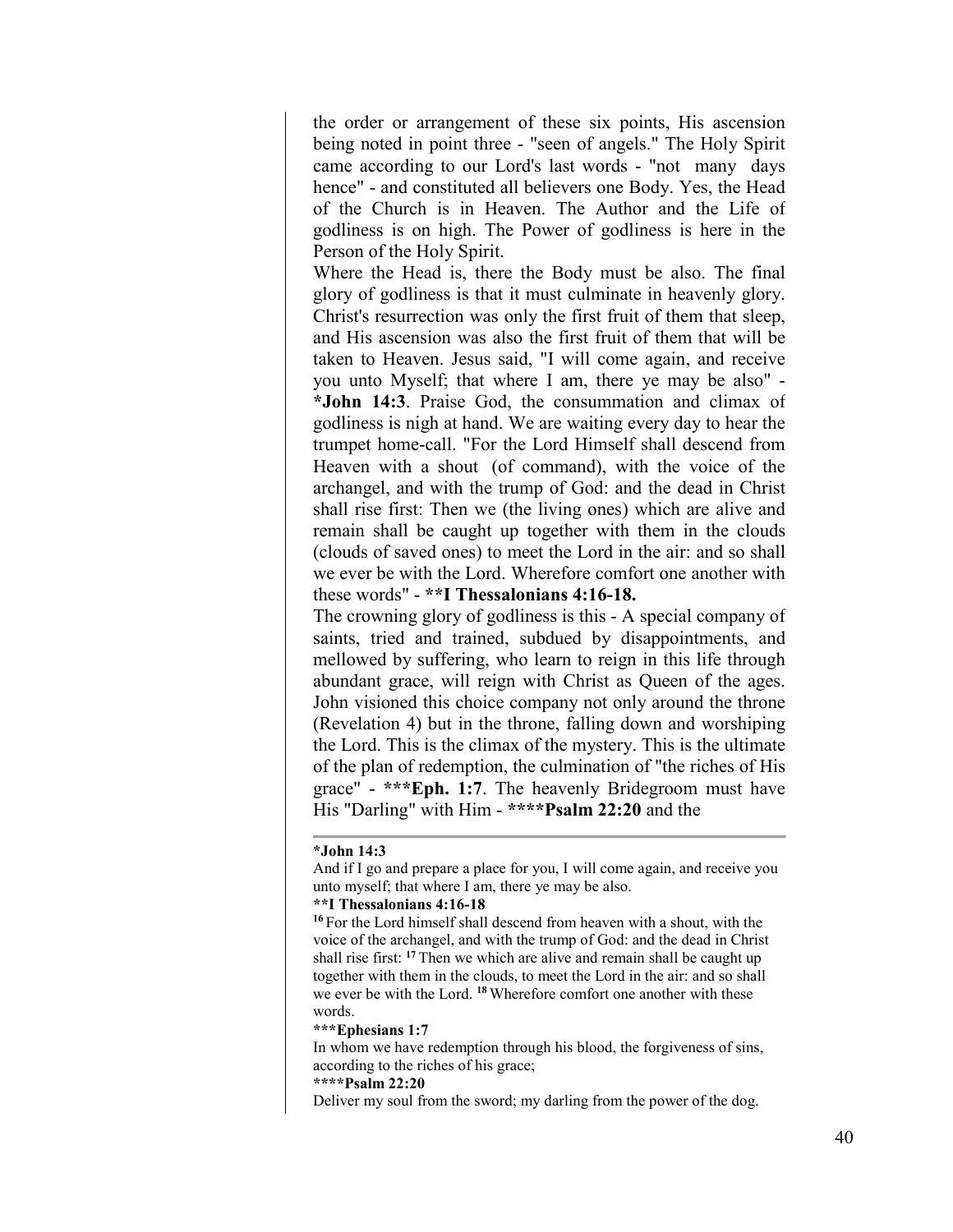**\*Song of Solomon 6:9**. Beloved, are you trusting the Lord for the best?

# **Chapter 4**

**4:1** Now the Spirit speaketh expressly, that in the latter times some shall depart from the faith, giving heed to seducing spirits, and doctrines of devils;

# **Chapter Four**

This chapter falls into two big portions: The conditions in the last days, and wholesome counsel in view of them. The first may be explained by answering four questions: **Who? When? What? How so?** 

# **LAST DAY CONDITIONS**

**Who?** "The Spirit speaketh expressly," or in express terms **(4:1).** Of all that the Holy Spirit moved Paul to write to Timothy, his words concerning this matter were with special emphasis and should have particular attention. **When?** "in the latter times." The Greek word "kairos" or "time," strictly used, means a year. Hence, the latter times refer to the closing years of this age. Therefore, this verse is one of the most powerful proofs that the latter times are upon us. **What?** "Some shall depart from the faith." In **\*\*II Thessalonians 2:3** the same word (apostasy, Greek), here rendered "depart," is there rendered "failing away." Both citations refer to the apostasy now prevailing. Religious organizations, that once proclaimed the Truth, are now honeycombed by modernism. Infidelity now occupies the pulpits and pews that once were graced with the faith of God. **How so?** "Seducing spirits," roaming deceiving demons which led astray, are taking the place of the gentle Holy Spirit. "Doctrines of demons," instead of the one pure doctrine of Divine grace, are promulgated everywhere. Observe that "doctrine" is mentioned seven times in this epistle, and it is always one; not "doctrines" as is said of Satan's teachings. For these reasons, the apostle emphasizes the need of holding to sound doctrine, even the doctrine of the Lord. We saw in **1:6** that some simply "swerved" from the faith, which prepared the way for apostasy. Saved people swerve from the faith; but religious professors depart from the faith or apostatize.

**Four other things are named as expressions of departing from the faith:**

# **\*\*II Thessalonians 2:3**

 $3$  Let no man deceive you by any means: for that day shall not come, except there come a falling away first, and that man of sin be revealed, the son of perdition;

**<sup>\*</sup>Song of Solomon 6:9**

My dove, my undefiled is but one; she is the only one of her mother, she is the choice one of her that bare her. The daughters saw her, and blessed her; yea, the queens and the concubines, and they praised her.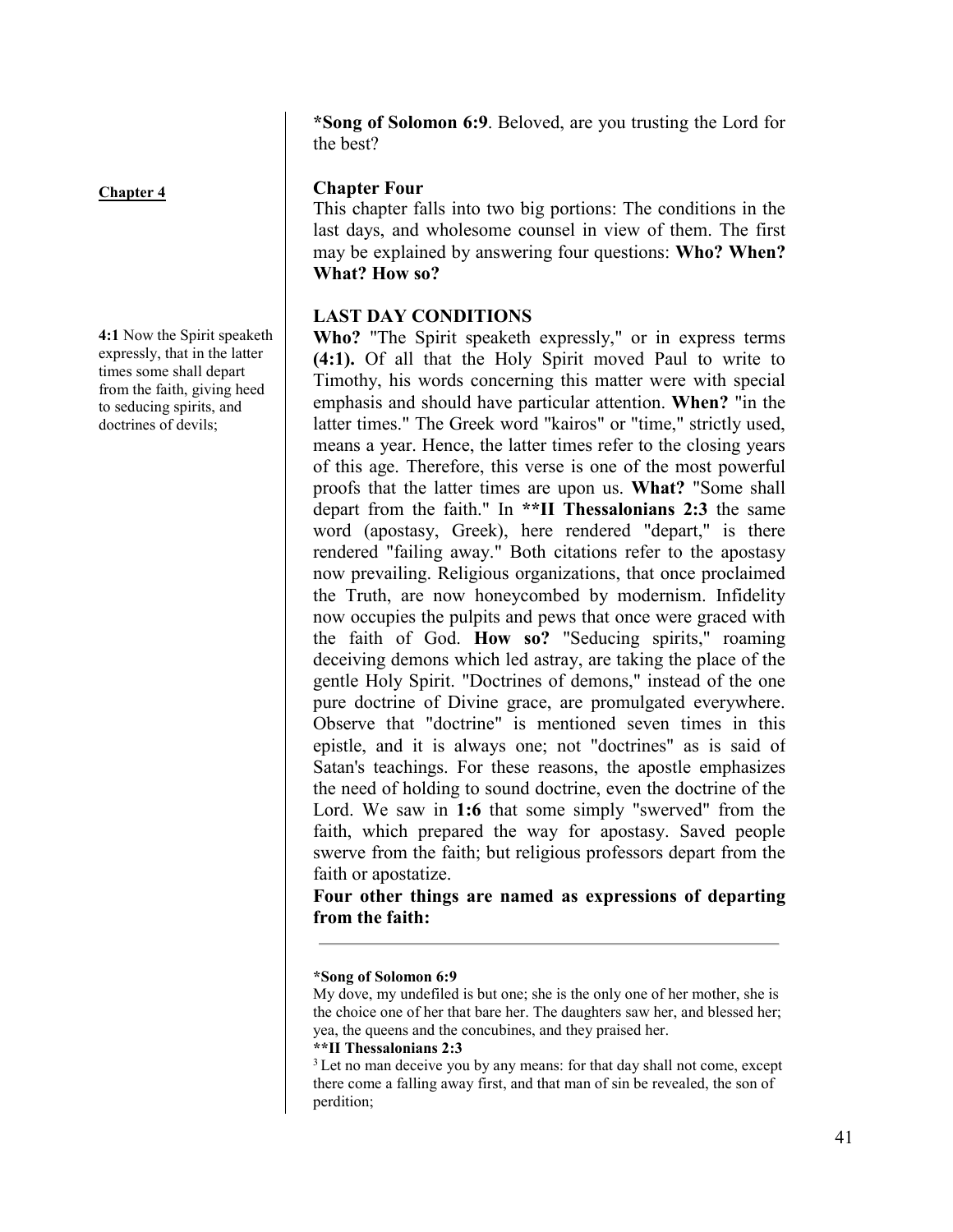**4:2** Speaking lies in hypocrisy; having their conscience seared with a hot iron;

**4:3** Forbidding to marry, and commanding to abstain from meats, which God hath created to be received with thanksgiving of them which believe and know the truth.

**1. "Speaking lies in hypocrisy" (4:2).** They profess to be Christians, and even speak of Christ dwelling in them; but they are not born of the Spirit. Their teaching is false and devilish. Evidently such folk are beyond salvation.

**2. "Having their conscience seared with a hot iron" (4:2),** so that the conscience is made insensible to Divine influences. Reference is had to branding criminals with a hot iron to identify them as such. Cattle are also branded with the owner's initial. It can never be erased. Let us be on the safe side by having our consciences purified through faith in Jesus unto salvation. Satan cannot cauterize the conscience of one who is actually born of God.

**3. "Forbidding to marry."** No priest, nor anyone else, has Scriptural authority to prohibit marriage. Note that this prohibition is classed with the doctrines of demons and must be shunned. The apostle gives some advice on the marriage question, in I Corinthians seven. He discourages it in view of the shortness of the time; though he says also that, if people marry, they do not commit sin. He would spare us added trouble and have us without carefulness - without distraction. In view of the near coming of Jesus, he would prevent us from putting life's pleasures first as the world does. Jesus taught the same valuable truth, in **\*Luke 17:26-30.** The perfect will of God should be the chiefest pursuit of those who are looking for Jesus.

**4. "To abstain from meats."** The devil makes some people imagine that they are holier than others, if they eat only certain kinds of foods. Jesus taught that not what enters into a man defiles him, but that which comes out of his mouth; namely, evil thoughts, murders, adulteries, fornications, thefts, false witness, and blasphemies - **\*\*Matthew 15:11-14.**

# **\*Luke 17:26-30**

 $26$  And as it was in the days of Noe, so shall it be also in the days of the Son of man. <sup>27</sup> They did eat, they drank, they married wives, they were given in marriage, until the day that Noah entered into the ark, and the flood came, and destroyed them all. <sup>28</sup> Likewise also as it was in the days of Lot; they did eat, they drank, they bought, they sold, they planted, they builded; <sup>29</sup> But the same day that Lot went out of Sodom it rained fire and brimstone from heaven, and destroyed them all. <sup>30</sup> Even thus shall it be in the day when the Son of man is revealed.

### **\*\*Matthew 15:11-20**

<sup>1</sup> Not that which goeth into the mouth defileth a man; but that which cometh out of the mouth, this defileth a man. <sup>12</sup> Then came his disciples, and said unto him, Knowest thou that the Pharisees were offended, after they heard this saying? <sup>13</sup> But he answered and said, Every plant, which my heavenly Father hath not planted, shall be rooted up. <sup>14</sup> Let them alone: they be blind leaders of the blind. And if the blind lead the blind, both shall fall into the ditch.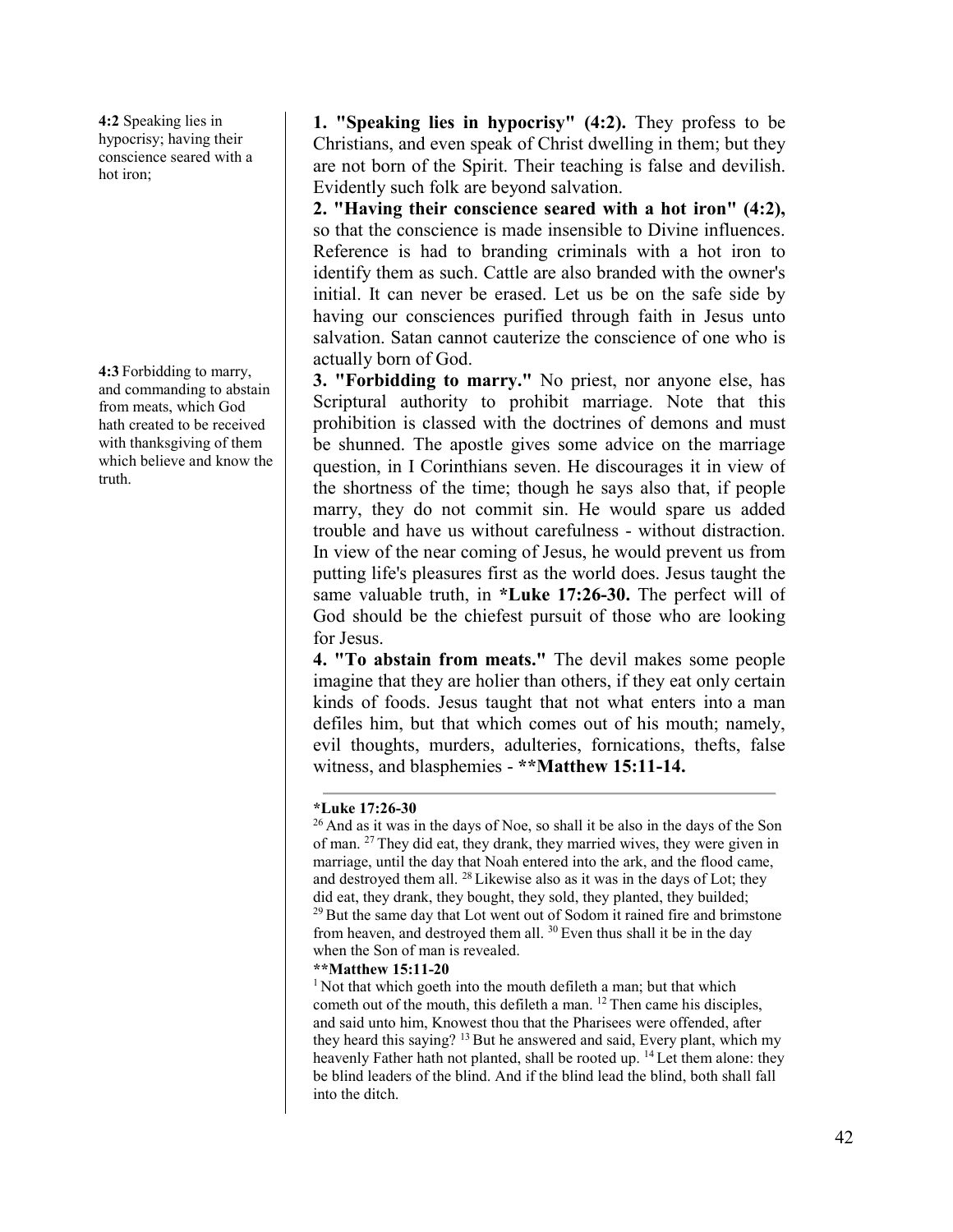**4:4** For every creature of God is good, and nothing to be refused, if it be received with thanksgiving: **4:5** For it is sanctified by the word of God and prayer.

**4:6** If thou put the brethren in remembrance of these things, thou shalt be a good minister of Jesus Christ, nourished up in the words of faith and of good doctrine, whereunto thou hast attained.

**4:7**But refuse profane and old wives' fables, and exercise thyself rather unto godliness.

# **\*Matthew 15:15-20.**

Moses taught that certain animals are not wholesome for food, but are injurious to the body, as experience proves **(4:4).** Those that he approved are "sanctified by the Word of God and prayer" **(4:5).** Our prayers will not make food stuffs wholesome which are not sanctified, or set apart, by the Word. Many of humanity's physical ailments result from unwise eating and drinking. "Whether therefore ye eat, or drink, or whatsoever ye do, do all to the glory of God" - \*\***I Cor. 10:31.** But, if we know that certain items of diet are injurious to us, how can we take them for God's glory or with thanksgiving?

# **SEVEN WHOLESOME WORDS**

**1. COMFORT.** In **(4:6),** the apostle shows what it means to a minister to practice his teaching. He will be "a good minister of Jesus Christ." It is sadly true, that bad ministers abound. We should covet to be Paul's type; for such are "nourished up in the words of faith and of good doctrine." No unbelief or evil teachings are found in Paul's writings, and we need not go outside of them to find safe and sound doctrine. The clear outlines of both Kingdom and Church truth are set forth therein. We ministers do well to become thoroughly acquainted with them.

**2. CAUTION.** "But refuse profane and old wives' fables" **(4:7). Titus 1:14** speaks of "Jewish fables," and **II Peter 1:16** speaks of "cunningly devised (cleverly imagined) fables." They are tales or stories not founded upon truth but deduced from man's corrupt wisdom. Old religious women, not taught by the Holy Spirit, were the chief originators of fables. I Timothy (**4:8)** suggests that those fables required some extreme physical gesticulation as a mark of piety.

# **\*Matthew 15:15-20**

<sup>15</sup> Then answered Peter and said unto him, Declare unto us this parable. <sup>16</sup> And Jesus said, Are ye also yet without understanding? <sup>17</sup> Do not ye yet understand, that whatsoever entereth in at the mouth goeth into the belly, and is cast out into the draught? <sup>18</sup> But those things which proceed out of the mouth come forth from the heart; and they defile the man. <sup>19</sup> For out of the heart proceed evil thoughts, murders, adulteries, fornications, thefts, false witness, blasphemies: <sup>20</sup> These are the things which defile a man: but to eat with unwashen hands defileth not a man.

# **\*\*I Corinthians 10:31**

<sup>31</sup> Whether therefore ye eat, or drink, or whatsoever ye do, do all to the glory of God.

# **\*\*\*Titus 1:14**

Not giving heed to Jewish fables, and commandments of men, that turn from the truth.

# **\*\*\*\*II Peter 1:16**

For we have not followed cunningly devised fables, when we made known unto you the power and coming of our Lord Jesus Christ, but were eyewitnesses of his majesty.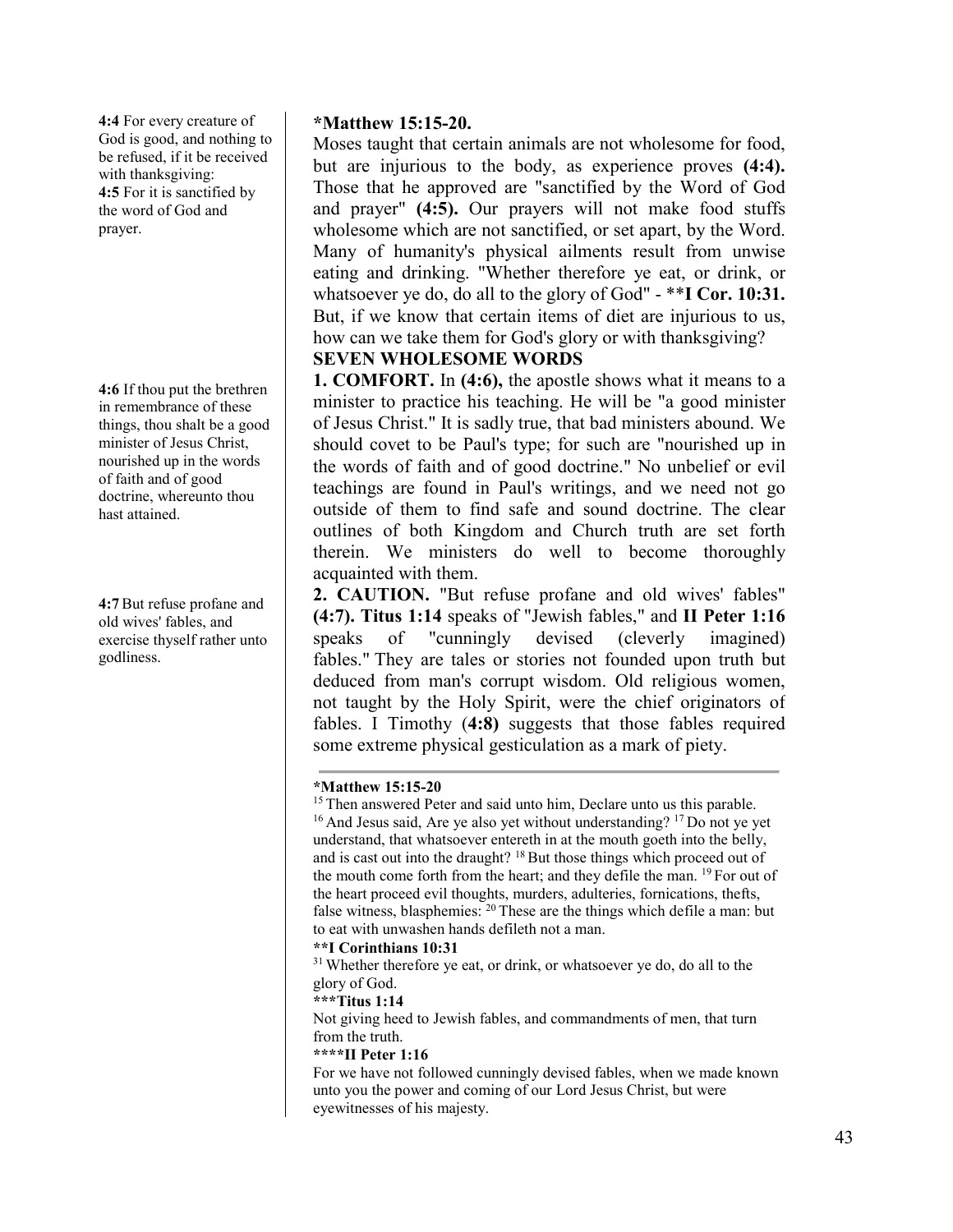**4:8** For bodily exercise profiteth little: but godliness is profitable unto all things, having promise of the life that now is, and of that which is to come.

**4:9** This is a faithful saying and worthy of all acceptation.

**4:10** For therefore we both labour and suffer reproach, because we trust in the living God, who is the Saviour of all men, specially of those that believe.

**4:11** These things command and teach. **3. EXHORTATION.** "Exercise thyself rather unto godliness," which "is profitable unto all things"**(4:8).** Godliness does not consist in bodily exercise, except as it may be necessary to help others by prayer, preaching, and ministering with the hands and feet. But physical contortions and supposed religious demonstrations avoid. Godliness has promise of abundant life for the present needs - yea, life more abundant for spirit, soul, and body, so that we may even "reign in life" through the "abundance of grace and of the gift of righteousness" - \***Romans 5:17.** There is nothing fabulous in real godliness. Of course, we have full promise of the life to come; that is, our future eternal life is not dependent upon observing certain rules of order, traditions of men, or fables of women, akin to the witchcraft of legality - \*\***Galatians 3:1**. The close relation between fables and law-keeping is implied by the next verse.

**4. AN EXPLANATION.** What the apostle says about godliness is "a faithful saying and worthy of all acceptation" **(4:9).** This is the reason he labored in the Gospel, suffering reproach. Trusting in the living God is a dependent way, which looks weak to the natural man. It entails the shame of the Cross, which expresses abject weakness on the one hand, but the mightiest power on the other hand. Christ through weakness, dying as a criminal by identification with sinful man, annulled Satan by his own cruel weapon - death. Thus, He became the Savior of all men provisionally; that is, by His death and resurrection, He made salvation possible for all. But He is the Savior "specially," in very truth, most certainly, by all means, "of those that believe" the Gospel - **4:10**.

**5. A CHARGE.** "These things command (charge) and teach" **(4:11).** They are important. To observe them is to grow in godliness and usefulness in the service of the Lord.

**A SIXFOLD EXAMPLE.** Timothy was then in the prime of life, and he was to conduct himself in the Spirit so wisely and fervently that his youthful career could not be despised or disdained as if it were less than he deserved. He should command the confidence and respect of all men. How should he do it? By his exemplary life. A person's preaching and teaching have full weight, only as he confirms them by his

# **\*Romans 5:17**

For if by one man's offence death reigned by one; much more they which receive abundance of grace and of the gift of righteousness shall reign in life by one, Jesus Christ.)

# **\*\*Galatians 3:1**

O foolish Galatians, who hath bewitched you, that ye should not obey the truth, before whose eyes Jesus Christ hath been evidently set forth, crucified among you?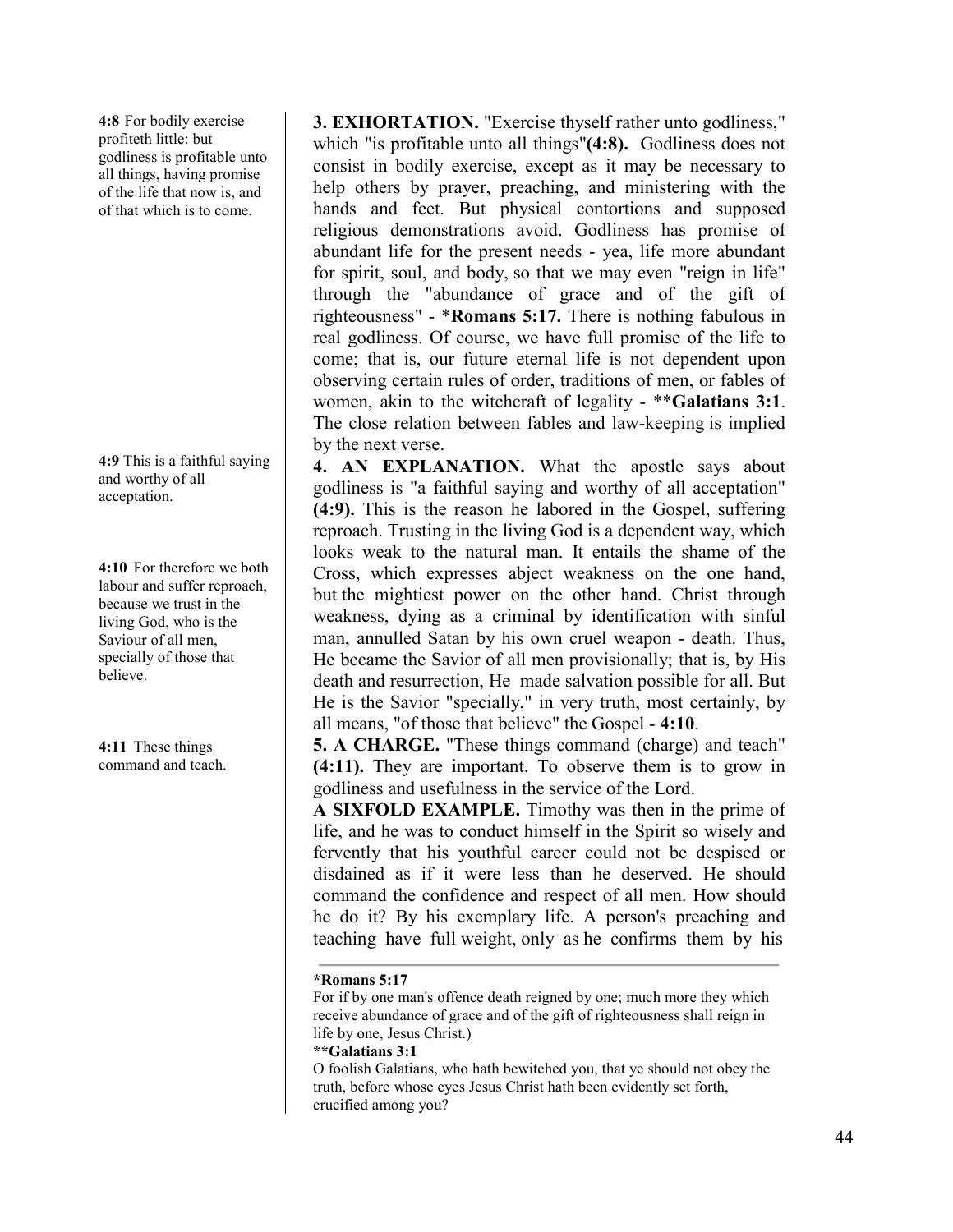**4:12** Let no man despise thy youth; but be thou an example of the believers, in word, in conversation, in charity, in spirit, in faith, in purity.

own clean-cut life. **Be an example.**

**"In word" (4:12).** This is of immeasurable importance. Words are wings to thoughts and feelings. What great and lasting harm unwise words do. Hence, we should weigh them by the Scriptures. What invincible power for good lies in one utterance. It may save a soul or start one off in the right way. It may start a train of thought for good which will not stop till it reaches its goal in glory. Wise words fitly spoken are priceless and have princely power. Therefore, the first and chief gift of the Spirit is "a word of wisdom," and next to it is "a word of knowledge" - **\*I Cor. 12:8.** If we ministers want our people to talk right, we must provoke them by our example.

**"In conversation"(4:12).** The Greek term here is "anastrophe," which means "a turning about"; hence, "conduct" or "manner of life" (R.V.). This is closely related to our conversation or use of words. How do we walk circumspectly, or loosely? If we expect our followers to conduct themselves above criticism and becomingly, we must show them how by our example.

**"In love" (4:12).** The first two are outward; but, if genuine, they spring from this third one. I Corinthians thirteen is an excellent comment on this point. This is not natural love but supernatural - Divine. Hence, let us take Christ to love in us, saying with all the heart, "It is no longer I that live; but Christ liveth in me" - **\*\*Gal. 2:20**. Thus, we should also take Christ to walk in us and conduct us. Then our love will sometimes light upon the unlovable, and our hands will help the undeserving. Our rain of blessings, like the Lord's, will fall upon the just and the unjust.

**"In spirit" (4:12).** Some people's words are wise and correct, but lifeless and unfeeling. They may be Scripture, but not entirely Scriptural. This also is related to the third point, love, which is always warm and unselfish. Sometimes one is compelled to speak with apparent sharpness, and act with sternness; but, if the spirit of zeal is tempered with tenderness, it will be received as ointment poured from a mother's hand though it seems bitter to the taste. Let us be imbued with the lowly, meek, and gentle spirit of Jesus, by pondering His words and actions and by communion with Him; then it will be perceived that we have "been with Jesus" and learned of Him.

**\*I Corinthians 12:8**

For to one is given by the Spirit the word of wisdom; to another the word of knowledge by the same Spirit;

**<sup>\*\*</sup>Galatians 2:20**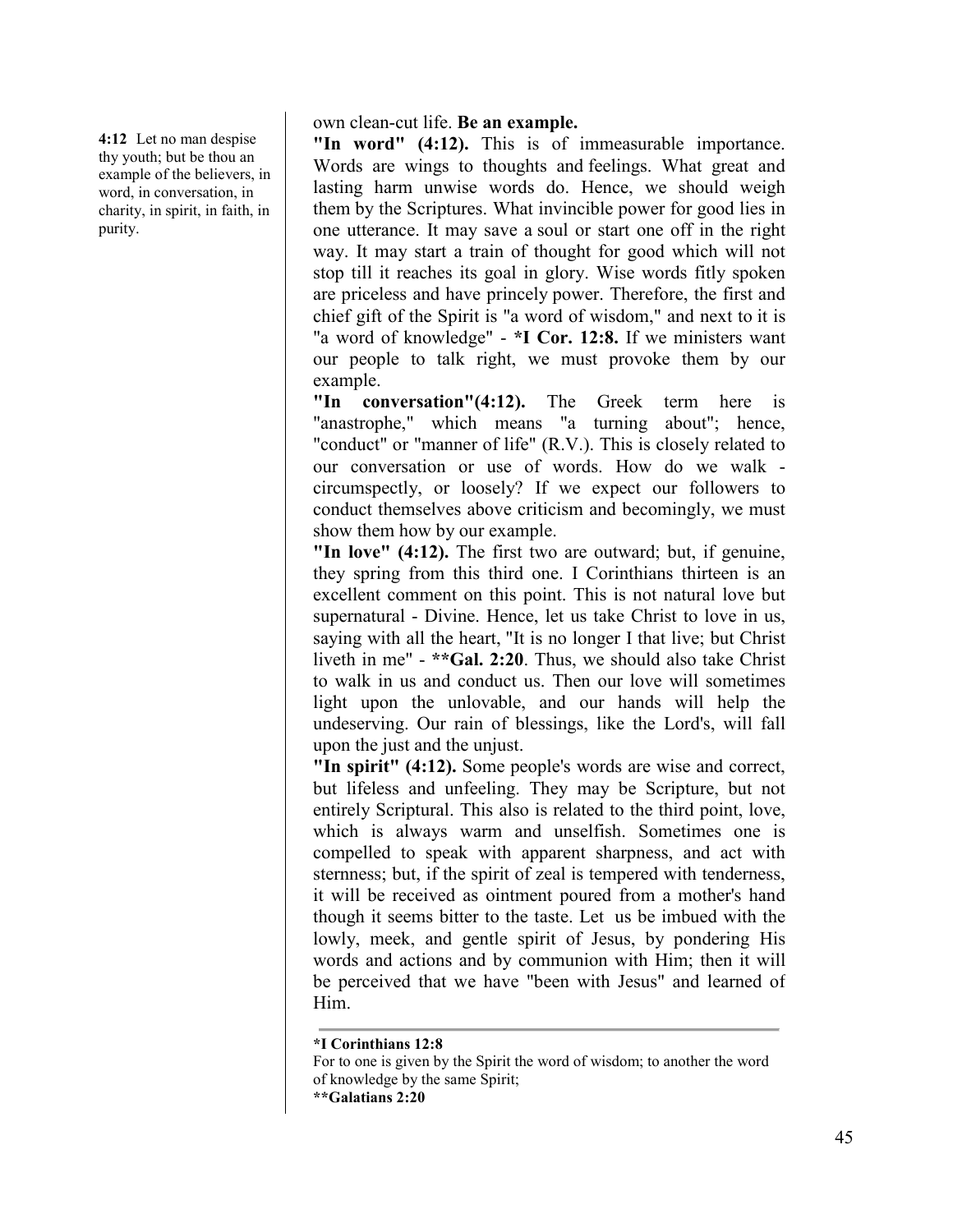I am crucified with Christ: nevertheless I live; yet not I, but Christ liveth in in me: and the life which I now live in the flesh I live by the faith of the Son of God, who loved me, and gave himself for me.

**"In faith" (4:12).** If anyone believes, surely the minister should. How can we expect our people to have faith if we are lacking therein? Faith is like smallpox; it is contagious. A leader full of faith electrifies his entire audience with buoyancy and victory, because faith is the victory that overcomes. "Faith is the substance of things hoped for, the evidence of things not seen" - **\*Hebrews 11:1**. If he is short on faith, it is because he is a slacker in reading and pondering God's Word; for "faith cometh by hearing, and hearing by the Word of God" - **\*\*Romans 10:17**. Ultimately, faith will triumph into glory, with all on board the leader's chariot of like precious faith.

**"In purity" (4:12).** This item is an easy and logical result of its five forerunners. A preacher must be an example in chastity, in holiness. He maintains a clean mouth and hands, having "a conscience void of offence toward God, and toward men" - **\*\*\*Acts 24:16**. This, too, has its root in love which seeks always the glory of God and the welfare of mankind. It abominates flattery and make-believe. In fact, the nine-fold fruit of the Spirit grows on these six limbs of godliness - **\*\*\*\*Galatians 5:22, 23.**

# **HIS CHIEF OCCUPATION is expressed in seven sayings – (4:13-16).**

**First:** Give thyself "to the reading" (of the Scriptures, of course), "to the exhortation" or encouragement, and "to the doctrine" **(4:13).** "The" definite article is expressed before all three words in the Greek, because of their great importance. The second (exhortation) literally means "to call to one's side for instruction and comfort." The noun means "Paraclete" or "Comforter, which is one of the titles of the Holy Spirit. It is rendered "Advocate" in reference to Christ - **\*\*\*\*\*I John 2:1**. So a Spirit-moved minister is an exhorter, an advocate, a comforter. The doctrine is preeminently Paul's doctrine.

# **\*Hebrews 11:1**

Now faith is the substance of things hoped for, the evidence of things not seen.

**\*\*Romans 10:17**

So then faith cometh by hearing, and hearing by the word of God. **\*\*\*Acts 24:16**

And herein do I exercise myself, to have always a conscience void to offence toward God, and toward men.

# **\*\*\*\*Galatians 5:22, 23.**

<sup>22</sup> But the fruit of the Spirit is love, joy, peace, longsuffering, gentleness, goodness, faith, **<sup>23</sup>** Meekness, temperance: against such there is no law.

**4:13** Till I come, give attendance to reading, to exhortation, to doctrine.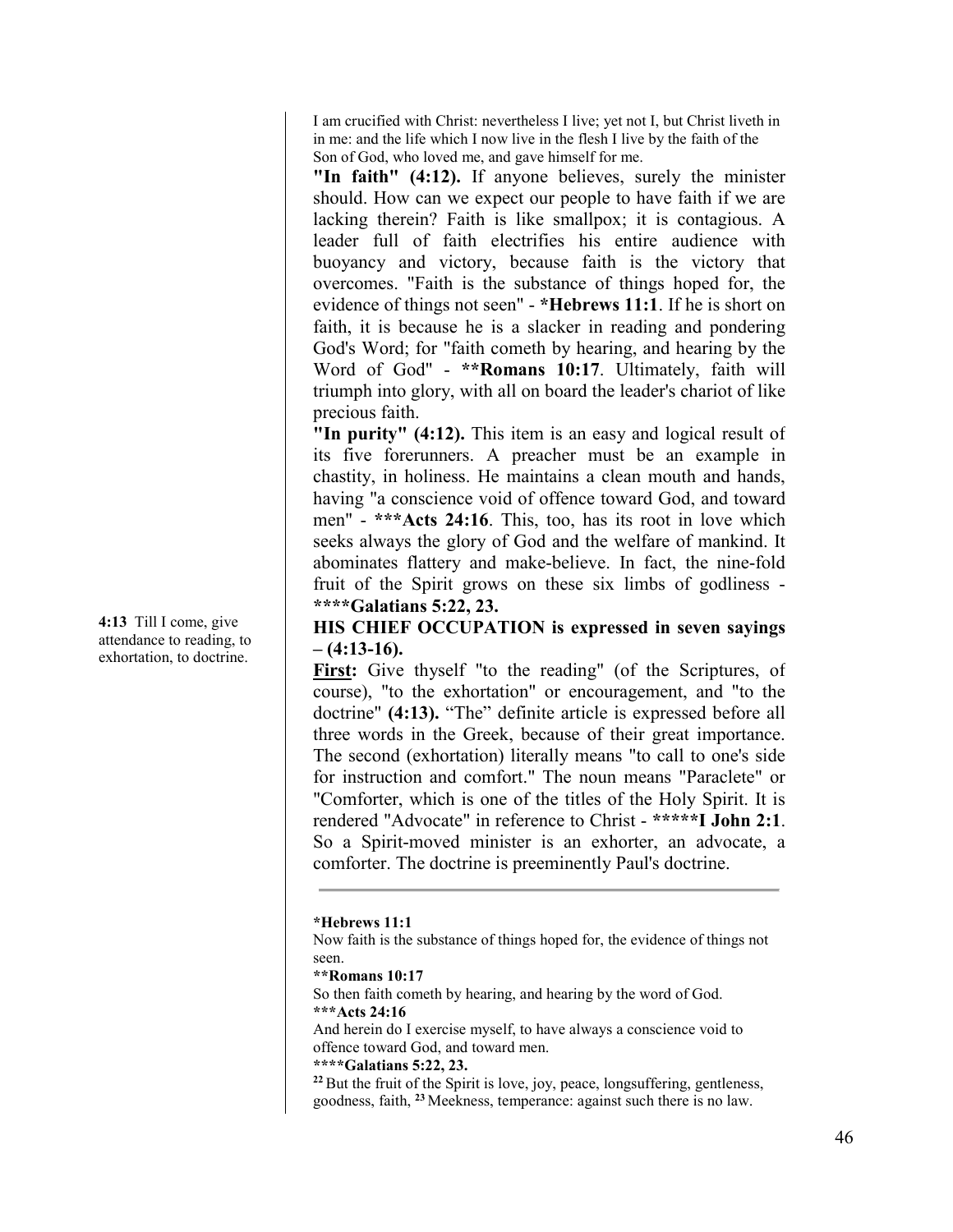**4:14** Neglect not the gift that is in thee, which was given thee by prophecy, with the laying on of the hands of the presbytery.

**4:15** Meditate upon these things; give thyself wholly to them; that thy profiting may appear to all.

**4:16** Take heed unto thyself, and unto the doctrine; continue in them: for in doing this thou shalt both save thyself, and them that hear thee.

# **\*\*\*\*\*I John 2:1**

My little children, these things write I unto you, that ye sin not. And if any man sin, we han an advocate with he Father, Jesus Christ the righteous:

**Second:** "Neglect not the gift that is in thee" **(4:14).** It seems that Timothy received from God, when he was set apart to the ministry, a special gift for ministering the Word, because he was destined to be Paul's official successor as an apostle. In **\*\*II Timothy 1:6** R.V., Paul exhorts him to "stir into flame the gift," because he was tempted with fear and shame - his spiritual father being in prison. If each of us yields to the full exercise of his particular gift, God will be glorified in him to the uttermost. Let us be satisfied therewith, and not be envious of our brother's gifts.

**Third:** "Meditate upon these things" **(4:15).** Sit down and ruminate over the Truth, as a cow or sheep chews the cud. Thus, it becomes a vital part of us.

**Fourth:** "Give thyself wholly to them" **(4:15).** I read an essay before a ministerial meeting. It taught that a minister should be a man of one book - the Bible; of one power - the Holy Ghost; of one service - to save men; of one supreme aim - the glory of God. Some commended it. Why this exhortation? "That thy profiting may appear to all."

**Fifth:** "Take heed unto thyself, and unto the doctrine" **(4:16).** Not chiefly to trim the finger nails and primp before the mirror; but to walk in the Holy Spirit according to the Word of the Lord. Seven times the apostle mentions doctrine. How foolish for a minister to say, "I do not preach doctrine." What then does he preach? How can anyone proclaim the Gospel and bless humanity without giving out doctrine or teaching? **Sixth:** "Continue in them" **(4:16).** Father Paul could not make the entreaty to his son too strong and vigorous. Hence, he spoke with repeated emphasis. How deeply we should take his teaching and exhortations to heart.

**Seventh:** "For in doing this thou shalt both save thyself, and them that hear thee" **(4:16).** A man's eternal justification does not depend upon his faithful service, but his faith. However, a man saves his life by obedience. Study \*\*\***Matthew 16:24-27,** which does not refer to salvation from laziness, uselessness, and the world.

# **\*II Timothy 1:6**

Wherefore I put thee in remembrance that thou stir up the gift of God, which is in thee by the putting on of my hands.

# \*\***Matthew 16:24-27**

**<sup>24</sup>**Then said Jesus unto his disciples, If any man will come after me, let him deny himself, and take up his cross, and follow me. **<sup>25</sup>**For whosoever will save his life shall lose it: and whosoever will lose his life for my sake shall find it. **<sup>26</sup>**For what is a man profited, if he shall gain the whole world, and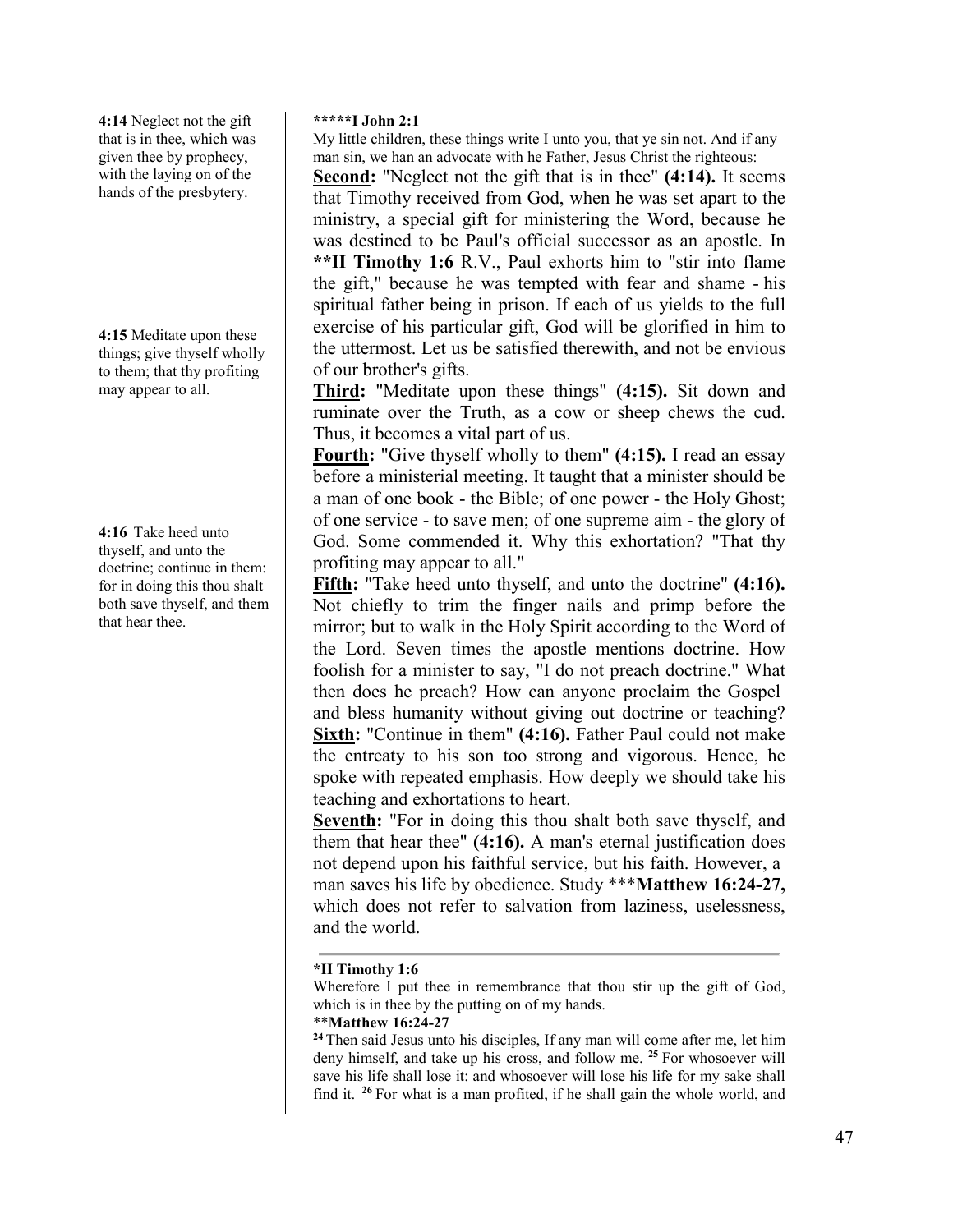# **Chapter 5**

**5:1** Rebuke not an elder, but intreat him as a father; and the younger men as brethren; **5:2** The elder women as mothers; the younger as sisters, with all purity. **5:3** Honour widows that are widows indeed.

**5:8** But if any provide not for his own, and specially for those of his own house, he hath denied the faith, and is worse than an infidel.

**5:9** Let not a widow be taken into the number under threescore years old, having been the wife of one man.

lose his own soul? or what shall a man give in exchange for his soul? **<sup>27</sup>**For the Son of man shall come in the glory of his Father with his angles; and then he shall reward every man according to his works.

The words "life" and "soul" are the same in the Greek. Jesus spoke of service and rewards. Note verse twenty-seven, in Matthew sixteen. In this sense, faithful service saves other lives also. My chief burden is to save people from carnality, lethargy, selfishness, and fruitlessness; that they may not only enjoy eternal life but share richly in the honors and glories with Christ. In a word, that they may enjoy a fitting and worthy reward for faithful service and self-denial.

# **Chapter Five**

"Rebuke not an elder but entreat him as a father; and the younger men as brethren" – **(5:1)**. The first three verses **(5:1- 3)** indicate the courtesy which a minister should show to the five classes of believers (elder, younger men, elder women, younger women, and widows). If they imitate him, they will treat one another the same way. Verses seventeen to twenty refer to elders as officials, rather than to their age. Special attention is given to widows because of their dependent condition. If a widow has descendants, they should look after her.

# **(Chapter 5 Scriptures KJV)**

**<sup>4</sup>** But if any widow have children or nephews, let them learn first to shew piety at home, and to requite their parents: for that is good and acceptable before God.

**<sup>5</sup>** Now she that is a widow indeed, and desolate, trusteth in God, and continueth in supplications and prayers night and day.

**<sup>6</sup>** But she that liveth in pleasure is dead while she liveth.

**<sup>7</sup>** And these things give in charge, that they may be blameless.

If such descendants neglect her, they are considered worse than an unbeliever – **(5:8).** God showed special concern for them under the Old Covenant - \***Exodus 22:22.** See also \*\***Matthew 23:14** - Jesus' second woe against the Pharisees. Study the ten marks of "a widow indeed" - **(5:5, 9, 10).** Anna the prophetess was a widow indeed - \*\*\***Luke 2:36-38.**

# \***Exodus 22:22**

Ye shall not afflict any widow, or fatherless child.

# \*\***Matthew 23:14**

Woe unto you, scribes and Pharisees, hypocrites! For ye devour widows' houses, and for a pretence make long prayer: therefore ye shall receive the greater damnation.

# \*\*\***Luke 2:36-38**

**<sup>36</sup>**And there was one Anna, a prophetess, the daughter of Phanuel, of the tribe of Aser: she was of a great age, and had lived with an husband seven years from her virginity. **<sup>37</sup>**And she was a widow of about fourscore and four years, which departed not from the temple, but served God with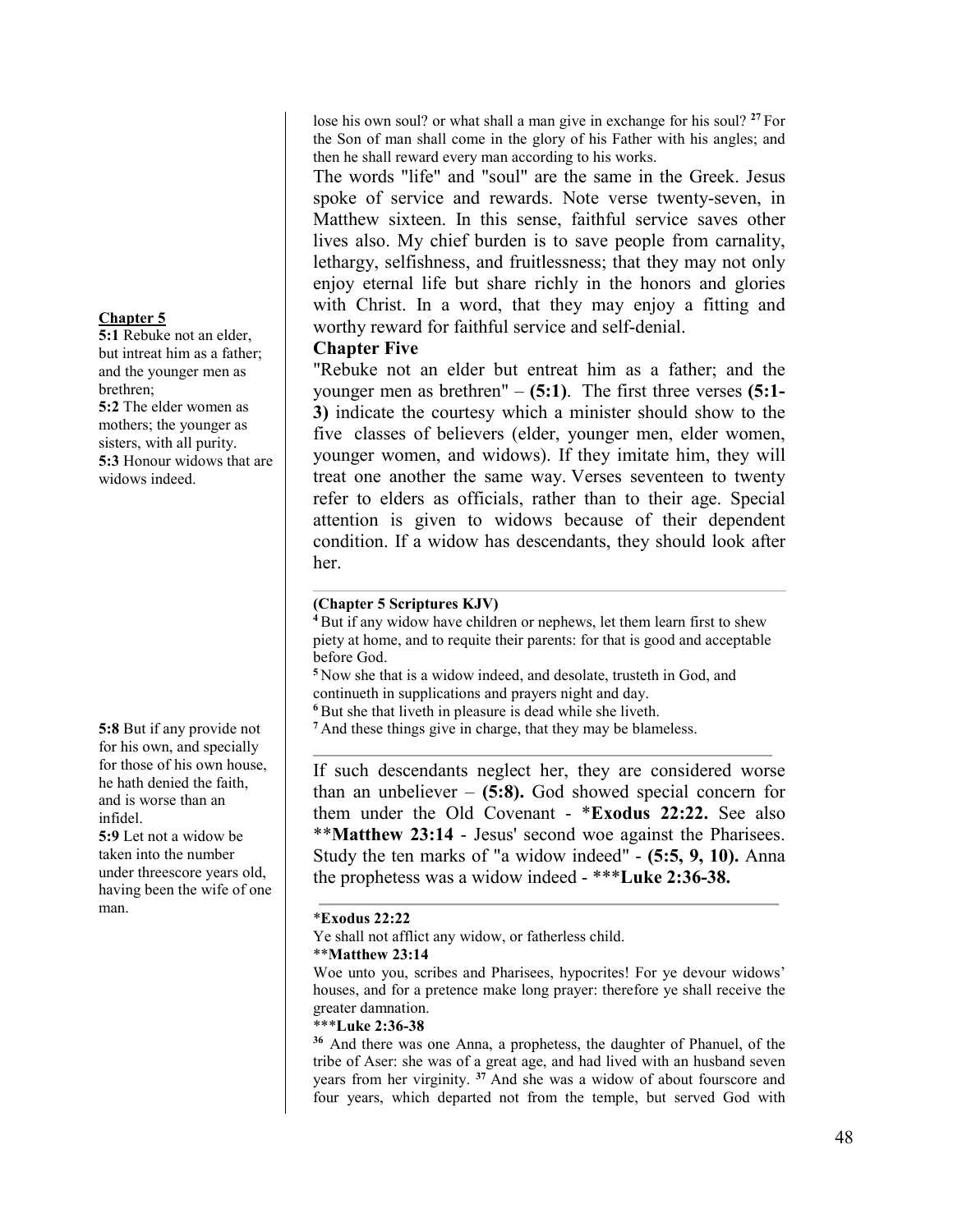**5:10** Well reported of for good works; if she have brought up children, if she have lodged strangers, if she have washed the saints' feet, if she have relieved the afflicted, if she have diligently followed every good work.

**5:17** Let the elders that rule well be counted worthy of double honour, especially they who labour in the word and doctrine.

fastings and prayers night and day. **<sup>38</sup>**And she coming in that instant gave thanks likewise unto the Lord, and spake of him to all them that looked for redemption in Jerusalem.

Four items of "good works" are named in **(5:10).** Note particularly the third, for many folks consider this a religious ordinance of great importance. Paul here classes feet washing with good works, and nothing more. This is all that Jesus meant by washing the feet of the disciples - John 13. There was necessity for it, because the people wore sandals in the East. Compare **\*Genesis 18:4; 19:2; 43:24**. It was an act of hospitality - **\*\*I Peter 4:9**. There is no necessity generally for this act today; but we can serve one another in many ways which may answer thereto. We may wash another's walk, by ministering to him the Word of God.

Seven pitiful facts are named concerning younger widows – (**5:6, 11-15)**.

# **(Chapter 5 Scriptures KJV)**

**<sup>11</sup>**But the younger widows refuse: for when they have begun to wax wanton against Christ, they will marry;

**<sup>12</sup>** Having damnation, because they have cast off their first faith.

<sup>13</sup> And withal they learn to be idle, wandering about from house to house; and not only idle, but tattlers also and busybodies, speaking things which they ought not.

**<sup>14</sup>** I will therefore that the younger women marry, bear children, guide the house, give none occasion to the adversary to speak reproachfully.

**<sup>15</sup>** For some are already turned aside after Satan.

<sup>16</sup> If any man or woman that believeth have widows, let them relieve them, and let not the church be charged; that it may relieve them that are widows indeed.

Chiefly, they are under condemnation, because they draw back in faith – **(5:6).** To keep them from tattling and idleness, the apostle advises them to marry and guide the house. If they are busy with home cares, Satan has less chance to switch them around and bring reproach upon the cause through them. If young widows would give themselves to diligent study of the Word and to prayer, how very useful they might become. God could employ their tongues to His glory.

# **ELDERS TO BE HONORED**

I Timothy **5:17** speaks of ruling elders and teaching elders. They are to receive double honor; that is, their office is to be

# **\*Genesis 18:4; 19:2; 43:24**

**18:4** Let a little water, I pray you, be fetched, and wash your feet, and rest yourselves under the tree: **19:2** And he said, Behold now, my lords, turn in, I pray you, into your servant's house, and tarry all night and wash your feet, and ye shall rise up early, and go on your ways. And they said, Nay; but we will abide in the street all night. **43:24** And the man brought the men into Joseph's house, and gave them water, and they washed their feet;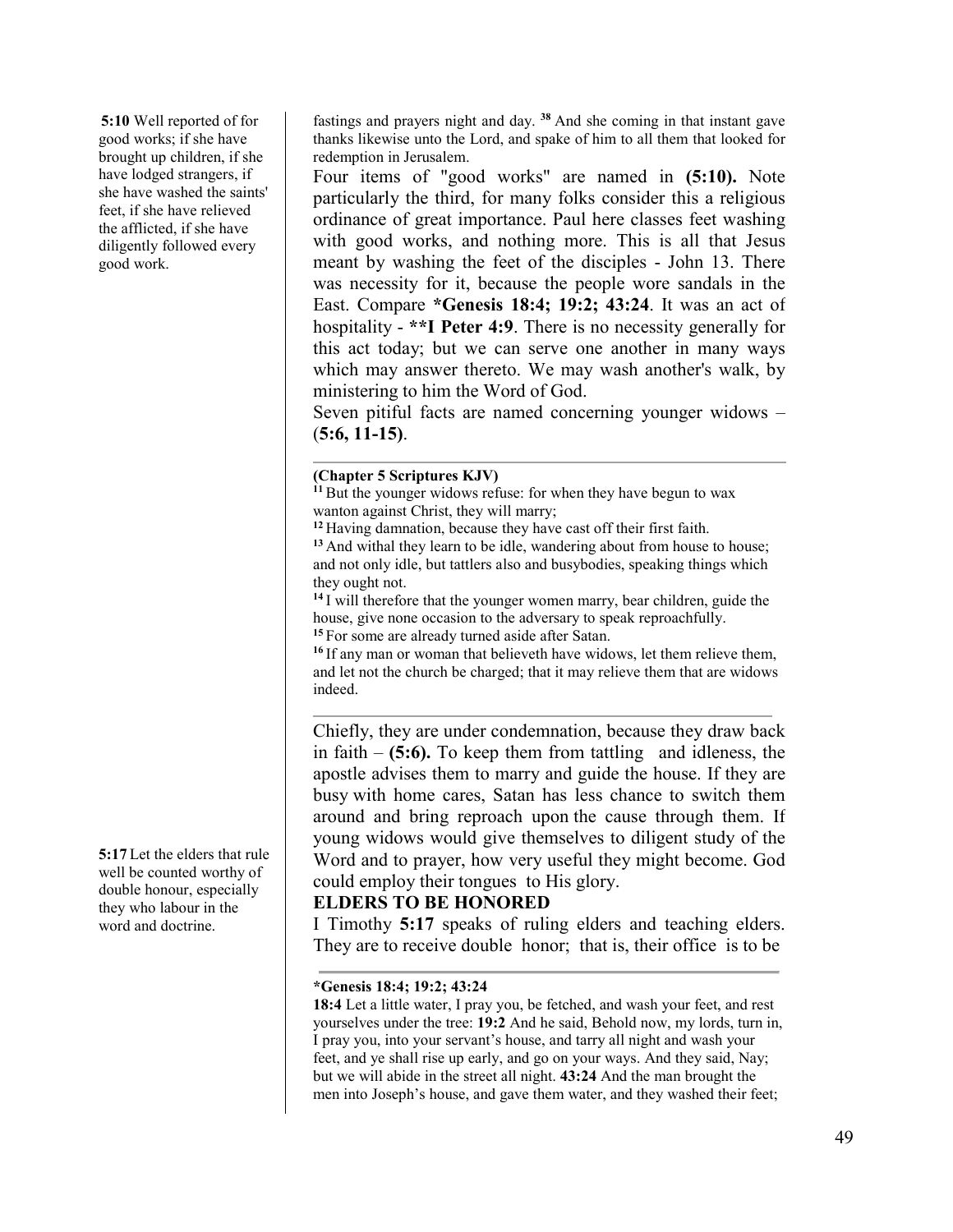and he gave their asses provender.

**\*\*I Peter 4:9**

Use hospitality one to another without grudging.

respected and their ministry accepted, and they should be remunerated accordingly. The Lord was concerned for His faithful servants, in **\*Deuteronomy 25:4**, rather than for oxen. See I Corinthians 9:9-14. The apostle here also quotes the words of Jesus - **\*\*Luke 10:7**. Faithful servants of the Lord deserve faithful attention from those whom they serve. A minister or elder should be slow to receive an accusation against a fellow-elder. If, by at least two witnesses, he is proven guilty, let him be reproved openly as a warning to others. How solemn were all those things. Paul testifies of them before God, before the Lord Jesus, and before the angels, that Timothy should observe them without partiality or preference. So, should all of Timothy's successors.

# **(Chapter 5 Scriptures KJV)**

**<sup>18</sup>** For the scripture saith, thou shalt not muzzle the ox that treadeth out the corn. And, The labourer is worthy of his reward.

**<sup>19</sup>** Against an elder receive not an accusation, but before two or three witnesses.

**<sup>20</sup>** Them that sin rebuke before all, that others also may fear.

**<sup>21</sup>** I charge thee before God, and the Lord Jesus Christ, and the elect angels, that thou observe these things without preferring one before another, doing nothing by partiality.

**<sup>22</sup>** Lay hands suddenly on no man, neither be partaker of other men's sins: keep thyself pure.

The exhortation to "lay hands suddenly on no man," doubtless refers to the ordaining of deacons and elders. It is a sidelight to I Timothy **3:6, 7.** One should be tested and proven steadfast and reliable in his walk, before such high honor is conferred upon him. It is not enough to have a gift of knowledge and ministering the Glad Tidings. The trustworthy life should be back of the gift.

"Drink no longer water but use a little wine for thy stomach's sake and thine often infirmities" – **(5:23).** Poor water and unwholesome food are baneful to traveling preachers, such as Paul and Timothy were. It is not strange if the latter had a weak stomach. Was that fermented wine, or simply grape juice? The Greek word "oinos" was used to express both. A little grape juice, not as a medicine but as food, was recommended.

**\*Deuteronomy 25:4**

Thou shalt not muzzle the ox when he treadeth out the corn.

**\*\*Luke 10:7**

**5:23** Drink no longer water, but use a little wine for thy stomach's sake and thine often infirmities.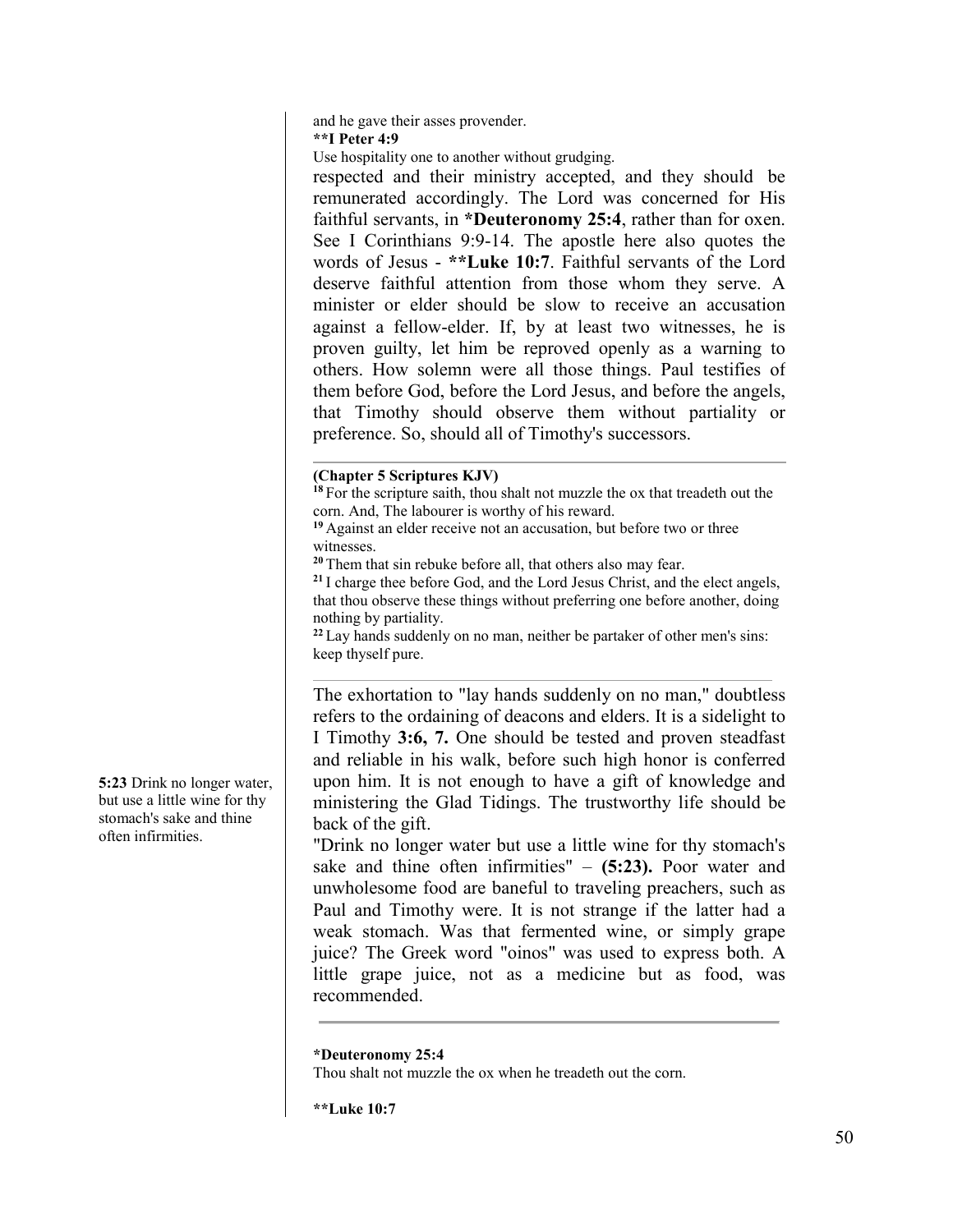And in the same house remain, eating and drinking such things as they give: for the labourer is worthy of his hire. Go notfrom house to house.

# Paul certainly would not contradict \***Proverbs 23:31**.

Some untried teachers have an erroneous notion about faith, saying, "If God heals your body, you should be able to eat anything." It is foolish to tempt God by eating and drinking what we know is injurious to us. If we know of other food stuffs, which are especially beneficial, we should partake thereof on the same principle that prompted Paul's advice to Timothy. If people would eat and drink wisely, they would not need medicine; and saints do not need it, because the Lord is for the body, and the body is for the Lord - **\*\*I Cor. 6:13.** "Some men's sins are open (or evident) beforehand, going before to judgment; and some men they (sins) follow after" – **(5:24).** Man's judgment is meant here. Compare **\*\*\*Matthew 5:22.** Some sins are hidden for a time. So also, men's good deeds are sometimes manifested; but, if not manifested, they cannot be hidden. They will be shown up sooner or later.

# **Chapter Six**

The first two verses of this chapter belong properly with the preceding. The servants and their masters should have due attention **(6:1,2).** Twice more the doctrine of the Lord is emphasized. That it be not blasphemed, servants should not be officious and self-willed but patient and yielding toward their masters, giving them the honor due to them. They should treat them as beloved and faithful brethren. We are all servants of Christ, who is the worthy Master over all.

UNFAITHFUL SERVANTS OF GOD. Verses one and two lead up to this. If any minister does not heed Brother Paul's instructions to Timothy, he is proud, ignorant, and wordy **(6:3).** The result of his empty and erroneous palaver is "envy, strife, railings, evil surmisings, perverse disputings" **(6:4,5).** The lust for gain is the source of such false teaching. The Timothys can have no fellowship with such fellows. Study verses six to eight,

# \***Proverbs 23:31**

Look not thou upon the wine when it is red, when it giveth his colour in the cup, when it moveth itself aright.

# **\*\*I Corinthians 6:13**

Meats for the belly, and the belly for meats: but God shall destroy both it and them. Now the body is not for fornication, but for the Lord; and the Lord for the body.

# **\*\*\*Matthew 5:22**

But I say unto you that whosoever is angry with his brother without a cause shall be in danger of the judgement: and whosoever shall say to his brother,

**5:24** Some men's sins are open beforehand, going before to judgment; and some men they follow after. **5:25** Likewise also the good works of some are manifest beforehand; and they that are otherwise cannot be hid.

# **Chapter 6**

**6:1** Let as many servants as are under the yoke count their own masters worthy of all honour, that the name of God and his doctrine be not blasphemed. **6:2** And they that have believing masters, let them not despise them, because they are brethren; but rather do them service, because they are faithful and beloved, partakers of the benefit. These things teach and exhort.

**6:3** If any man teach otherwise, and consent not to wholesome words, even the words of our Lord Jesus Christ, and to the doctrine which is according to godliness;

**6:4** He is proud, knowing nothing, but doting about questions and strifes of words, whereof cometh envy, strife, railings, evil surmisings,

**6:5** Perverse disputings of men of corrupt minds, and destitute of the truth, supposing that gain is godliness: from such withdraw thyself.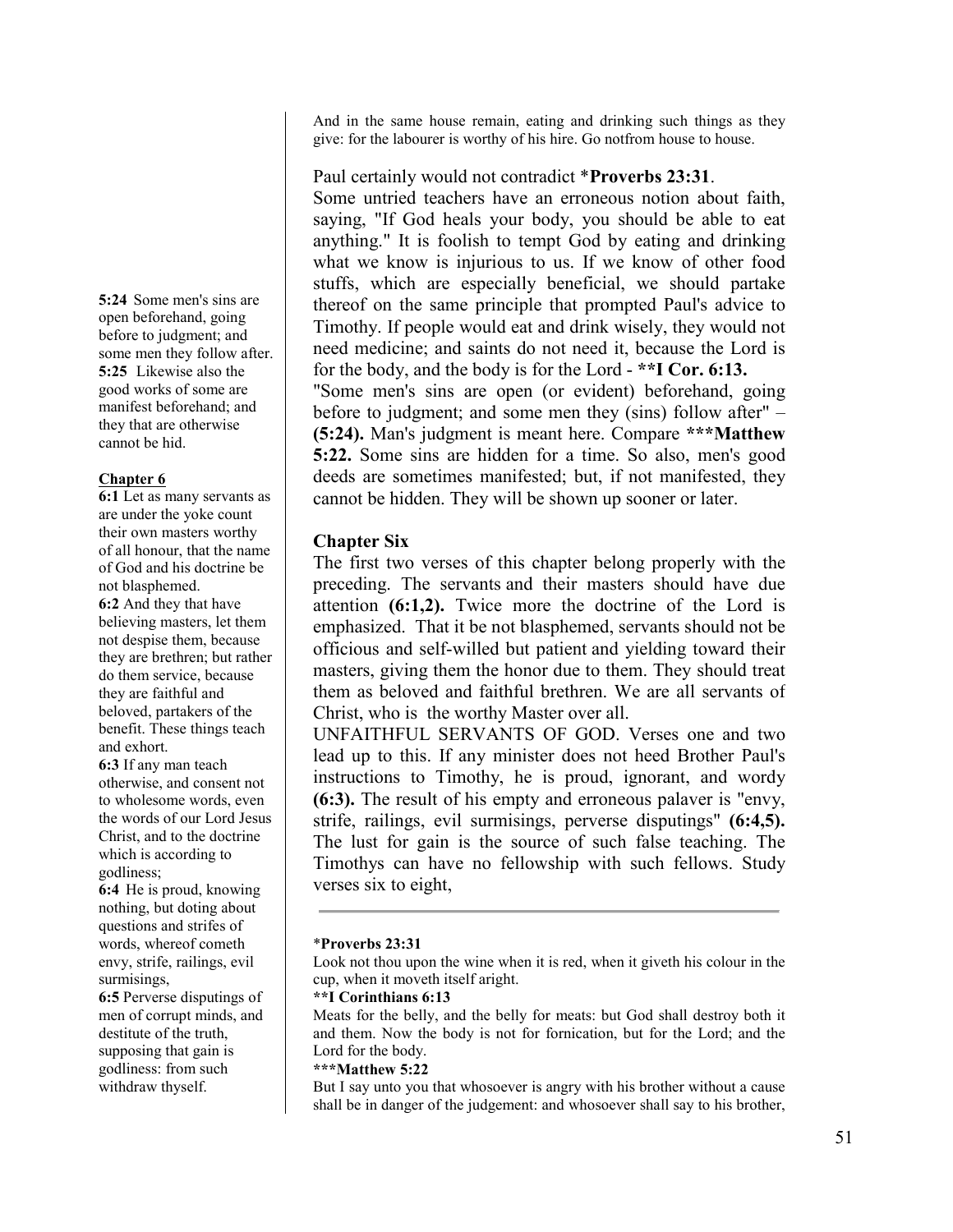**6:6** But godliness with contentment is great gain. **6:7** For we brought nothing into this world, and it is certain we can carry nothing out.

**6:8** And having food and raiment let us be therewith content.

**6:9** But they that will be rich fall into temptation and a snare, and into many foolish and hurtful lusts, which drown men in destruction and perdition. **6:10** For the love of money is the root of all evil: which while some coveted after, they have erred from the faith, and pierced themselves through with many sorrows. **6:11** But thou, O man of God, flee these things; and follow after righteousness, godliness, faith, love, patience, meekness.

**6:12** Fight the good fight of faith, lay hold on eternal life, whereunto thou art also called, and hast professed a good profession before many witnesses.

Raca, shall be in danger of the council: but whosoever shall say, Thou fool shall be in danger of hell fire.

"Godliness with contentment is great gain. For we brought nothing into this world, and it is certain we can carry nothing out. And having food and raiment let us be therewith content" **(6:6,7).**

"Be content with such things as ye have: for He (Jesus) hath said, I will never leave thee, nor forsake thee" - **\*Hebrews 13:5.** Greed for gain has wrecked many preachers. **(6:9)** shows its ruinous effect. It is very humiliating to be compelled to say with Peter, "Silver and gold have I none" - **\*\*Acts 3:6.** But, until ministers are trained under long - drawn out trials, God cannot trust them with finances. When money comes in, faith goes out, because men of means depend upon their tangible resources - brains, influence, elocution, tact, gifts, and intelligence - instead of the Word and the Spirit of God. "For the love of money is a root of all kinds of evil" - **(6:10)** Revised Version.

"BUT THOU, O MAN OF GOD, FLEE THESE THINGS" – (**6:11)**. Oh, Timothy, be what you are - a "man of God," lowly, dependent, poor, different, separated. Flee from the showy, spectacular, big, and pompous things. "Follow after" (chase, follow closely, hunt for) six indispensable traits of Christian character, which most ministers sadly lack. "Fight" **(6:12).** Yes, a faithful minister is a fierce fighter; not with carnal weapons, but his is "the good fight of faith" - a fight that surely wins trophies for Christ. It verifies the Scriptures and honors the Holy Spirit, while giving the old creation no quarters.

"LAY HOLD ON ETERNAL LIFE" – **(6:12).** Was not Timothy already saved? Did he not already possess eternal life? Why then this exhortation? Answer: Eternal life is both A GIFT and AN INHERITANCE. A penitent sinner receives everlasting life as a gift by faith in God. Indeed, Jesus Christ is that gift of life - **\*\*\*I John 5:11, 12**. Timothy had received and was enjoying that eternal boon. But, in Matthew 19:16-30, we learn that eternal life in its entirety includes our going on to perfection. It includes our treasures in heaven, rulership with Christ, and reward for service and sacrifice.

# **\*Hebrews 13:5**

<sup>5</sup> Let your conversation be without covetousness; and be content with such things as ye have: for he hath said, I will never leave thee, nor forsake thee. **\*\*Acts 3:6**

Then Peter said, Silver and gold have I none; but such as I have give I thee: In the name of Jesus Christ of Nazareth rise up and walk.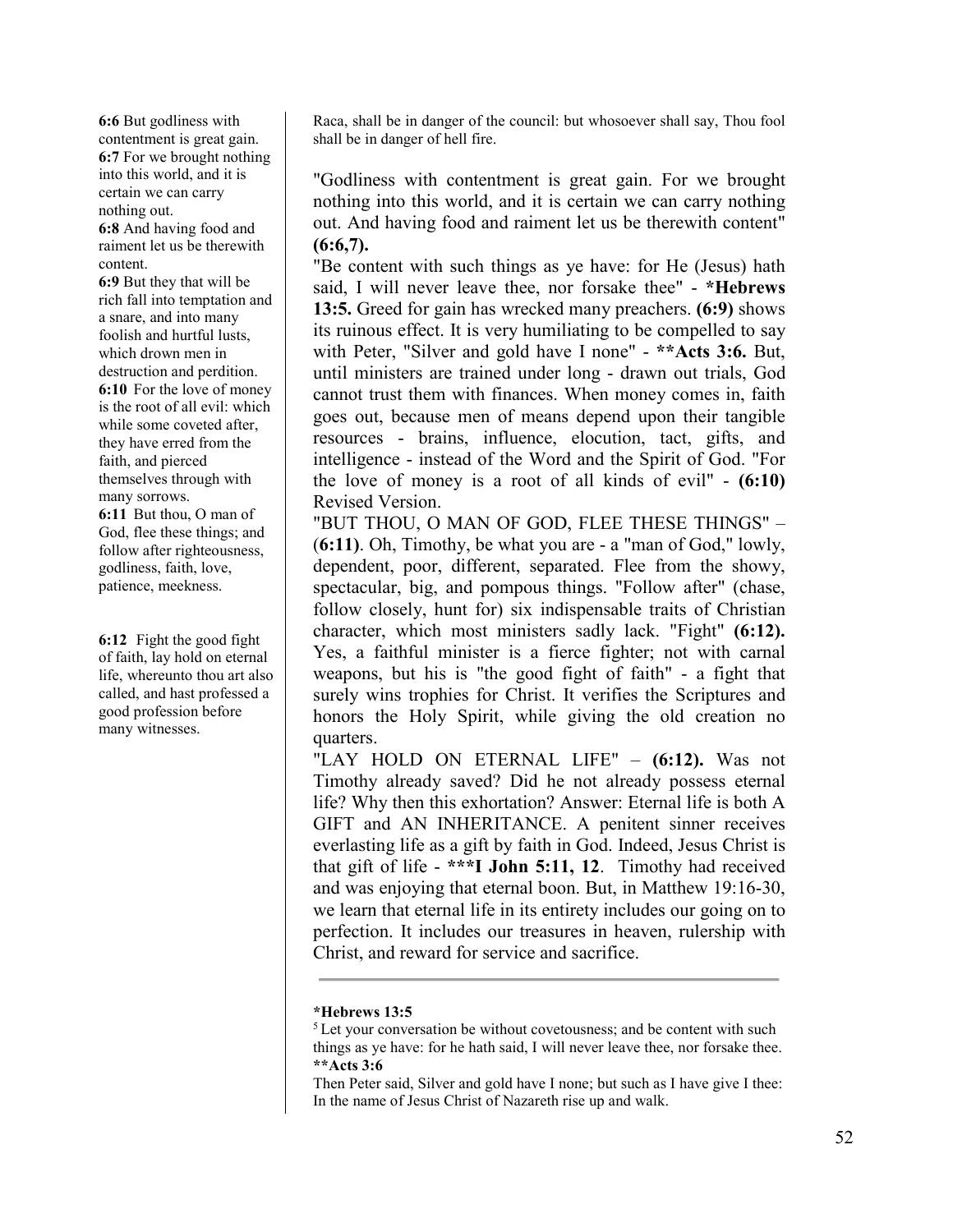**\*\*\*I John 5:11, 12**

 $11$  And this is the record, that God hath given to us eternal life, and this life is in his Son. 12 He that hath the Son hath life; and he that hath not the Son of God hath not life.

Study **\*Matthew 19:29**. To this full-orbed career we are called. We, too, should lay hold of it; for its remuneration is certain.

The innumerable company of Revelation seven possesses eternal life as a gift by faith. But note how meager is their portion in heaven - as compared with the twenty-four elders and four living ones of Revelation chapters four and five clothed with white robes, washed in the blood of the Lamb, palms in their hands, standing before the throne of God, serving Him day and night, hungering no more, thirsting no more, weeping no more. But, those who "lay hold on eternal life," enjoy all that AND MUCH MORE. They are in the throne, wear crowns, fall down and worship God, are full of eyes (or vision) before and behind and within, have harps and golden prayer bowls. They are now kept out of the hour of worldwide trial. They will be pillars in God's temple and have written upon them the Name of God and the name of His city and Christ's new Name. They go on to perfection here and run for the Prize of the high calling of God in Christ. They will not simply be saved forever; but will enjoy an everlasting reward and inheritance.

Again, the charge is made in the sight of the living God and of the unflinching Christ, whose firm and full testimony is cited as an example for Timothy's unswerving loyalty to the Truth **(6:13).** He should keep the charge unspotted and unrebukable till the return of Jesus **(6:14).** That is the way to lay hold on eternal life. At His appearing, illustrious and glorious, Jesus will show Himself as "the blessed and only Potentate (capable Ruler), the King of those being kings, and Lord of those being lords" – **(6:15)** Greek. He alone has immortality. He did not die because of sin in His body, but because our sins were imputed to Him. Hence, He "brought life and immortality (incorruptibility) to light through the Gospel" - \*\***II Tim. 1:10**. The words "immortal" and "immortality" refer only to the body, never to the soul. Our King dwells in light unapproachable, which (not whom) no man hath seen nor is able to see  $-$  (6:16). The natural man is not able to come into the glorious radiance in which Christ dwells. Only the new creation has that privilege.

# **\*Matthew 19:29**

**6:13** I give thee charge in the sight of God, who quickeneth all things, and before Christ Jesus, who before Pontius Pilate witnessed a good confession;

**6:14** That thou keep this commandment without spot, unrebukable, until the appearing of our Lord Jesus Christ:

**6:15** Which in his times he shall shew, who is the blessed and only Potentate, the King of kings, and Lord of lords;

**6:16** Who only hath immortality, dwelling in the light which no man can approach unto; whom no man hath seen, nor can see: to whom be honour and power everlasting. Amen.

And every one that hath forsaken houses, or brethren, or sisters, or father, or mother, or wife, or children, or lands, for my name's sake, shall receive an hundredfold, and shall inherit everlasting life.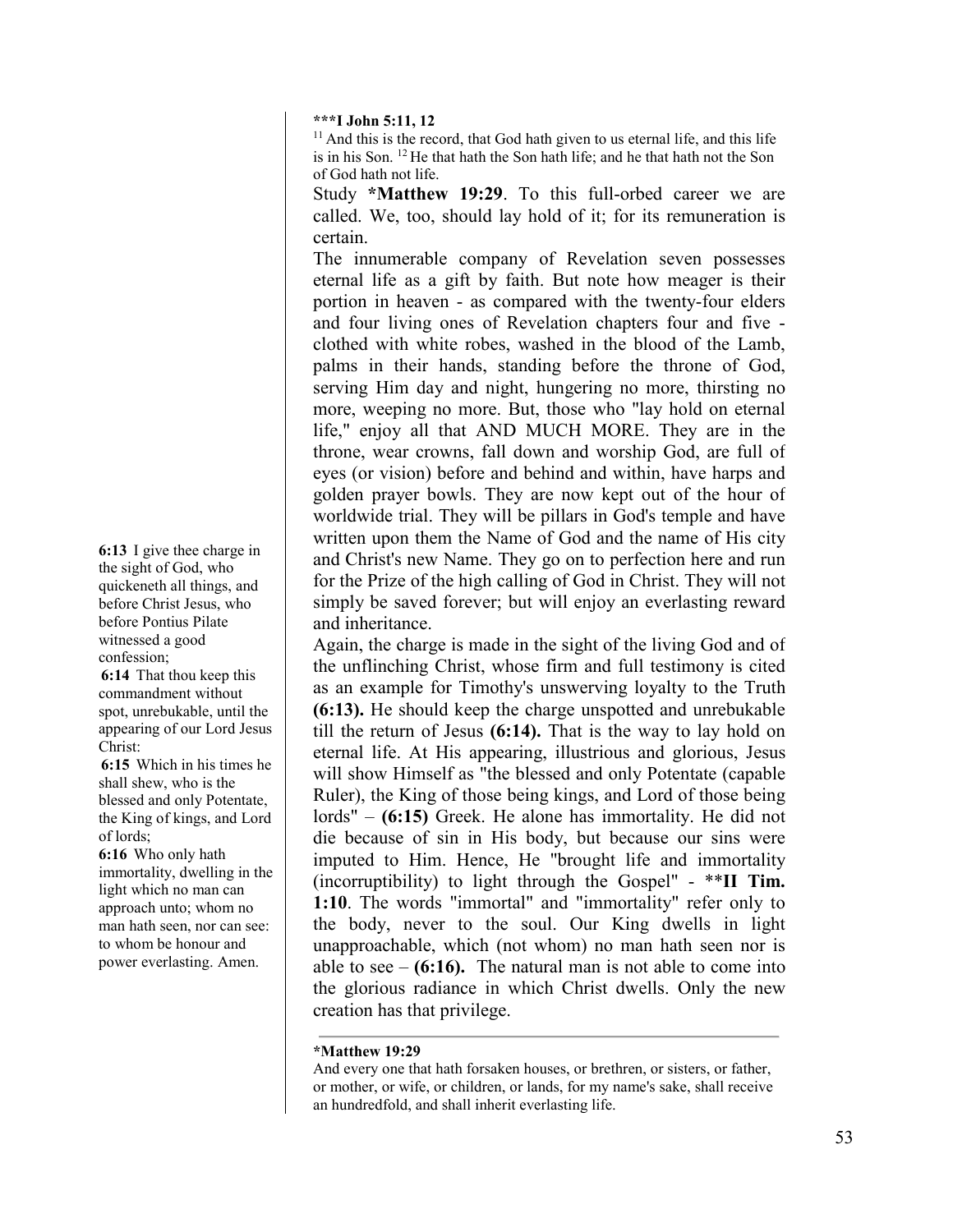# **\*\*II Timothy 1:10**

But is now made manifest by the appearing of our Saviour Jesus Christ, who hath abolished death, and hath brought life and immortality to light through the gospel:

Compare **\*Genesis 32:30** and **\*\*Exodus 33:20, 23**. Myriads of religious folk will be sorely disappointed when they find themselves shut out from God's Presence forever, because they choose a false form instead of "the love of the Truth" which alone makes men free - **\*\*\*II Thess. 2:10.**

A WORD TO THE RICH: "CHARGE THEM THAT ARE RICH IN THIS WORLD" – **(6:17).** Study the nine points here named - "Be not high-minded, nor trust in uncertain riches, but in the living God, who giveth us richly all things to enjoy; that they do good, that they be rich in good works, ready to distribute, willing to communicate" – **(6:17, 18).**

How much suffering they can relieve if they will. "Laying up in store for themselves a good foundation" for a reward in the future, "that they may lay hold on eternal life" – **(6:19).** Let believers, who have worldly possessions, take these last words deeply to heart. God has blessed them therewith, not to hoard them up to be devoured by rust and thieves, not to be wasted by selfish and extravagant heirs; but to be used now in furthering the Gospel of marvelous grace and in helping the poor and perishing. Especially at this critical hour, the only safe place to lay up our substance is in heaven, even as Jesus said - **\*\*\*\*Matthew 6:19-21**. Now is the day of privilege. Now is the opportunity to do lasting good. Now the need is greatest. Now your money will accomplish the most. Send it ahead before it becomes tied up by the devil and anti-Christ. Be wise and heed the words of Jesus and the apostle.

A FERVENT FINAL ENTREATY. "O TIMOTHY." How Paul loved his spiritual son. How poorly we enter into the depths of this epistle. "O Timothy, keep (guard as a sentinel) that which is committed to thy trust" - the entire sphere of

#### **\*Genesis 32:30**

**6:17** Charge them that are rich in this world, that they be not highminded, nor trust in uncertain riches, but in the living God, who giveth us richly all things to enjoy;

**6:18** That they do good, that they be rich in good works, ready to distribute, willing to communicate; **6:19** Laying up in store for themselves a good foundation against the time to come, that they may lay hold on eternal life.

And say ye moreover, Behold, thy servant Jacob is behind us. For he said, I will appease him with the present that goeth before me, and afterward I will see his face; peradventure he will accept of me.

<sup>\*\*</sup>**Exodus 33:20, 23**<br><sup>20</sup> And he said, Behold there is a place by me thou shalt stand upon a rock: <sup>23</sup> And I will take away mine hand, and thou shalt see my back parts: but my face shall not be seen.

**<sup>\*\*\*</sup>II Thessalonians 2:10**

And with all deceivableness of unrighteousness in them that perish; because they received not the love of the truth, that they might be saved. **\*\*\*\*Matthew 6:19-21**

 $19$  Lay not up for yourselves treasures upon earth, where moth and rust doeth corrupt, and where thieves break through and steal: 20 But lay up for